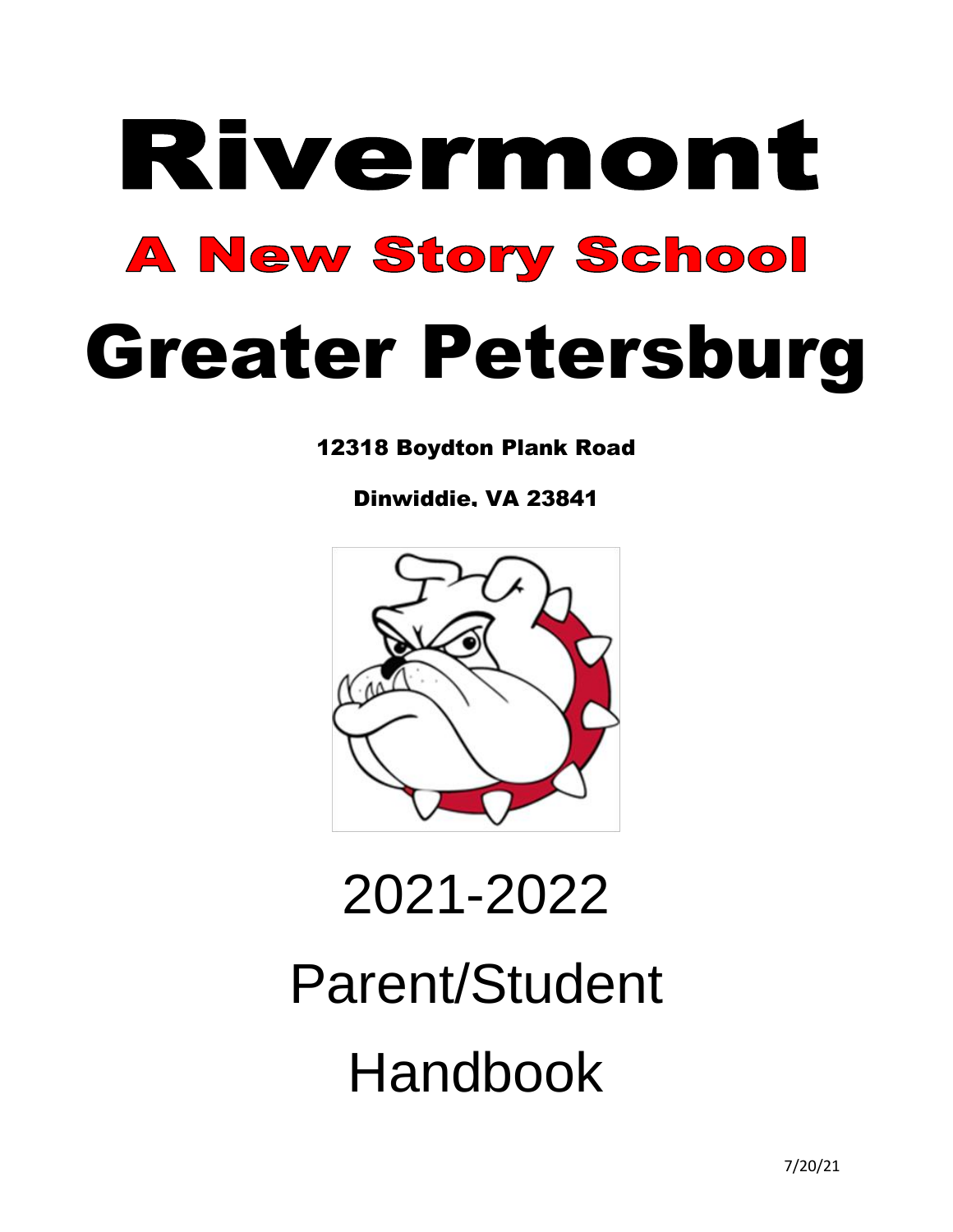# **Table of Contents**

| Description/History of measurements and announcement control of measurement and announcement of the Description |  |
|-----------------------------------------------------------------------------------------------------------------|--|
|                                                                                                                 |  |
|                                                                                                                 |  |
|                                                                                                                 |  |
|                                                                                                                 |  |
|                                                                                                                 |  |
|                                                                                                                 |  |
|                                                                                                                 |  |
|                                                                                                                 |  |
|                                                                                                                 |  |
|                                                                                                                 |  |
|                                                                                                                 |  |
|                                                                                                                 |  |
|                                                                                                                 |  |
|                                                                                                                 |  |
|                                                                                                                 |  |
|                                                                                                                 |  |
|                                                                                                                 |  |
|                                                                                                                 |  |
|                                                                                                                 |  |
|                                                                                                                 |  |
|                                                                                                                 |  |
|                                                                                                                 |  |
|                                                                                                                 |  |
|                                                                                                                 |  |
|                                                                                                                 |  |
|                                                                                                                 |  |
|                                                                                                                 |  |
|                                                                                                                 |  |
|                                                                                                                 |  |
|                                                                                                                 |  |
|                                                                                                                 |  |
|                                                                                                                 |  |
|                                                                                                                 |  |
| Development and/or Revision of Individualized Education Plan and/or Individualized Instruction Plan 23          |  |
|                                                                                                                 |  |
|                                                                                                                 |  |
|                                                                                                                 |  |
|                                                                                                                 |  |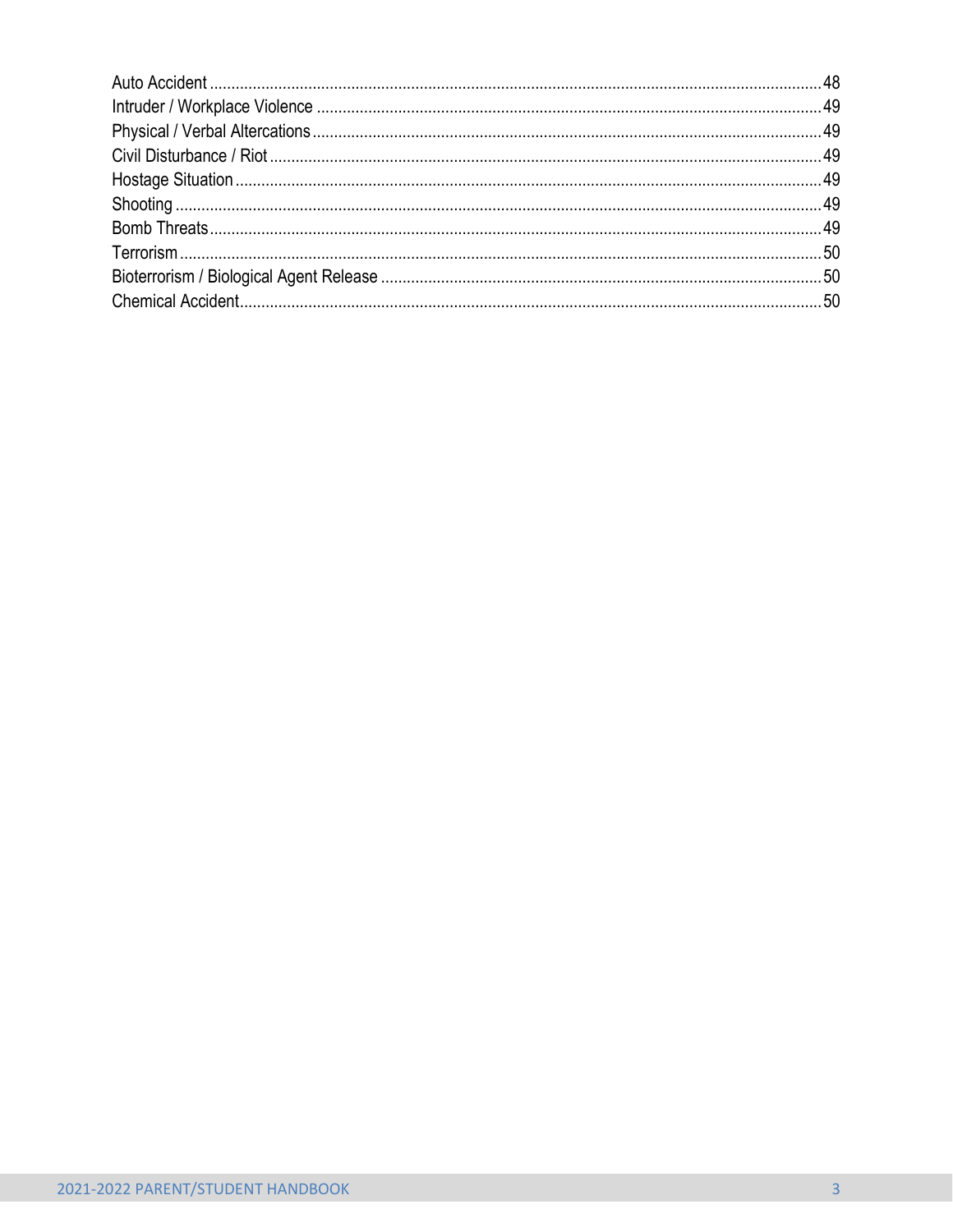Rivermont School Greater Petersburg 12318 Boydton Plank Road Dinwiddie, Virginia 23841 804.469.5313 804.451.4218 – fax

School hours  $-8:30$  am  $-3:00$  pm Staff hours  $-8$  am  $-4$  pm Staff list is provided during Parent/Student Orientation Best time to reach staff – Between 3 pm and 4 pm

Sheila Green, Principal Myisha Smith, Assistant Principal Bridget Mangrum-Brown, BCBA, ABA Supervisor Erica Stewart, Therapist Tonette Boyd, PBIS-Leader Katy Belcher, Office Manager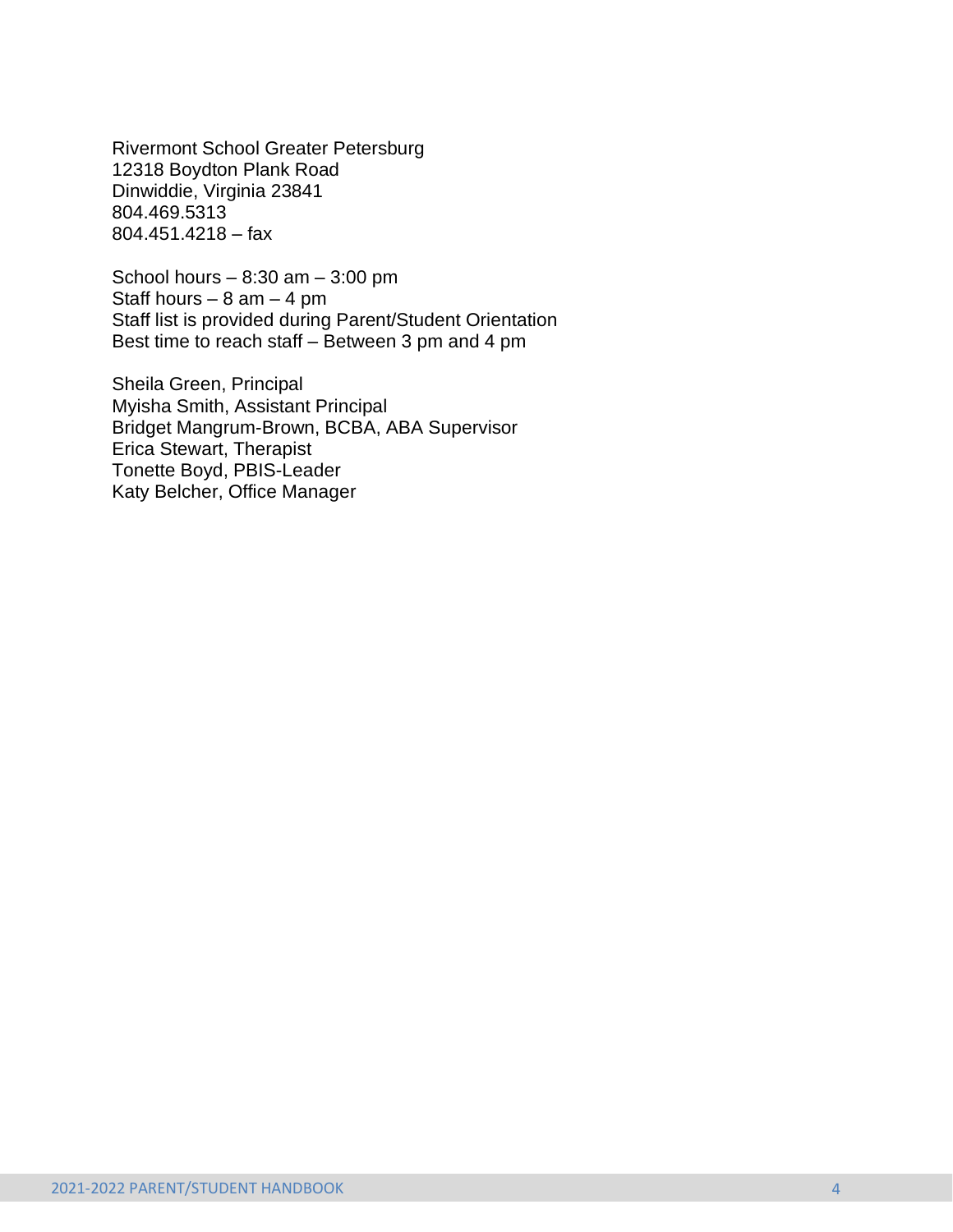**Rivermont School Greater Petersburg** consists of eight classrooms designed to support the needs of all students enrolled ranging between kindergarten to the twelfth grade. Each classroom has ample space for individual and collaborative learning. There is an Interactive Board within each classroom to utilize technology and hands-on learning experiences.

In addition to the classrooms, students have access to a computer lab, a cool down area, a full-size gym, a multi-purpose room and a daily living area that includes a washer/dryer and 2 full kitchens. The students have access to laptops and iPads throughout the school day. All student/staff bathroom facilities are handicap accessible.

The school also supports administrative needs with a front office, a principal's office, a therapist's office, a staff work/copy room, a conference room and a staff kitchen. On the school grounds, students participate in activities on the playground and the adjoining baseball/soccer fields.

**Rivermont School Greater Petersburg** is privileged to be in the Historic Southside Education Building located in Dinwiddie, Virginia. The building was designated a Virginia Historic Landmark in 2014.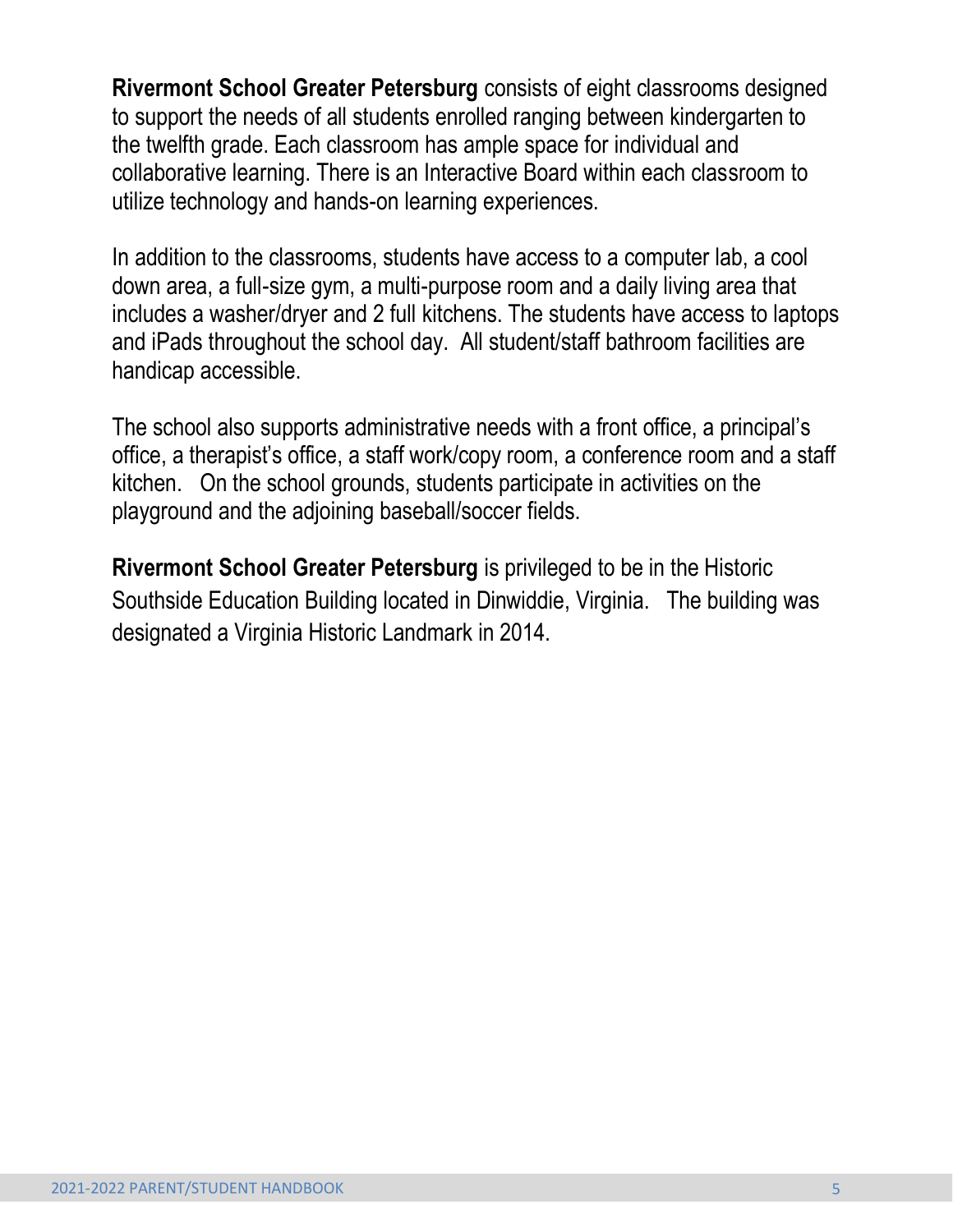#### 2021-2022 SCHOOL CALENDAR

**August 2021** M T W Th F  $\overline{2}$  $\overline{\phantom{a}3}$  $\overline{4}$  $5$  $1$  $6\overline{6}$  $\overline{7}$ 8 9 10 11 12 13 14 15 16 17 18 19 20 21 22 23 24 25 26 27 28 29 30 31 7 Instructional Days

| September 2021 |    |    |                  |                |    |    |  |
|----------------|----|----|------------------|----------------|----|----|--|
| Su             | M  |    | w                | Th             | Ë  | Sa |  |
|                |    |    | 1                | $\overline{2}$ | 3  | 4  |  |
| 5              |    |    | 8                | 9              | 10 | 11 |  |
| 12             | 13 | 14 | 15               | 16             | 17 | 18 |  |
| 19             | 20 | 21 | 22               | 2 <sub>3</sub> | 24 | 25 |  |
| 26             | 27 | 28 | 29               | 30             |    |    |  |
|                |    |    |                  |                |    |    |  |
|                |    |    | 21 Instructional | Days           |    |    |  |

| October 2021 |    |    |    |                       |    |                |  |
|--------------|----|----|----|-----------------------|----|----------------|--|
| Su           | M  |    | w  | Th                    | F  | Sa             |  |
|              |    |    |    |                       | 1  | $\overline{2}$ |  |
| 3            | 4  | 5  | 6  |                       | 8  | 9              |  |
| 10           | 11 | 12 | 13 | 14                    | 15 | 16             |  |
| 17           | 18 | 19 | 20 | 21                    | 22 | 23             |  |
| 24           | 25 | 26 | 27 | 28                    | 29 | 30             |  |
| 31           |    |    |    |                       |    |                |  |
|              |    |    |    | 20 Instructional Days |    |                |  |

|    |    |    |                         | November 2021                |    |    |
|----|----|----|-------------------------|------------------------------|----|----|
| Su | M  |    | w                       | Th                           |    | Sa |
|    | п  | 2  | $\overline{\mathbf{3}}$ | 4                            | 5  | 6  |
| 7  | 8  | 9  | 10                      | 11                           | 12 | 13 |
| 14 | 15 | 16 | 17                      | 18                           | 19 | 20 |
| 21 | 22 | 23 | ונים                    |                              | Æ  | 27 |
| 28 | 29 | 30 |                         |                              |    |    |
|    |    |    |                         |                              |    |    |
|    |    |    |                         | <b>18 Instructional Days</b> |    |    |

|    |    |    | 1  |                |    |    |
|----|----|----|----|----------------|----|----|
|    |    |    |    | $\overline{2}$ | 3  |    |
| 5  | 6  |    | 8  | 9              | 10 | 11 |
| 12 | 13 | 14 | 15 | 16             | 17 | 18 |
| 19 |    |    |    |                |    | 25 |
| 26 |    |    |    |                |    |    |

| Su             | M              |                | W  | Th | Ë  | Sa |
|----------------|----------------|----------------|----|----|----|----|
|                |                |                |    |    |    | 1  |
| $\overline{2}$ | $\overline{3}$ | $\overline{a}$ | 5  | 6  | 7  | 8  |
| 9              | 10             | 11             | 12 | 13 | 14 | 15 |
| 16             |                | 18             | 19 | 20 | 21 | 22 |
| 23             | 24             | 25             | 26 | 27 | 28 | 29 |
| 30             | 30             |                |    |    |    |    |

#### **Rivermont School-Greater Petersburg** 12318 Boydton Plank Road Dinwiddie, Virginia 23841 Phone: 804-469-5313/Fax: 804-469-5315



August 16 - 20 - Staff Workdays August 23 - FIRST DAY OF SCHOOL

September 3 - Early Dismissal (Students leave at 12:00) September 6 - School Closed Septemeber 24 - Early Dismissal (Students leave at 12:00)

October 11 - Staff Workday October 22 - Early Dismissal (Students leave at 12:00) October 29 - End of 1st 9 Weeks

November 2 - Staff Workday Novermber 23 - Early Dismissal (Students leave at 12:00) November 24-26 - Thanksgiving Break (No School)

December 17 - Early Dismissal (Students leave at 12:00) December 20 - December 31 - Winter Break (No School)

January 17- School Closed January 21 - End of 2nd 9 Weeks/End of 1st Semester January 24 - Staff Workday January 28 - Early Dismissal (Students leave at 12:00)

> February 7 - Staff Workday February 21- School Closed

March 25 - Early Dismissal (Students leave at 12:00) March 31 - Early Dismissal (Students leave at 12:00) March 31 - End of 3rd 9 Weeks

April 1 - Staff Workday April 4 - 8 - Spring Break (No School) April 18 - School Closed April 29 - Early Dismissal (Students leave at 12:00)

May 27 - Early Dismissal (Students leave at 12:00) May 30 - School Closed

June 8- Last Day for ALL Students June 8 - Early Dismissal (Students leave at 12:00) June 8 - End of 4th 9 Weeks/End of 2nd Semester June 9 - 22 - Staff Workdays/Proposed Make Up Days if needed June 24 - July 29 Extended School Year

July 4 - School Closed

| February 2022 |    |              |                |                         |    |    |  |  |  |
|---------------|----|--------------|----------------|-------------------------|----|----|--|--|--|
| Su            | M  |              | W              | Th                      | Ë  | Sa |  |  |  |
|               |    | $\mathbf{1}$ | $\overline{2}$ | $\overline{\mathbf{3}}$ | 4  | 5  |  |  |  |
| 6             |    | 8            | 9              | 10                      | 11 | 12 |  |  |  |
| 13            | 14 | 15           | 16             | 17                      | 18 | 19 |  |  |  |
| 20            | 21 | 22           | 23             | 24                      | 25 | 26 |  |  |  |
| 27            | 28 |              |                |                         |    |    |  |  |  |
|               |    |              |                |                         |    |    |  |  |  |
|               |    |              |                | 18 Instructional Days   |    |    |  |  |  |

|    |    |    | March 2021     |                       |                |    |
|----|----|----|----------------|-----------------------|----------------|----|
| Su | M  |    | w              | Th                    | F              | Sa |
|    |    | 1  | $\overline{a}$ | $\overline{3}$        | $\overline{4}$ | 5  |
| 6  | 7  | 8  | 9              | 10                    | 11             | 12 |
| 13 | 14 | 15 | 16             | 17                    | 18             | 19 |
| 20 | 21 | 22 | 23             | 24                    | 25             | 26 |
| 27 | 28 | 29 | 30             | 31                    |                |    |
|    |    |    |                | 23 Instructional Days |                |    |

| M  | w |                |                |                |                       |
|----|---|----------------|----------------|----------------|-----------------------|
|    |   |                | Th             |                | Sa                    |
|    |   |                |                |                | $\overline{2}$        |
|    |   |                |                |                | 9                     |
| 11 |   |                |                | 15             | 16                    |
|    |   |                |                | 22             | 23                    |
| 25 |   |                |                | 29             | 30                    |
|    |   |                |                |                |                       |
|    |   | 12<br>19<br>26 | 13<br>20<br>27 | 14<br>21<br>28 | 14 Instructional Days |

| <b>May 2022</b> |                |                         |    |                       |                 |                |  |  |
|-----------------|----------------|-------------------------|----|-----------------------|-----------------|----------------|--|--|
| Su              | M              |                         | w  | Th                    | F               | Sa             |  |  |
| $\mathbf 1$     | $\overline{2}$ | $\overline{\mathbf{3}}$ | 4  | 5                     | $6\phantom{1}6$ | $\overline{7}$ |  |  |
| 8               | 9              | 10                      | 11 | 12                    | 13              | 14             |  |  |
| 15              | 16             | 17                      | 18 | 19                    | 20              | 21             |  |  |
| 22              | 23             | 24                      | 25 | 26                    | 27              | 28             |  |  |
| 29              | 30             | 31                      |    |                       |                 |                |  |  |
|                 |                |                         |    |                       |                 |                |  |  |
|                 |                |                         |    | 21 Instructional Days |                 |                |  |  |

| <b>June 2022</b> |         |    |                         |                                   |                         |    |
|------------------|---------|----|-------------------------|-----------------------------------|-------------------------|----|
| Su               | M       |    | w                       | Th                                | F                       | Sa |
|                  |         |    | $\mathbf{1}$            | $\overline{2}$                    | $\overline{\mathbf{3}}$ | 4  |
| 5                | 6       |    | $\overline{\mathbf{8}}$ | 9                                 | 10                      | 11 |
| 12               | 13      | 14 | 15                      | 16                                | 17                      | 18 |
| 19               | 20      | 21 | 22                      | 23                                | 24                      | 25 |
| 26               | $_{27}$ | 28 | 29                      | 30                                |                         |    |
|                  |         |    |                         |                                   |                         |    |
|                  |         |    |                         | 6 Instructional Days / 5 ESY days |                         |    |
|                  |         |    |                         |                                   |                         |    |

| <b>July 2022</b> |                |    |    |                           |    |                |
|------------------|----------------|----|----|---------------------------|----|----------------|
| Su               | M              | т  | w  | Th                        | p  | Sa             |
|                  |                |    |    |                           | 1  | $\overline{2}$ |
| $\overline{3}$   | $\overline{a}$ | 5  | 6  | 7                         | 8  | 9              |
| 10               | 11             | 12 | 13 | 14                        | 15 | 16             |
| 17               | 18             | 19 | 20 | 21                        | 22 | 23             |
| 24               | 25             | 26 | 27 | 28                        | 29 | 30             |
| 31               |                |    |    |                           |    |                |
|                  |                |    |    | 20 ESY Instructional Days |    |                |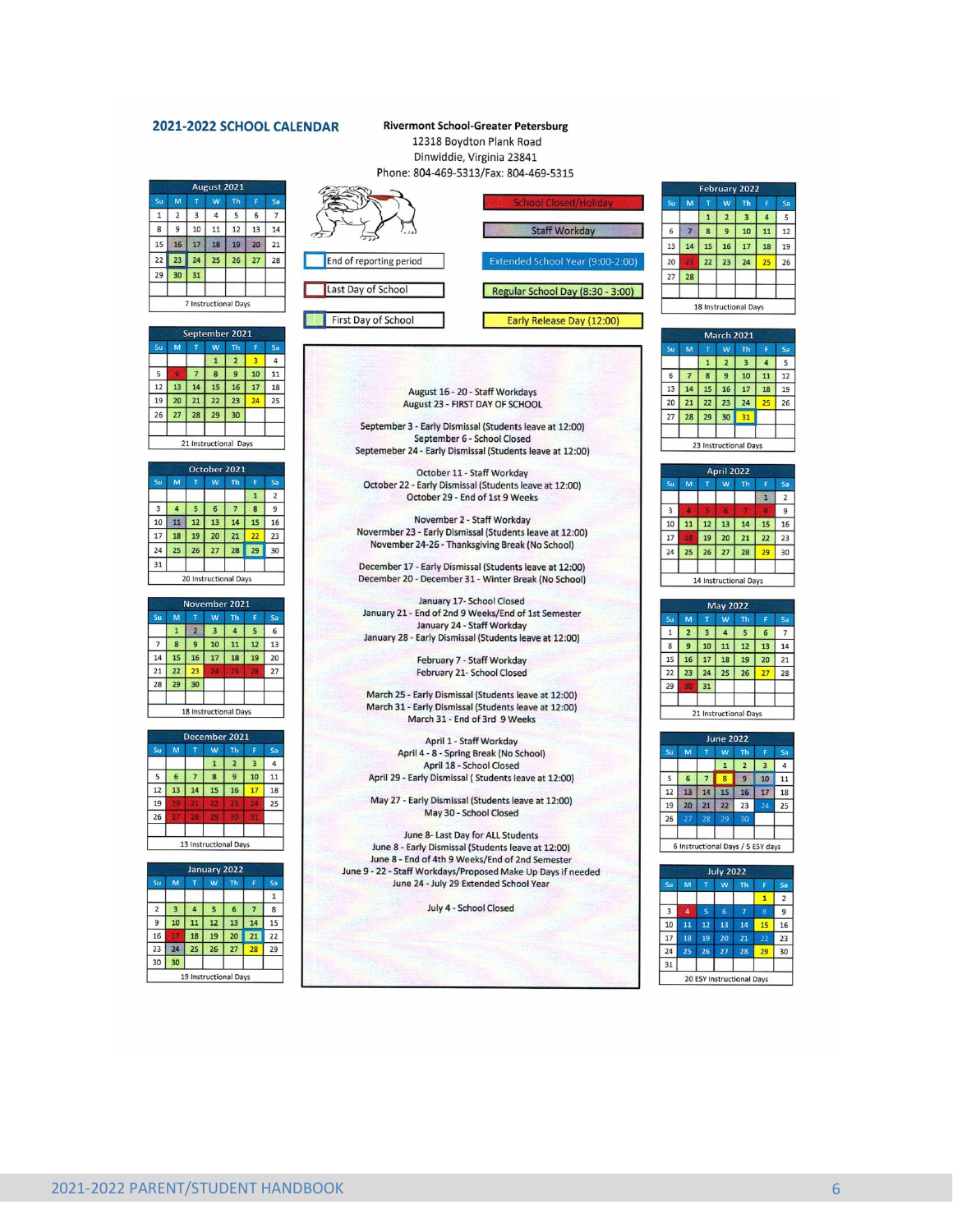**Rivermont School Greater Petersburg** opened in June 2014. The school is licensed by the Virginia Department of Education and accredited by the Virginia Association of Independent Specialized Education Facilities (VAISEF) and AdvancED.

**Rivermont School Greater Petersburg** provides a special education program for students, ages 5-22, with special needs, including autism who have challenges in the traditional school setting. By supporting students with Applied Behavior Analysis services and/or Positive Behavior Intervention Support, they are taught how to make better choices and they are offered opportunities to experience success in the academic environment.

**Rivermont Greater Petersburg's passionate family of professionals** teaches students to identify and use their personal strengths to resolve conflicts, build self-esteem and gain confidence. The staff's primary goal is to help students learn to manage their own behaviors, so they can return to their home schools, graduate and become productive citizens. The curriculum and instruction are aligned with the Virginia Standards of Learning (SOLs) and focuses on student engagement integrated with social development. The students enrolled in Rivermont School Greater Petersburg explore Career/Technical Education career clusters and are guided through career plans of study depending on their interest and ability. The students' individualized behavior plans are developed and monitored by a Licensed Behavior Analyst or a Licensed Clinical Social Worker. Classes are small with a student-teacher ratio that provides students with great opportunity for personalized instruction and positive support.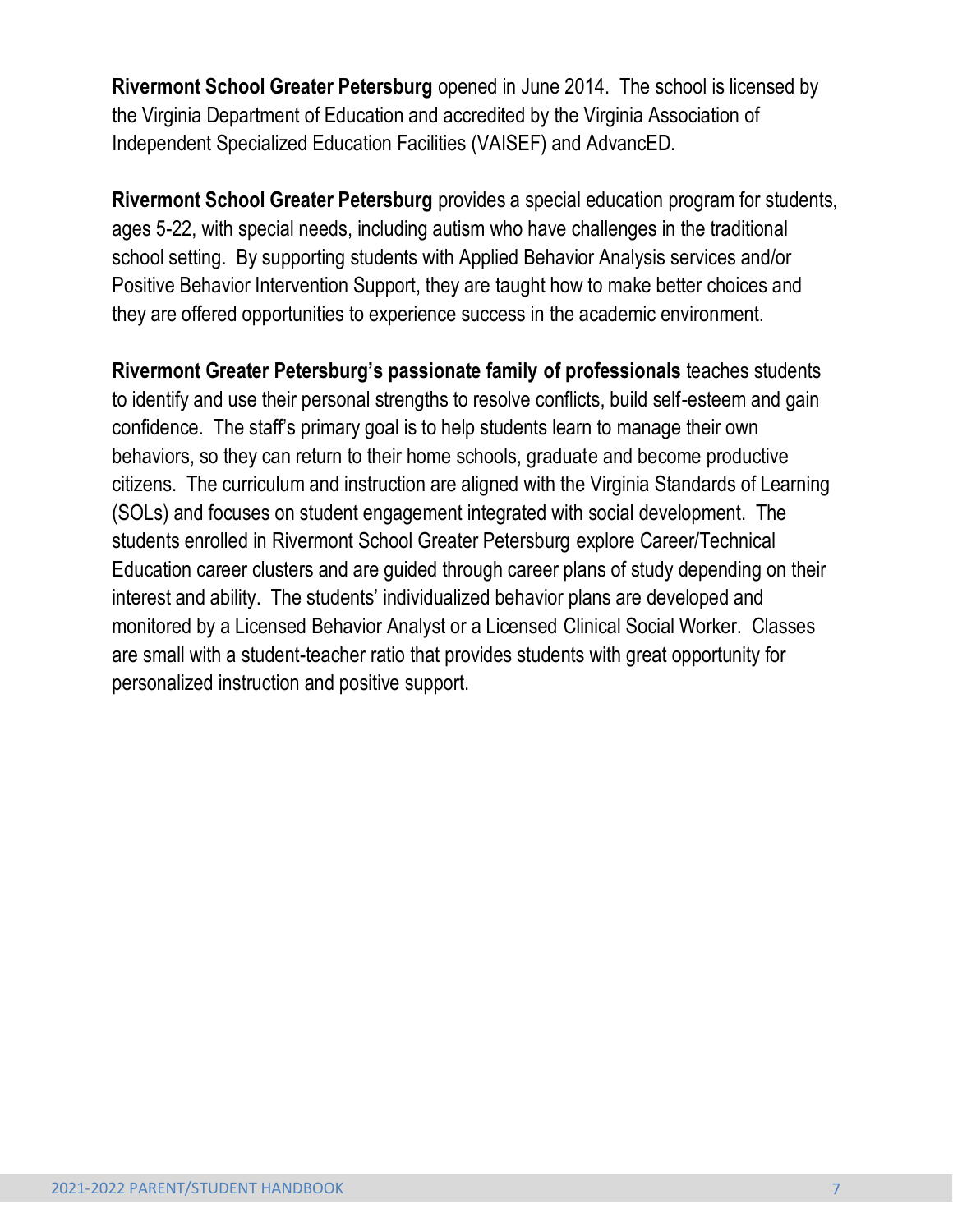# **Introduction to Rivermont Schools**

Rivermont School, established by Virginia Baptist Hospital's Mental Health Services division in the Fall of 1986, is a structured therapeutic private day school program designed to meet the needs of children and adolescents who have emotional or behavioral needs which impact their ability to succeed in school. Since that time, several campuses have been established throughout the state of Virginia. In 2008, Rivermont School expanded its services to include Autism at some of the campuses. In 2019, we were acquired by New Story Schools, a leading educational organization with over 20+ years of service across five northeastern states. The school operates Monday - Friday and adheres to a 180-day school year with the possibility of extended school year services. The main administrative offices are in Lynchburg, Virginia. Working within the framework of School Wide Positive Behavior Interventions Supports and Applied Behavior Analysis (ABA), our goal is to prepare students to be successful citizens in the  $21<sup>st</sup>$  century. Each school has several classrooms, ample outdoor recreation space, conference room(s), resource/library room, computer and mobile technology, and offices. School facilities and equipment are maintained in accordance with Virginia Statewide Fire Prevention Code. In addition, there is up to date multi-media technology available for classroom use to supplement curriculum materials. Students are typically referred to the day school by their local education agency (LEA) in accordance with Virginia's Comprehensive Services Act guidelines. Rivermont School does not discriminate in admission or access to, or treatment of, or employment in its programs, services, or activities based on race, color, national origin, or sex in accordance with state and federal law. All facilities are ADA compliant.

# **Philosophy**

Rivermont School believes that students who are not able to participate in public school programs due to individual learning problems, psychiatric problems, emotional disturbances, conduct disorders or other maladaptive behaviors should be provided with educational opportunities which allow them to succeed academically and emotionally. The educational program is designed to meet individual needs and administered in conjunction with therapeutic goals and objectives. These goals and objectives are based on a holistic approach within which attention is given to individualized instruction, behavior management, interpersonal skills, family involvement, and community and social awareness. Emphasis is placed on preparing the student for transition into a less restrictive educational environment.

Rivermont believes:

- All students have the ability and right to learn.
- Each student is a valued individual with unique physical, social, emotional, and intellectual needs.
- Students learn in different ways and should be provided with a variety of instructional approaches along with the opportunity to apply their learning in meaningful contexts.
- Students learn best when they have appropriate opportunities for success and are challenged with realistic expectations.
- A student's self-esteem is enhanced by positive relationships, trust, and mutual respect among and between students and staff.
- A positive, emotionally safe and unconditionally accepting environment promotes student success.
- Student success is enhanced when school, parent, and community collaborate as a team.
- The commitment to continuous improvement is imperative if our school is going to enable students to become confidant, self-directed, lifelong learners.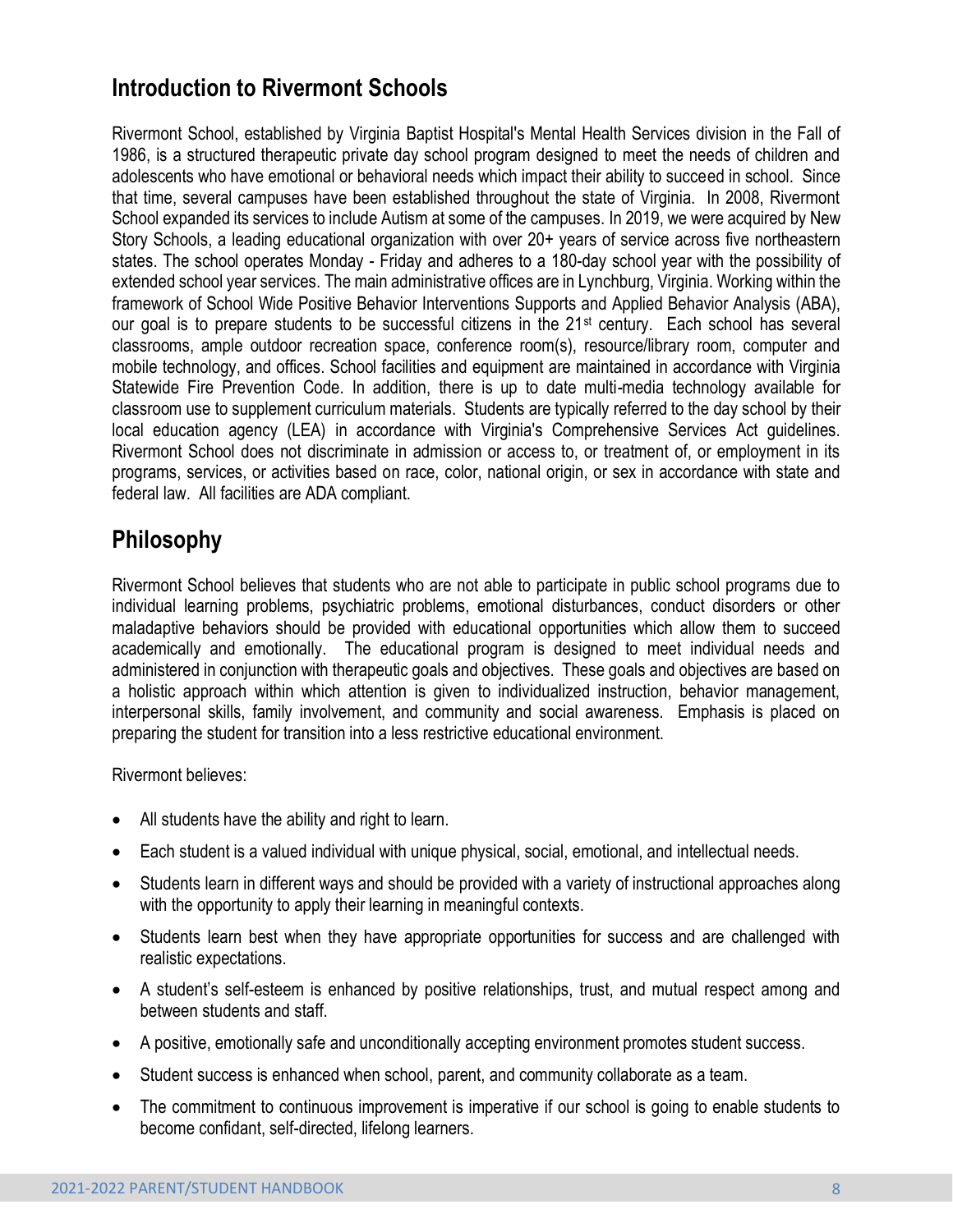# **Purpose**

To address the emotional and learning difficulties which have impeded students from success in traditional academic and social environments.

To provide educational opportunities individualized to the academic and emotional requirements of each student.

# **Goals**

- 1. To provide a safe and therapeutic educational environment where each student may reach his or her full potential.
- 2. To identify and address the individual needs of each student, and provide the best instruction, guidance, and support necessary to meet each goal.
- 3. To brighten each student's future prospects by fostering a positive self-concept and academic excellence.
- 4. To help students develop physically, mentally, and emotionally and to facilitate their return to a less restrictive environment.
- 5. To prepare students for post-secondary career choices through preparation for economic and occupational competency and the development of skills required in the activities of daily living.
- 6. To help students become responsible and productive members of society through the understanding of its institutions, traditions, values, and social heritage, as well as the rights, duties, and responsibilities of its citizens.
- 7. To help students formulate socially appropriate values that serve as guides to responsible social interactions.
- 8. To develop in each student the appreciation of aesthetic values and growth in creative interests and abilities.
- 9. To foster the maturation of intellectual abilities and processes, including self-direction, critical thinking, and problem solving.

# **Curriculum Philosophy**

Students accepted into Rivermont School enter with a wide variety of needs and skills. Through the application process and in conjunction with the referring school division, a placing IEP will be developed which supports an educational program which is unique and individual to the student being served. Goals and objectives are developed which support access to the general curriculum based on the student's readiness level. We believe doing so fosters an atmosphere for academic success, higher self-esteem and allows for a therapeutic environment for the academically deficient as well as the gifted learner.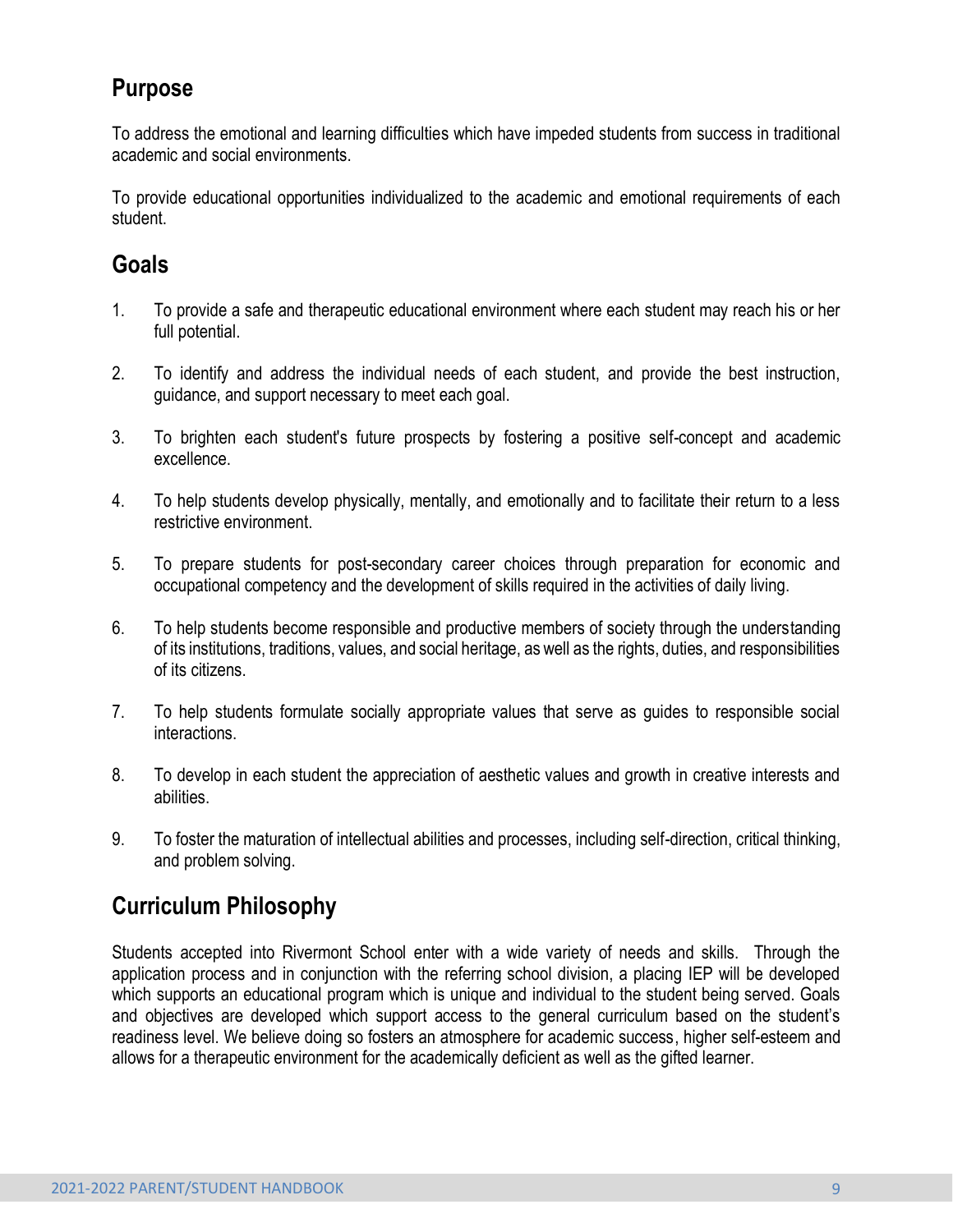Rivermont School considers the Virginia Standards of Learning an excellent foundation in determining the academic expectations of our classrooms. Our curriculum is multi-layered and highly eclectic, providing equitable and challenging learning experiences. Instruction is designed to engage students through the use of challenging curriculum materials, technology, and a variety of teaching methods. Ongoing student progress toward mastery of the SOLs is closely monitored through the use of formative benchmark testing as well as summative evaluations. Through the use of a curriculum framework which mirrors what is used on a statewide level, we feel that we can better meet our objective of returning the student into the least restrictive environment.

## **School-Wide Positive Behavior Interventions and Supports**

Rivermont School began school-wide adoption and implementation of Positive Behavior Interventions and Supports in 2013-14. School-wide Positive Behavior Interventions and Supports is a process for creating and sustaining school environments that are more proactive, predictable and effective for achieving academic and social success. PBIS will enhance our current systems and practices and also change our culture for the better. At Rivermont, SW-PBIS helps to create school environments in which students are more likely to be successful in transitioning to public education classroom environments, to graduate, and to be successful in meeting their post-secondary goals.

By implementing PBIS, we will increase appropriate school and classroom behaviors through consistent, ongoing instruction of desired behaviors. Collectively, the staff at Rivermont School identified important values for our school. These 3 basic expectations are:

#### **Be There, Be Ready Accept Responsibility Respect Self and Others**

All students are explicitly taught what it looks like "Be There, Be Ready, Accept Responsibility, and Respect Self and Others" in every area at our school. These behavior expectations are clearly displayed on the walls around our school. Our goal is to explicitly teach behavioral expectations and then recognize and reinforce the positive behaviors shown by students. This approach to managing behaviors is positive, proactive, and preventative. Students are consistently acknowledged for exhibiting appropriate behaviors by receiving various positive behavioral reinforcements (i.e., points and levels, token economy, participation in schoolwide celebrations).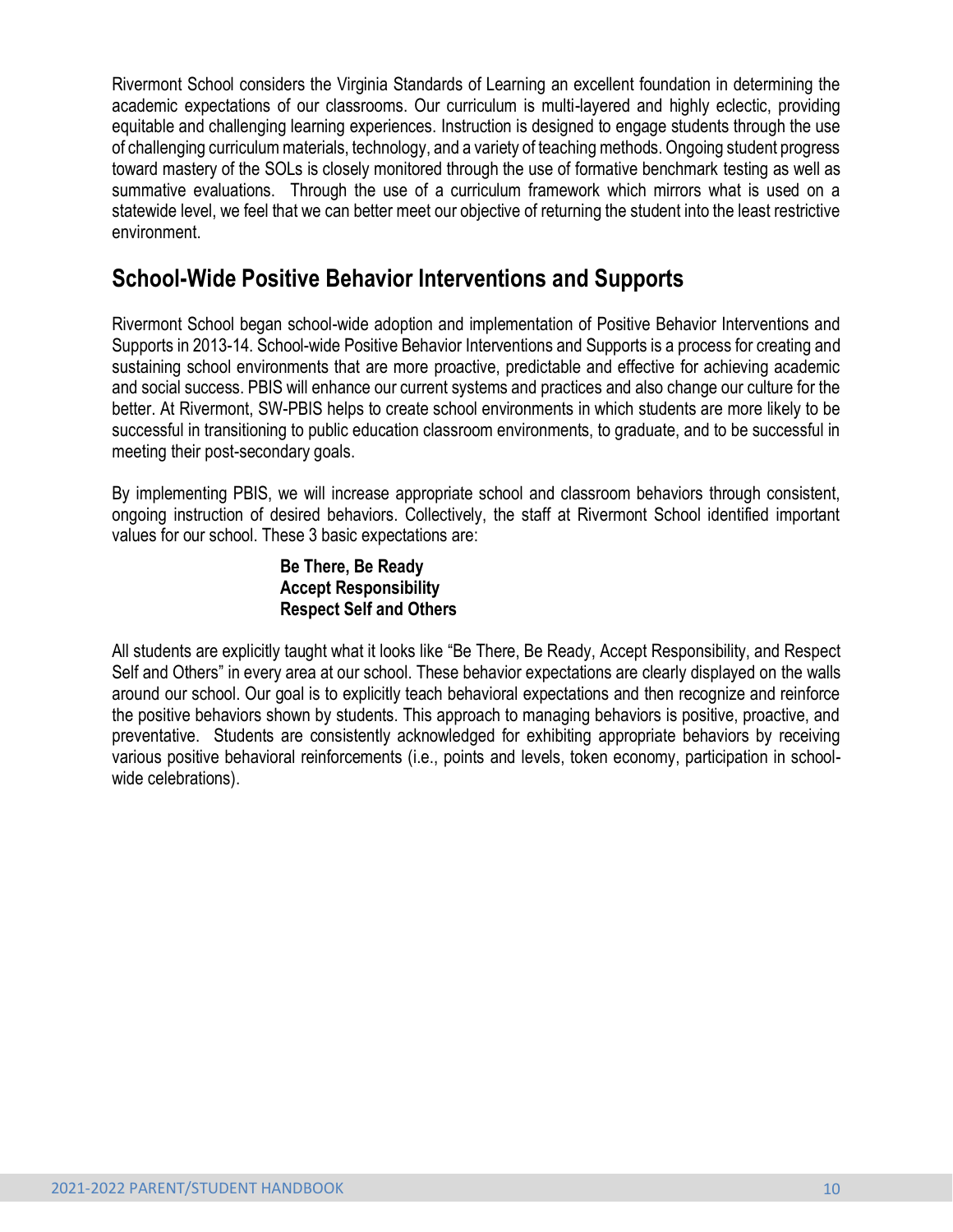|                                                                    | Are You a Rivermont PETERSBURG Top Dog?         |                                            |                                                                     |                                                           |                                                            |                                                                             |
|--------------------------------------------------------------------|-------------------------------------------------|--------------------------------------------|---------------------------------------------------------------------|-----------------------------------------------------------|------------------------------------------------------------|-----------------------------------------------------------------------------|
|                                                                    | <b>All Settings</b>                             | Classroom                                  | Hallway                                                             | Bathroom                                                  | Gym                                                        | Computer Lab                                                                |
| $\mathsf{B}_{\scriptscriptstyle{\mathsf{ETHERE}}}$<br>BE READY     | Follow staff<br>directions<br>promptly          | Be in seat at start<br>of class            | Use hallway behaviors<br>· Walk<br>Use quiet voices<br>Stay in line | Communicate needs<br>appropriately<br>Wait for permission | Wear gym shoes<br>and appropriate<br>clothing              | Know login<br>information<br>Have materials ready                           |
| RESPONSIBILITY<br>$\mathsf{A}_\mathtt{CCEPT}$                      | Be in charge of<br>yourself and your<br>actions | Accept feedback                            | Respond to<br>redirection promptly                                  | Wash hands<br>Flush                                       | Follow the rules of<br>the activities<br>Participate fully | Stay on assigned<br>sites                                                   |
| Respect seur<br>AND OTHERS                                         | Keep hands, feet<br>and mouth to self           | Wait to be called<br>on before<br>speaking | Respect personal<br>space                                           | Clean up<br>Respect privacy                               | Use equipment as<br>assigned<br>Be a good sport            | Take care of<br>computers and<br>monitors                                   |
| POSITIVE<br>KEEP                                                   | Use kind words                                  | Think before<br>speaking                   | Use manners<br>• Please<br>Thank you<br>٠<br>Excuse me<br>٠         | Get in,<br>get out                                        | Give it your all<br>Encourage others                       | Ask for help<br>appropriately<br>• Raise hand and<br>wait for<br>assistance |
| $\begin{array}{c}\displaystyle\sum_{\text{TRIVIE POR}}\end{array}$ | Be willing to try                               | Start all<br>assignments                   | Be a good role<br>model                                             | Follow directions                                         | Be open to new<br>activities                               | Complete all<br>assigned work                                               |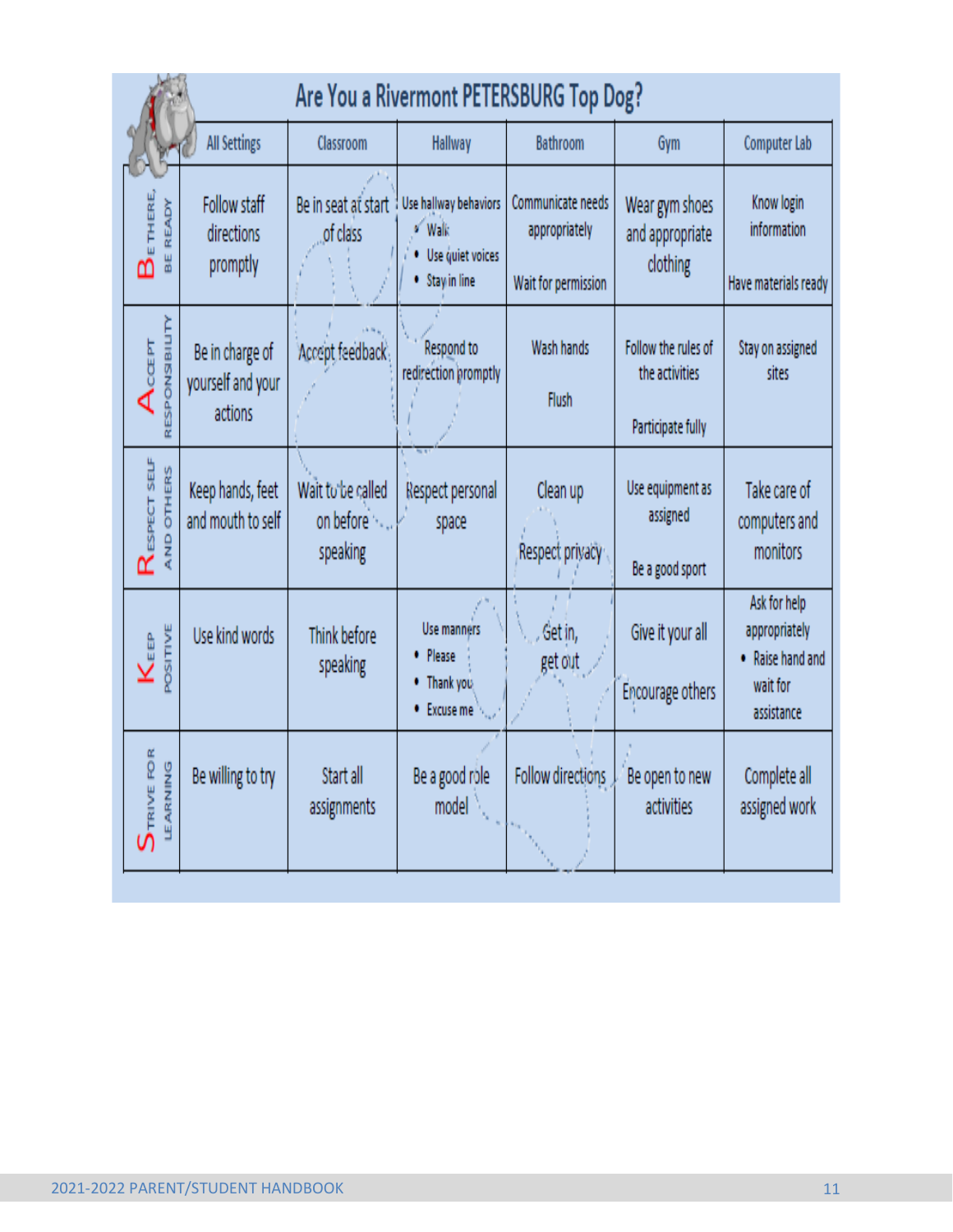## **Admissions**

Students enrolled in Rivermont School are typically referred by their home public school system or any agency represented on a region's Family Assistance Planning Team. Personnel from the public school make the initial contact with the Rivermont School staff and provide a completed Rivermont School referral packet in order to determine appropriateness of the program for the student. The referral packet requires a report of a physical examination and a current record of immunization. Parents may be required to provide this documentation so as not to interrupt a child's educational placement.

Before a local school division places a child with a disability in the school, the local school division shall initiate and conduct an I.E.P. meeting, in accordance with the requirements set forth in the Regulations Governing Special Education Programs.

For private referrals, the parent will complete Rivermont School referral packet.

Based on this information, Rivermont School will make the decision to accept or reject the child's application for admission. The parent/guardian and appropriate school division and/or referral source will be notified in writing of the decision.

Once the parent and local education agency is notified of acceptance, an orientation meeting must be held and required admittance paperwork completed.

# **Orientation**

Upon admission and annually, an orientation packet that includes required forms will be sent to the parent/guardian for review, to complete and/or sign. The student will not be allowed to start classes until an orientation packet has been completed and received by Rivermont School.

## **Withdrawal, Transfers, Suspensions and Expulsions**

Rivermont School makes every effort to meet the individual needs of its students. However, changes in a student's situation may dictate a change in placement. All requirements dictated by special education legislation will be adhered to. In all situations, the well-being of the student is first and foremost.

In the event that you must withdraw or transfer your child, please notify the school principal or school main office of your intent.

Withdrawal – In the event a student must withdraw from Rivermont School, the referring LEA/agency will be notified. All academic and social/emotional reports on the student's progress and present level of performance while in attendance will be forwarded to the appropriate LEA.

Transfer – In the event a student transfers from one Rivermont School campus to another, Rivermont School will work closely with the LEA(s) involved. The student's record will be forwarded to the receiving campus and staff will collaborate in an effort to avoid any delay in the continuation of treatment.

Suspension – While Rivermont School utilizes suspensions as a last resort, we view blanket suspension policies within a specialized school setting as potentially exclusionary and of minimal educational value when viewed in the context of an individualized social/emotional behavior plan. However, at times suspensions are a necessary and required strategy to use in response to certain situations.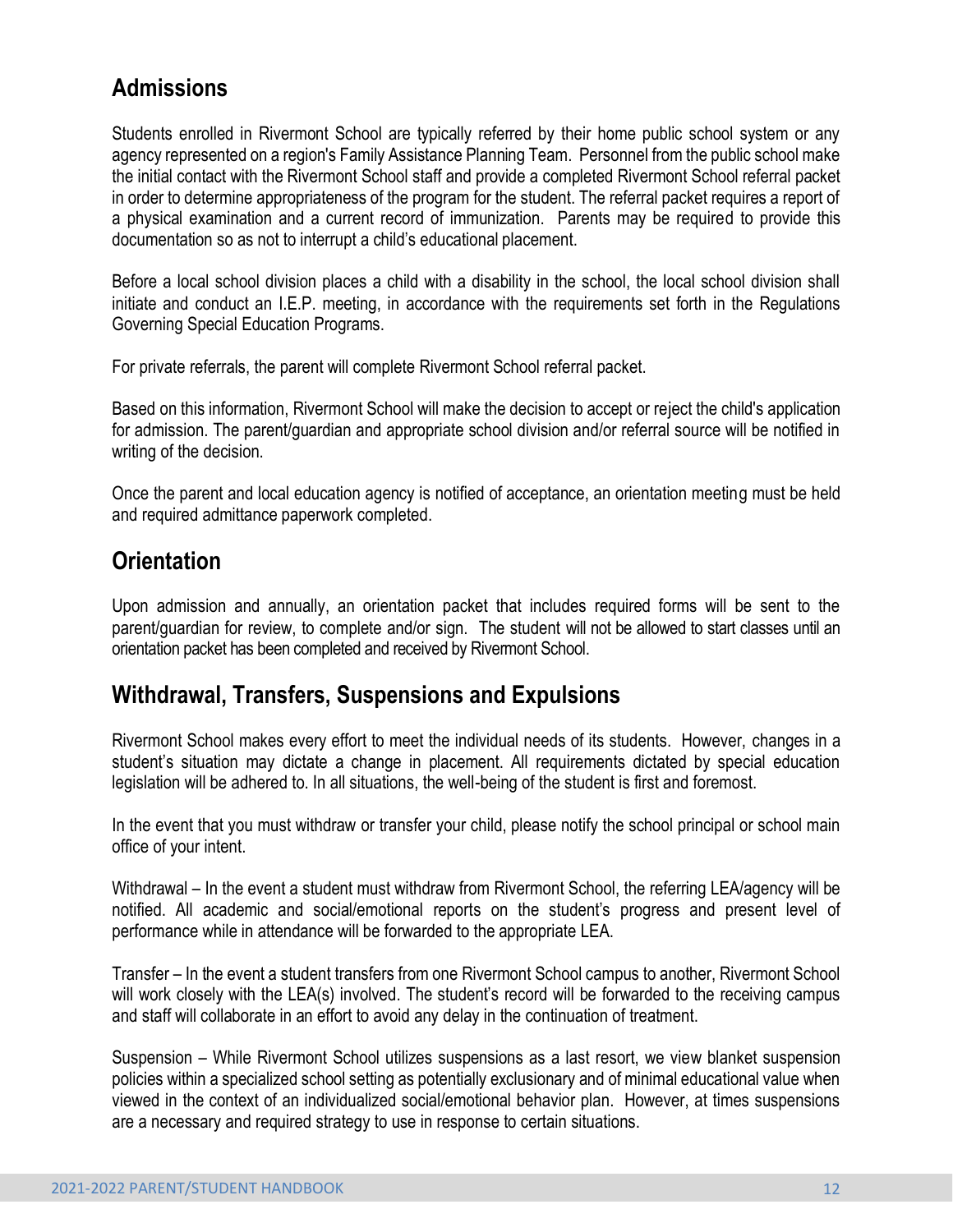Expulsion – If a student exhibits behavior that is deemed so severe that it compromises the program and/or the safety of others, the student will be discharged from Rivermont School. Additionally, for a student to be successful at Rivermont School, full program participation is necessary. If a student or parent refuses to participate in all or a part of Rivermont School's program, the student may be discharged. Every effort is made to address the individual needs of the students, however, if a student or parent refuses the efforts of the school, continuing the enrollment of the student is no longer in the student's best interest. In this event, the parent/guardian and LEA will be notified in writing of the reasons for the action and provided suggestions for alternative placement, if known. The student's master file will be forwarded to the appropriate LEA representative.

## **Student Charges**

Students are expected to provide their own personal classroom supplies such as paper, pen, pencil, etc. On occasion, students may be asked to pay a small fee to help with the cost of a field trip or other group activity.

## **Program Description**

The school program is individualized to meet the specific needs of the student. The primary focus is given to the social/emotional growth of the student in an attempt to return the student to a less restrictive educational setting. Generally speaking, students are placed in classes grouped by ability, age, maturity, social/emotional needs, and grade level.

The school is designed to meet the developmental, academic, and social/emotional needs of students K-12 identified with primary disability of but not limited to Emotional Disability (ED), Specific Learning Disability (SLD), Intellectual Disability (ID), Other Health Impaired (OHI), Traumatic Brain Injury (TBI), Multiple Disabilities (MD)), Speech/Language Impairment (SLI), Developmental Delayed (DD) and Autism Spectrum Disorders (ASD), or who are experiencing difficulty succeeding in a less restrictive environment. Rivermont School staff in conjunction with the IEP team will make recommendations and/or provide related services based on a student's individual needs and IEP. Any service that Rivermont School does not provide directly is provided through a contracted provider or the student's LEA.

The focus of our curriculum is to empower students to be effective managers of their own academic and social behavior. Comprehensive academic instruction for grades K-12 is offered in social studies, language arts, math, science and physical education/health. A typical classroom student/staff ratio is 5:1 or lower dependent on student need. In general, each class meets the minimum state clock-hour requirement; however, adjustments are made so as to adhere to a student's Individualized Education Plan (IEP), or Individualized Instruction Plan (IIP). Each class is fully transferable to Local Education Agencies (LEA's). Each student has behavioral goals and, if applicable, academic goals. Our basic instructional program is taken from the Virginia State Department of Education Standards of Learning. The sending LEA determines the entering student's grade level. Our school year is divided into two semesters; thus, we can accommodate courses that are either 18 or 36 weeks in length. Rivermont School will work closely with the student's LEA to ensure that each student participates in his or her appropriate program of study, including meeting graduation requirements. This includes requesting all previous educational records and sending to the LEA credits received from Rivermont School.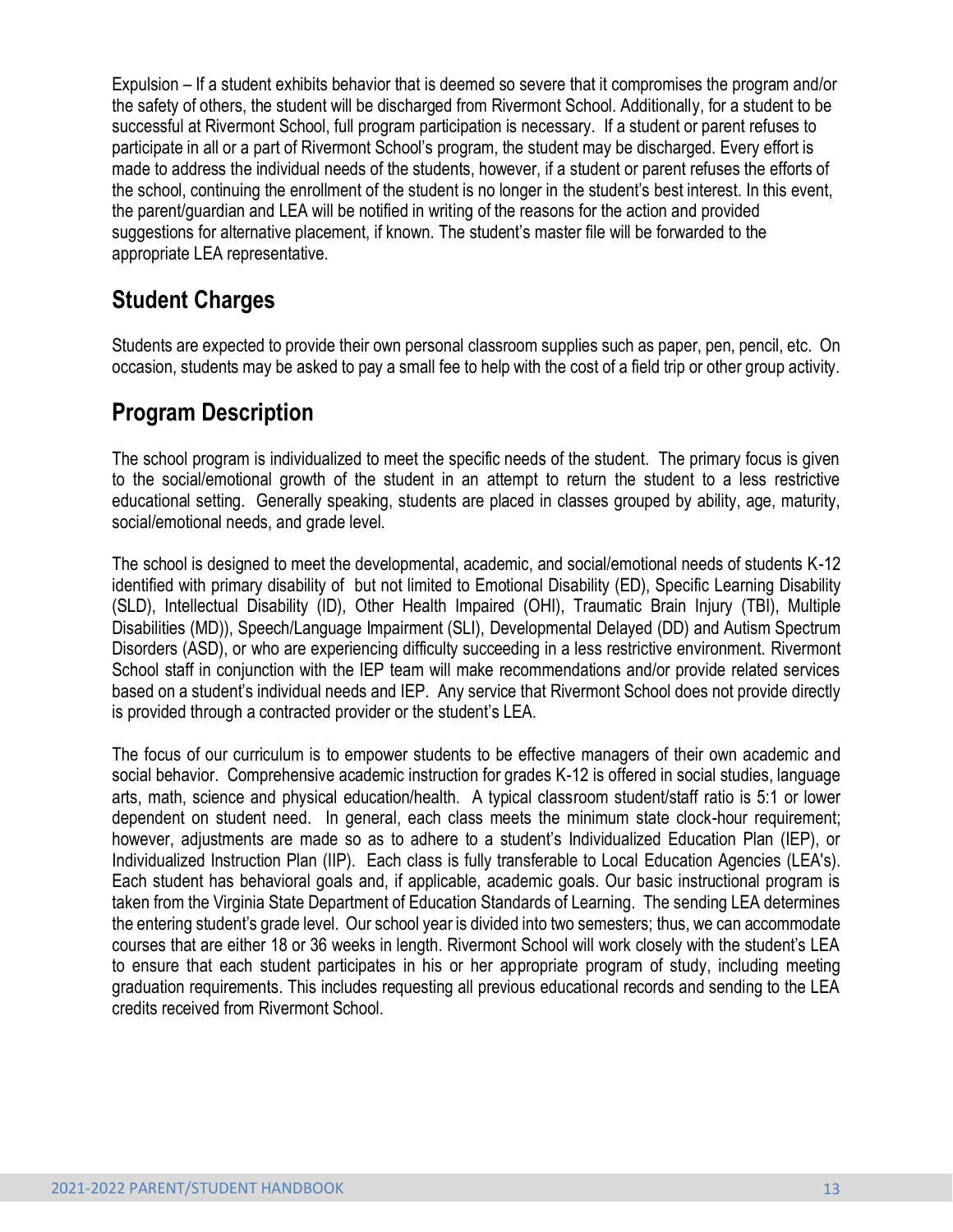Applied Behavior Analysis (ABA) is an evidenced based method used in our ABA focused schools and classrooms. A variety of techniques and interventions may be incorporated to teach target skills in all areas to include, but not limited to verbal behavior, functional communication, augmentative communication, discrete trial training, picture communication, visual and auditory strategies, task analysis, incidental teaching, and sensory strategies. These methods are founded on the research based, scientific principles of operant conditioning to build communication, social skills, academic, vocational and independent living skills as well as reduce inappropriate behavior. Each student's curriculum is designed based on their Individualized Education Plan (IEP). The ABA focused schools and classrooms employ a structure focused on teaching small, measurable units of behavior. The model is a success-oriented model based on positive reinforcement. Correct responses are followed by consequences that have been found to be positively reinforcing to the student. Data collection is essential to ABA programming. Each student's data will be held confidential. This information will be given with Progress Reports and Interims to families and LEAs (Local Education Agency).

A qualified staff is key to assuring a student's success at Rivermont School. Therefore, at a minimum, Rivermont School adheres to **8 VAC-20-671-350** from the Regulations Governing the Operation of Private Schools for Students with Disabilities, 2017.

Rivermont Schools seek to enrich the lives of students by offering group and/or individual therapeutic counseling support provided by a licensed or a license eligible mental health professional (therapist).

Rivermont School staff in conjunction with the IEP team will make recommendations and/or provide the related services based on a student's individual needs and IEP.

No one can predict how long it will take before a child is ready to return to a less restrictive educational setting. Thus, we do not place a limit on length of stay. Excluding situations involving expulsion, at the end of each academic year, staff from Rivermont School will discuss with the LEA and parents each student's degree of progress and make recommendations as to an appropriate placement for the upcoming school year.

#### **Music Appreciation**

Students will develop an informed appreciation of music by engaging in activities such as listening, singing, playing classroom instruments, moving rhythmically, creating and enjoying music. This content will be integrated into core content lessons and/or social skills time.

#### **Art Appreciation**

Students will develop an informed appreciation of art by engaging in such activities as making aesthetic judgements, producing individual works of art, and studying art history. This content will be integrated into core content lessons and/or social skills time.

#### **Health and Physical Fitness**

All students, K-12, shall have the opportunity to participate regularly in supervised physical activities, either organized or unstructured, intended to maintain physical fitness and to understand the short- and long-term benefits of a physically active and healthy lifestyle.

#### **Family Life Education**

Family life may be taught as a unit in the health or social skills block of time. Content considered to be sensitive will be offered in sex-separated classes. Prior to instruction parents will be sent a letter stating dates that family life instruction will take place, inviting them to preview materials and asking for written consent for student participation.

## **Elementary School**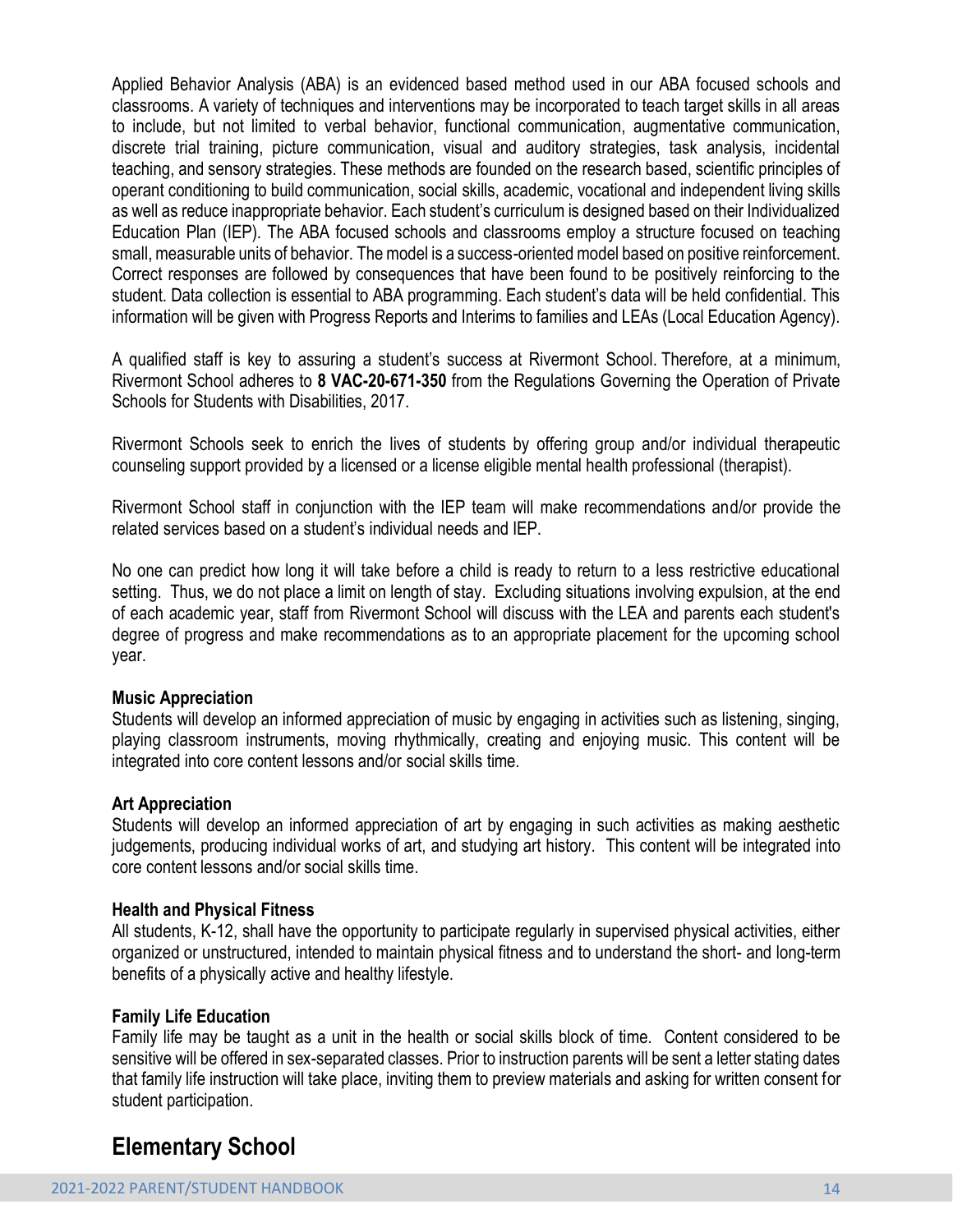For elementary students, a minimum of 75% of the annual instructional time of 990 hours shall be given to instruction in the disciplines of English, mathematics, science, and history/social science. Students who are not successfully progressing in early reading proficiency and/or who are unable to read the materials necessary for instruction with comprehension shall receive additional time in reading.

# **Middle School**

To provide middle school students a sufficient opportunity to learn, each student shall be provided 140 clock hours per year of instruction in each of the four disciplines of English, math, science, and history/social science.

# **High School**

Although students are enrolled in classes at Rivermont School, and the school is authorized to confer diplomas, LEAs typically confer diplomas or certificates once a student completes the units of credit prescribed by the State Board of Education and the LEA for graduation, passes all required state assessments, or completes the requirements of an Individualized Education Plan. During the student's tenure at Rivermont School, transcripts with grades and awarded credits, and state assessment scores kept in the student's administrative file. Staff works closely with the guidance department of the LEAs to ensure that students are on track for graduation.

## **Diplomas**

**VAC 20-131-50**: The requirements for a student to earn a diploma and graduate from a Virginia High School shall be those in effect **when that student enters the ninth grade for the first time.**

#### **Verified Unit of Credit for Graduation**

A verified unit of credit for graduation shall be based on a minimum of 140 clock hours of instruction and the achievement by the student of a passing score on the end-of-course Standards of Learning Test for that course.

#### **Repeat Courses Under the Credit Recovery Format**

Students who have earned an "F" in a high school credit course may retake that course as a repeat course under the Virginia Department of Education approved "credit recovery" format. This format allows for repeat instruction to be provided in half the instructional hours as a new credit course. More specifically, semester courses awarding 0.5 Carnegie credits must provide no less than 70 clock hours of instruction. However, the same course as a repeat course under the credit recovery format meets for no less than 35 hours. Only students who have previously failed a course and have had that failure reflected on the academic record are eligible to enroll in a repeat course under the credit recovery format.

# **Applied Studies Diploma**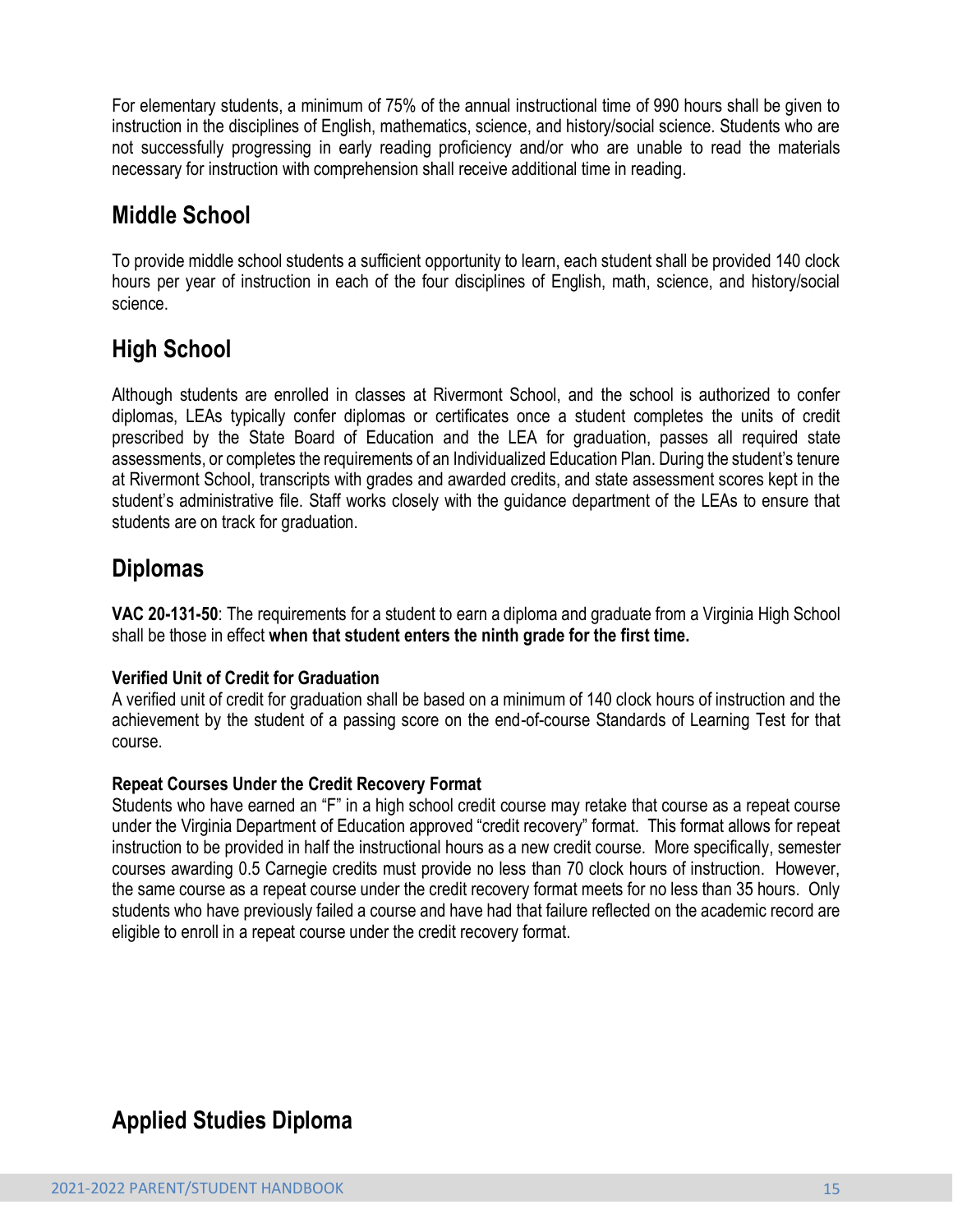The Applied Studies Diploma is a diploma option available to students identified as having a disability who complete the requirements of their [individualized](http://www.doe.virginia.gov/special_ed/iep_instruct_svcs/index.shtml) education programs (IEPs) and meet certain requirements prescribed by the Board of Education pursuant to regulations, but do not meet the requirements for any named diploma.

# **Certificate of Completion**

Available to students who complete the prescribed programs of studies defined by the local school board but not qualify for diplomas.

# **Virtual Learning: Grade 6-12**

In addition to our basic high school and middle school curriculum, we offer the Edgenuity® computer based and virtual curriculum. This program is fully endorsed and approved by the Virginia Department of Education. The Edgenuity® program allows high school students to work at their own pace to recover credits as well as acquire new credits. It also offers a vast selection of elective and advanced courses. All coursework will be monitored by our licensed teachers.

# **Transitions**

Rivermont School, in conjunction with the LEA, is committed to helping ensure that an appropriate IEP is developed for each student. Individualized Education Plans written for students who are deemed ready to return to a less restrictive education setting will address general procedures and goals which are designed to make the transition as smooth as possible.

When staff at Rivermont School, in consultation with parents and personnel from the home school division, decide a child is ready for transition back to his/her home school, Rivermont School will develop a discharge plan addressing academics and behavioral suggestions designed to help ensure success. After the plan is written and shared with the child's home school teacher(s) and principal but before beginning classes, a meeting may take place between the child's teachers and counselors representing both schools in order to clarify issues and answer questions.

A Rivermont School designee will encourage and initiate frequent contact with home school staff and the child's parent(s) throughout the student's first grading period and on an as-needed basis, thereafter.

# **Secondary Transitions**

At age 14 or before, the student and guardian will collaborate with IEP team members and necessary community service providers to develop a secondary transition plan. The plan will be derived from a collection of data determining the student's strengths, interests, abilities and needs. Postsecondary goals and a plan of study will then be established to include pathways for employment, future training, education and independent living options. The transition plan will be reviewed and updated annually.

When appropriate, vocational training and work experience is arranged for high school students. This would include assistance to applicable seniors in securing post-graduation suitable employment.

## **Referrals to the Children's Protective Services**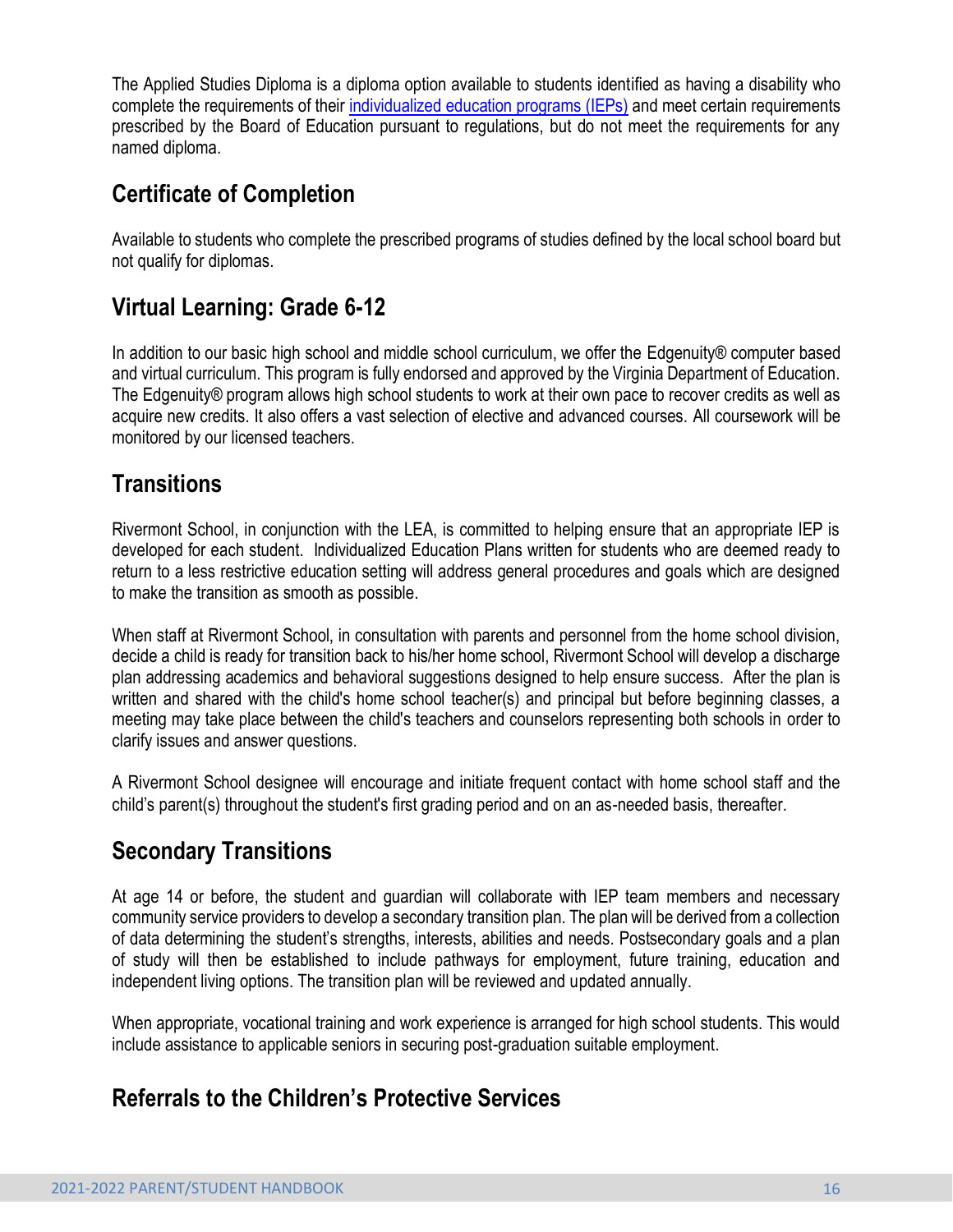The *Code of Virginia* requires teachers or other persons employed in private and public schools to report suspected child mistreatment, abuse and neglect. Any suspicions of mistreatment, abuse and neglect are to be reported by Rivermont School staff to the local department of social services or to the Child Abuse and Neglect Hotline as soon as possible but no later than 24 hours of the first suspicions in compliance with Virginia law. The parent/guardian will be notified of the report to Child Protective Services if doing so would not jeopardize the child's safety. The principal and/or designee will complete a **NOTICE OF A COMPLAINT FILED WITH CHILD PROTECTIVE SERVICES** and submit to the Virginia Department of Education.

## **Structured Behavioral Interventions**

SWPBIS at Rivermont School is defined as a data-based positive behavior support approach that concentrates on creating learning environments which supports the students. It is implemented by collaborative, school-based teams comprised of administrators, therapists, and classroom teams. Schoolwide expectations for behavior are clearly stated, taught across all school environments, and frequently reinforced. Both individual and school-wide learning and behavior problems are assessed comprehensively. Based upon a functional assessment of learning and behavior challenges, interventions are implemented to address skill acquisition, skill building, and/or generalization across multiple settings. The effectiveness of the selected interventions is evaluated and reviewed, leading to data-based revisions. Students are supported through a common approach to behavior management and a continuum of methods that help them learn and maintain appropriate behavior and discourage inappropriate behavior.

While the successful implementation of SWPBIS typically results in improved social and academic outcomes, it will not eliminate ALL behavior incidents in a school. At times, it may be necessary to exclude a student from the classroom due to disruptive or aggressive behavior. Every effort will be made to return the child to the lesser restrictive environment as soon as the child demonstrates the ability to manage his/her own behavior appropriately. Students are encouraged to remove themselves appropriately from a situation/environment they are finding difficult to handle. If the student is a threat to the safety or wellbeing of self or others, he/she may be assisted by staff to a safer environment. The student will be treated with dignity and respect at all times.

While Rivermont School utilizes suspensions as a last-resort punishment option, and for the purpose of complying with LEA discipline policies, we view blanket suspension policies within a specialized school setting such as ours as potentially exclusionary and of minimal educational value when viewed in the context of an individualized social/emotional behavior support plan. Furthermore, excluding a child from school for a pre-determined lengthy span of time prohibits the implementation of function-based intervention plans and/or therapeutic interventions.

Rivermont School provides structured universal interventions supporting academic and behavioral success including:

- A points/levels system which defines varying degrees of privileges, identifies strengths and areas of need, as well as quantifies degrees of behavioral progress
- Consistent acknowledgement of desired behavioral expectations
- A system of meaningful consequences for inappropriate behaviors
- Individualized Behavior Support Plans
- Daily communication with parents
- Structured social skills instruction
- Engaging instructional environments

# **Points and Levels System**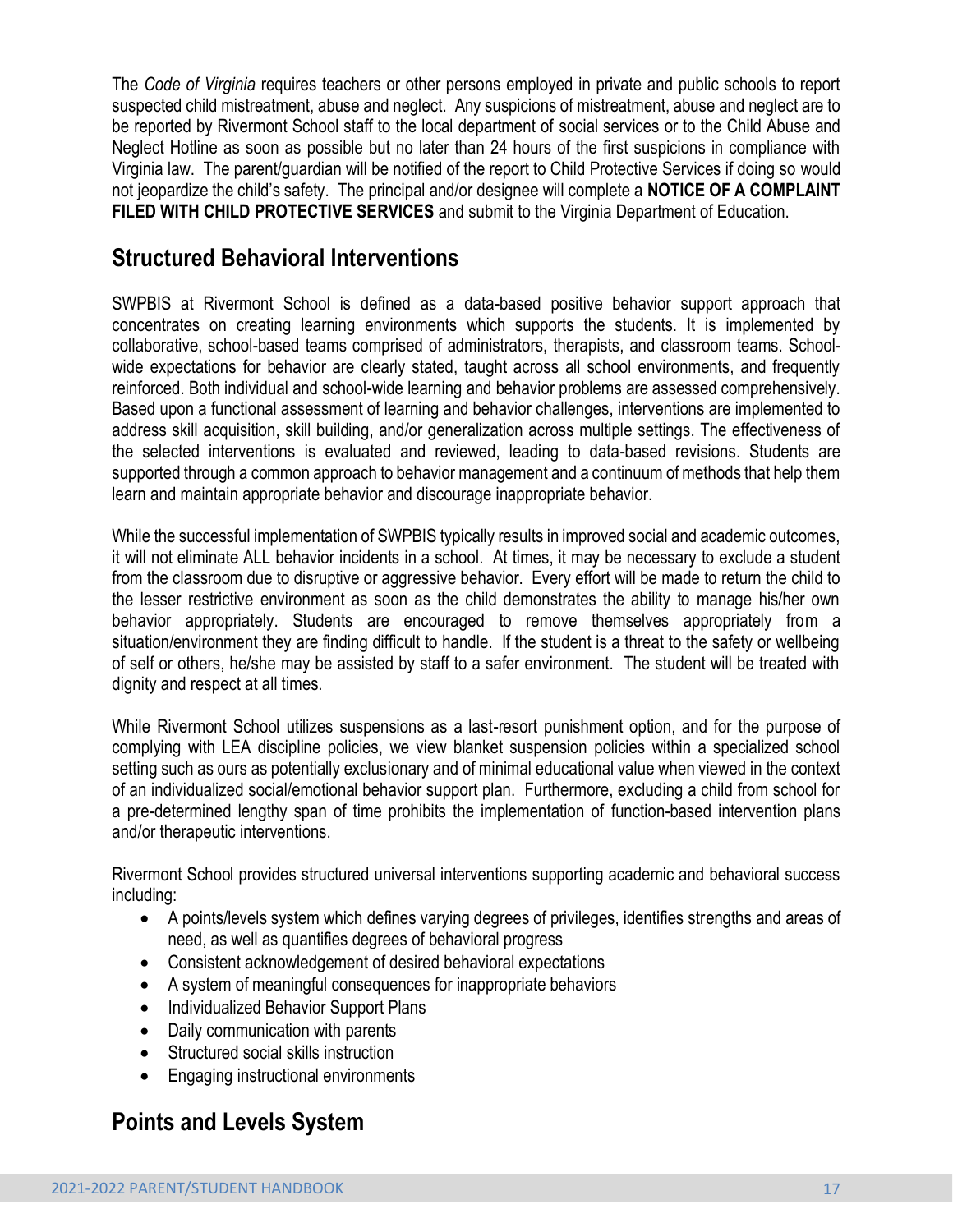Rivermont School utilizes a Points and Level System as a behavioral intervention, which positively reinforces appropriate and /or individually targeted behavior.

#### Procedure

The system combines a points and levels model, which allows for both short and long-term reinforcement. The points provide immediate recognition for positive performance within the class. The system is slightly modified for the elementary aged grouping or when required by individual intervention plans. Points are always earned for appropriate performance. Points are not taken away once they have been earned.

- Daily point totals determine the students' placement within the school level system. The system consists of four levels: Level R (Restrictive) and Level I through III.
- Levels will be earned daily according to the previous day's point total. Students earn points throughout the day as they demonstrate school-wide behavioral expectations and/or individual targeted goals.

## **ABA Behavioral Interventions**

Rivermont staff have a variety of methods for either increasing or decreasing behaviors and strongly emphasizes the use of reinforcement. Both positive and negative reinforcement are used to increase the likelihood that socially appropriate behaviors will occur again in the future.

When changing behaviors, it is best to intervene in the moment. Staff will redirect students and teach replacement behaviors. All replacement behaviors are designed to meet the same function as the problem behavior, thus teaching the student a more socially acceptable way to get needs and wants communicated.

We believe that by incorporating a positive educational environment, redirection, and relying heavily on reinforcement schedules we can best care for the students and allow for them to grow within our program. We believe that we can best implement these policies by incorporating the following behavior management strategies:

- Structured daily activities
- Utilizing research-based techniques for behavior reduction
- Developing a safe and positive environment for growth
- Individualizing reinforcement plans, as well as incorporating positive language
- Providing small student/staff ratios
- Providing small class sizes
- Utilizing group management techniques
- Utilizing transition aides
- Treating the students as individuals with respect and dignity
- Setting reasonable limits for children
- Training staff on individual student backgrounds and possible behavior to be prepared for any possible incidents
- Maintaining consistency and a structured environment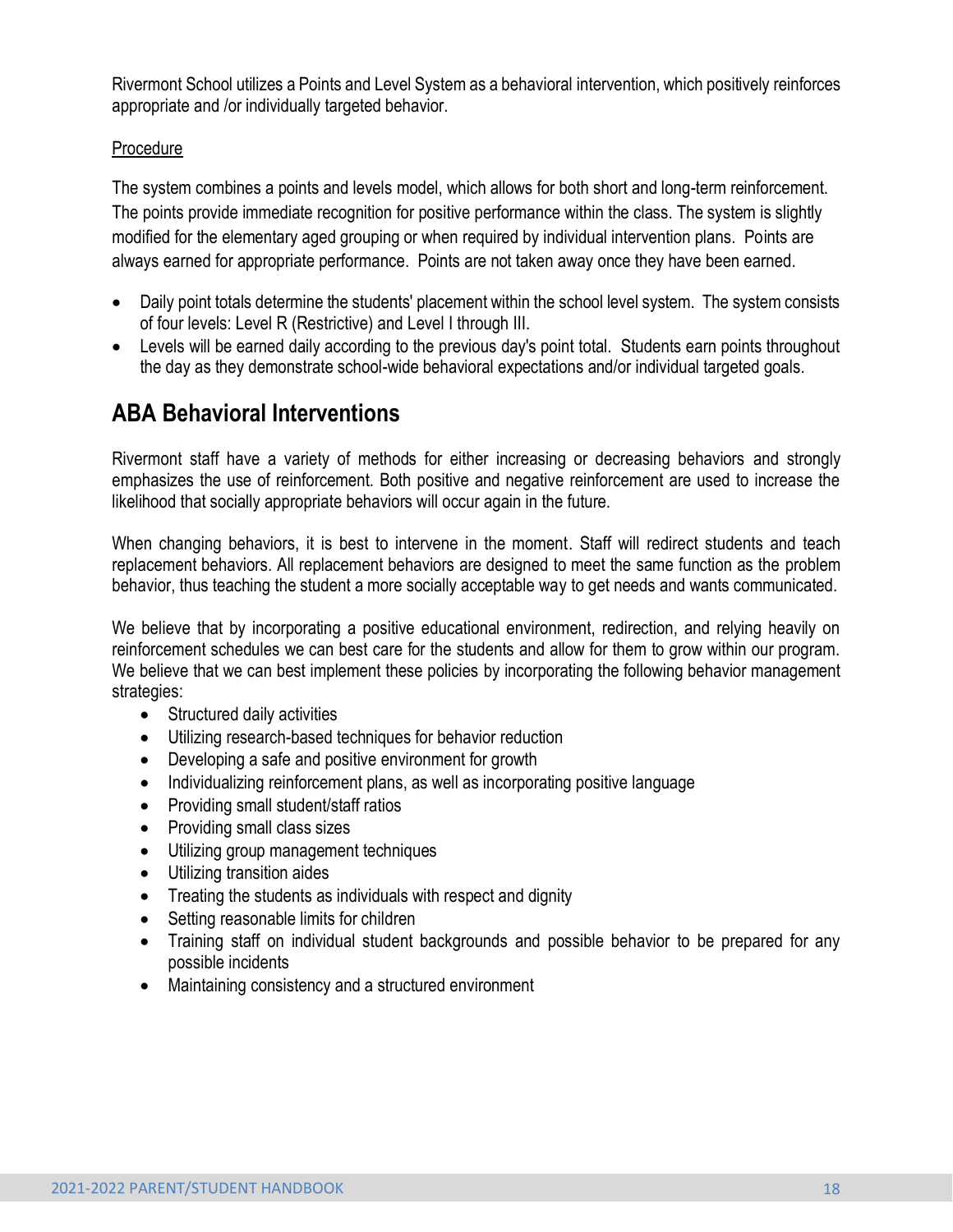# **Explanation of Behavior Management Methods**

- **Redirection-** During maladaptive behaviors staff will give other options to the student
- **Positive reinforcement-** The student receives a preferred item after exhibiting an appropriate behavior (i.e.: receiving a sticker, small edible, or tangible reward after completing a work session)
- **Negative reinforcement-** Removing something the student doesn't like after exhibiting an appropriate behavior (i.e.: removing a task once the student completes it. Finishing the task and it going away is reinforcing the compliance of the activity.)
- **Replacement behaviors-** Socially appropriate behaviors that meet the same need or want as a maladaptive behavior the student is exhibiting (i.e., tapping on the shoulder to gain someone's attention rather than pinching.)

# **Explanation of Physical Prompting**

The following is a description of physical prompting. The prompts may include, but are not limited to:

- 1. Light touches.
- 2. Physical guidance at the upper arm, elbow, forearm, wrist, and the top or underneath the hand.
	- a. This includes physical guidance to ensure compliance with a task or activity.
		- b. Hand-over-hand to provide errorless teaching.
		- c. Physical guidance can also be utilized in transitions to prevent disruptions within current environment and/or teach expectations in transitions (such as: prompting the student to wait, helping a student up after dropping to the ground, or guiding a student back to a designated area).
		- d. Assistive devices, such as an ambulatory belt, may be required. If an ambulatory belt is recommended it must be approved by a BCBA or BCaBA as well as the parent/guardian.
- 3. Body blocking with or without natural boundaries.
	- a. Natural boundaries could include desk, walls, chairs, etc.
	- b. Body blocking could include leaning over the student, shadowing close behind or in front of the student, limiting range of motion, limiting chair movement, blocking entrances and exits, confining students in an area to prevent bolting, and protective stances.
- 4. Full physical restraints that are restricting all movement.
	- a. If a student requires physical restraint that restricts all movement, the administration and student's team will be consulted on development of a BIP if one is not in place.

# **Time-Out /Seclusion/ Therapeutic Restraint**

Rivermont School utilizes the behavior management techniques referred to as time-out, seclusion, and therapeutic restraint. Time-out is used to affect negative environmental factors and to reflect and regain selfcontrol when he/she has been unable to respond to a less restrictive intervention. Seclusion and therapeutic restraint are used only for the purpose of keeping the student and others safe from harm.

Time-out is accomplished by instituting graded levels of restrictive environmental options ranging from occupying a chair or study carrel within class to sending a child home for the day.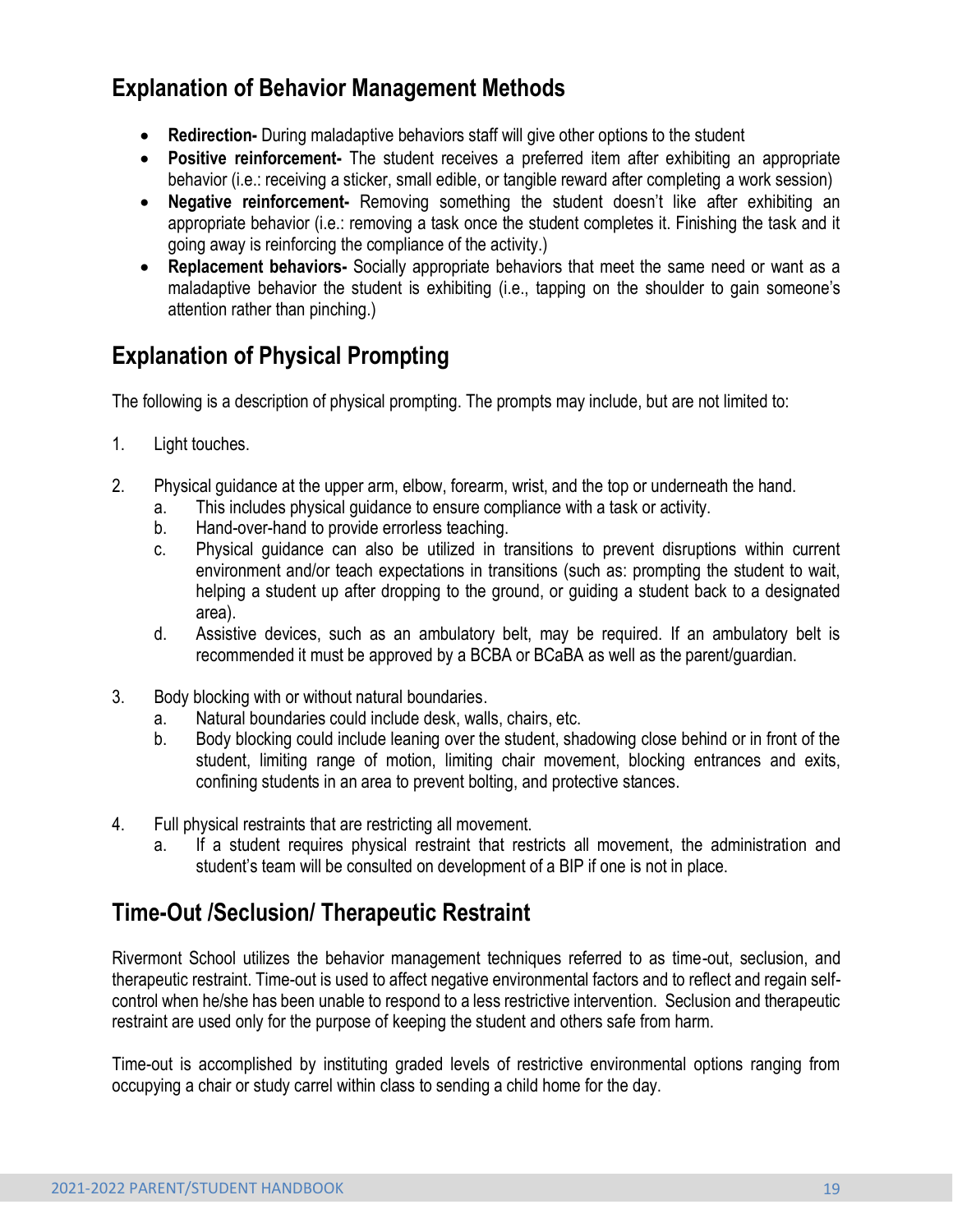The first option (level) for time-out should be in the classroom. This option is the least restrictive (nonseclusion) of time-out options. The student is not removed from the instructional setting, but instead, denied access to reinforcers through a temporary manipulation of the environment. The student can be directed to stay at their desk with their head down or move to another location within the room. They are able to hear and/or see the class activities.

The second option (level) for time-out, and slightly more restrictive (exclusion), is for the student to be directed to serve a time-out in a designated area outside of the classroom (an area within the building such as another room or Time-Out Room area) with little to no reinforcers. This level may be implemented when it becomes clear to staff that the student has become a significant disruption to the normal flow of activities taking place in the classroom.

The third option (level) and more restrictive (seclusion) than the second option, is the time-out room. When a student's inappropriate behavior escalates to the point of posing a threat to him/herself or others, the student will be directed into a time-out room. The student will be given the opportunity to stay in the time-out room with the door open. If the student either refuses to stay in the time-out room, or is otherwise out of control, the door will be closed. The door will be secured in a way that requires the constant pressure from an attending staff member, who will monitor the student by continually listening for sounds and by peering through the viewing window at no less than five-minute intervals. When the student is no longer considered a threat to him/herself or others, the door will be opened. The attending staff member will process with the student and then escort him/her back to their assigned group. A staff member will always be present when a child is occupying a time-out room. This level will not be used unless less restrictive techniques were attempted, or less restrictive techniques were not possible due to an emergency situation.

The final option (level) for time-out and most restrictive (suspension) is sending the student home. Only the Principal or his/her designee can make this decision. Please keep in mind that the one constant criterion for placing a student in an environment more restrictive than a preceding option (level) is the student's degree of disruptive behavior, and or threat of harm to self or other.

Seclusion and therapeutic restraint will not be used as part of an intervention plan. They are only used when there is a need to address behaviors that present an immediate danger to the student or others. They will not be used as a punishment, or to force compliance. Rivermont School believes that interventions for students should emphasize prevention and positive behavioral supports.

The student will be given the opportunity for motion, eating at normal mealtimes, and fluids and use of restrooms as needed.

Staff members will be trained in the MANDT system and required to follow its philosophy of using all nonphysical, less restrictive techniques with the intent of deescalating behavior and using physical, more restrictive techniques (Seclusion and Therapeutic Restraint) only for the purpose of keeping the student and others safe. This system effectively trains in conflict de-escalation techniques to avoid and defuse crisis and conflict situations, student violence and self-injurious behavior. Staff is required to be recertified annually.

Restraint will only be utilized when a student is physically out of control and a threat of harm to self or others is present. When the student is no longer a threat to him/herself and/or others he/she will be released. No mechanical restraints are used. Staff will physically hold a student in a safe position for no longer than necessary.

When a student is restrained, the parent/guarding will be notified before the end of the day workday on the day of the incident, documentation will be reviewed, and processing will occur between the student and staff. Assisting and Moving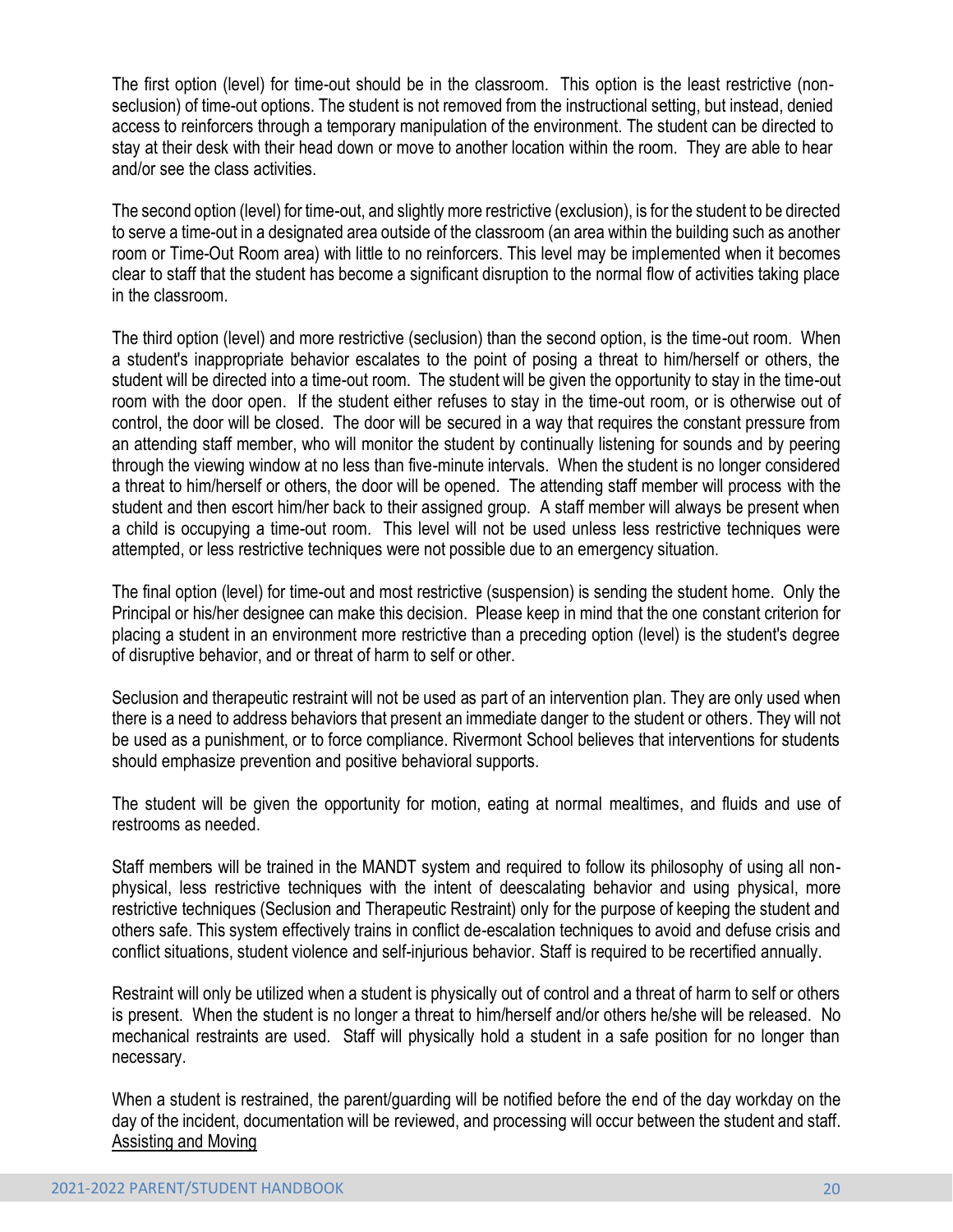Rivermont Schools believe that the safety of the students is paramount. However, due to the types of disabilities served and the resulting behaviors, it is necessary at times to use physical interventions. Staff is trained in behavior management techniques and certified in the MANDT System. Our belief is that everyone has the right to be treated with dignity and respect, and to a least restrictive, safe, welcoming, and effective educational environment. This is accomplished by building positive relationships and building positive selfimages through personal achievements. Additionally, staff receive training in Ukeru, a crisis management technique focused on safely managing crisis situations with the least restrictive approach. Ukeru incorporates communication techniques to help staff better connect with students through empathy and awareness during a crisis.

In an educational environment, a student might become aggressive or disruptive, for example, in an attempt to avoid work. When this happens, every effort will be used to encourage the student to de-escalate and to work with staff in solving the concerns they have with the work assigned. If these attempts are unsuccessful, especially in the case of students with Autism, physical intervention may be used to ensure consistency with therapeutic goals and limited interruption of instructional time for other students.

If a student is on the floor and it is determined that physical intervention is required due to safety issues, Applied Behavior Analysis strategies, or therapeutic needs, the student may be assisted to their feet using a safe and appropriate technique. In the event a student has to be moved to another location within the room or out of the room, a safe moving technique will be used. All physical intervention techniques that are used will be in accordance with physical techniques taught in the MANDT System. All non-physical techniques will be attempted prior to the implementation of any physical technique. If the use of this technique is necessary, proper documentation in the Serious Incident and Behavior Management Report shall be completed by involved staff. Documentation is reviewed by administration and sent to LEAs and/or other required agencies. Staff debriefing occurs during the review of documentation.

## **Prohibited Actions**

The following actions are prohibited:

- 1. Restraint and seclusion, except when it is necessary to protect the student and other from personal harm, injury, or death and other less restrictive interventions were unsuccessful;
- 2. Prone "face down" restraints, mechanical restraints, pharmacological restraints, and any other restraint that restricts breathing or harms the child or interferes with the child's ability to communicate;
- 3. Deprivation of drinking water or food;
- 4. Limitation on contacts and visits from the student's probation officer, social worker, placing agency representative, or other service provider as appropriate;
- 5. Any action that is humiliating, degrading, or abusive;
- 6. Corporal punishment;
- 7. Deprivation of approved prescription medication or other necessary services;
- 8. Denial of access to toilet facilities;
- 9. Application of aversive stimuli;
- 10. Strip and body cavity searches; and
- 11. Discipline, restraint, or implementation of behavior management plans by other students.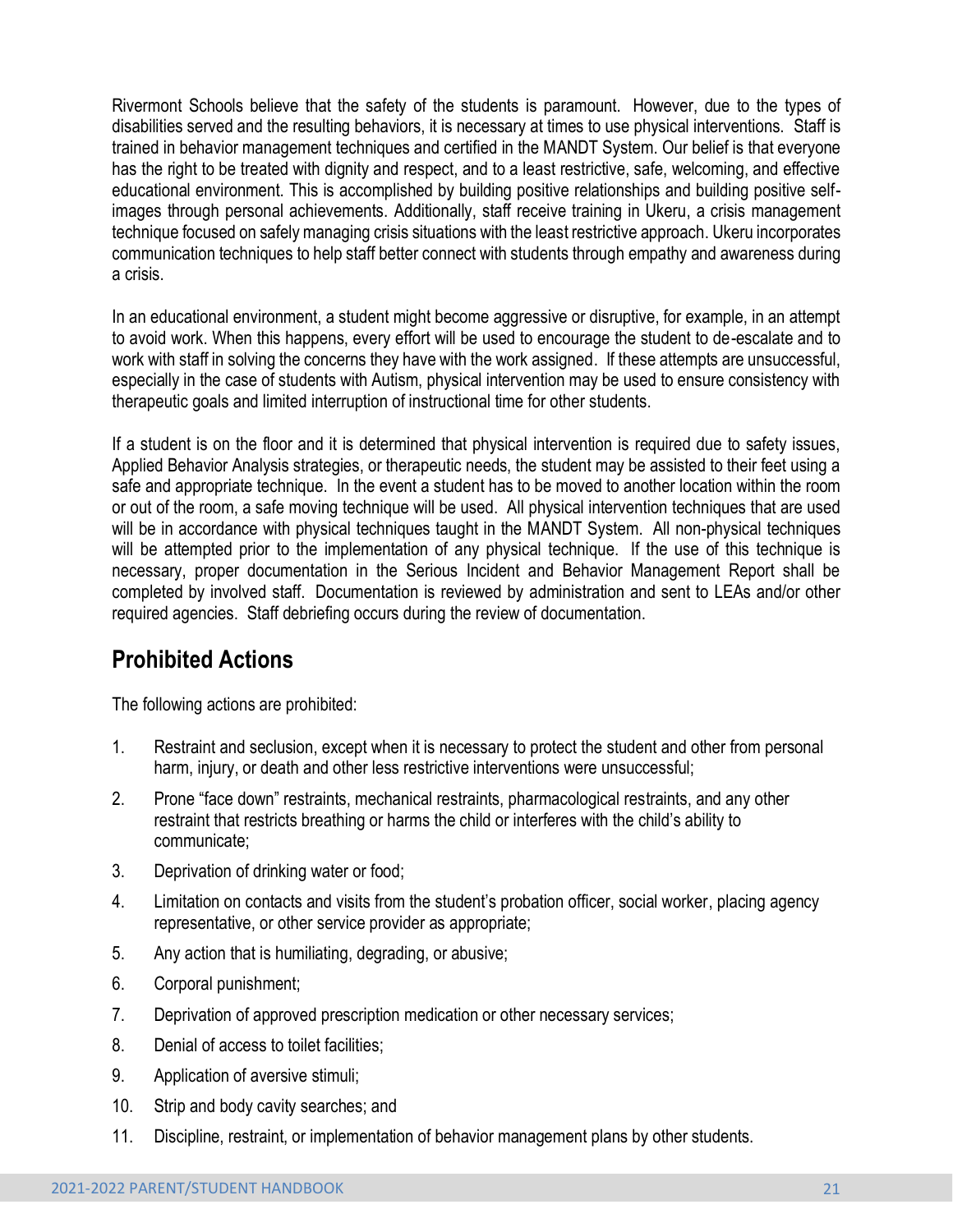# **Standardized Testing Program**

#### **Standards of Learning**

SOL tests are administered in the spring beginning with the writing tests in March and the other tests in April or May dependent on your child's local school system's Standards of Learning testing schedule and his or her IEP requirements. Also, end-of-course SOL tests may be administered under certain conditions during the fall.

The following chart shows the SOL tests students must take at each grade level.

| <b>STANDARDS OF LEARNING</b>  |                            |                                   |  |
|-------------------------------|----------------------------|-----------------------------------|--|
| <b>ELEMENTARY</b>             | <b>MIDDLE</b>              | <b>END-OF COURSE TESTS</b>        |  |
| Grade 3 Math                  | Grade 6 Math               | EOC English: RLR (Reading)        |  |
| Grade 3 Reading               | Grade 6 Reading            | EOC English: Writing              |  |
| Grade 4 Math                  | Grade 7 Math               | EOC Algebra I                     |  |
| Grade 4 Reading               | Grade 7 Reading            | <b>EOC Geometry</b>               |  |
| Grade 4 or 5 Virginia Studies | Grade 8 Math               | EOC Algebra II                    |  |
| Grade 5 Math                  | Grade 8 Reading            | EOC VA and US History             |  |
| Grade 5 Reading               | Grade 8 Writing            | EOC World History to 1500         |  |
| Grade 5 Science               | Grade 8 Science            | EOC World History 1500 to Present |  |
|                               | Grade 8 Civics & Economics | <b>EOC World Geography</b>        |  |
|                               |                            | <b>EOC Biology</b>                |  |
|                               |                            | <b>EOC Earth Science</b>          |  |
|                               |                            | <b>EOC Chemistry</b>              |  |

## **Student Participation and Accommodations**

Rivermont Schools in collaboration with the LEA and IEP Team will follow the Virginia Department of Education's Students with Disabilities: Guidelines for Assessment Participation and Students with Disabilities: Guidelines for Test Accommodations.

# **Grades and Reporting**

The Grading Scale for the Rivermont campuses is:

|  | $A = 90-100\%$  | $O =$ Outstanding       |
|--|-----------------|-------------------------|
|  | $B = 80-89%$    | $S =$ Satisfactory      |
|  | $C = 70-79%$    | $N =$ Needs Improvement |
|  | $D = 60-69\%$   | $U =$ Unsatisfactory    |
|  | $F =$ below 60% | $NE =$ Not Evaluated    |

Grades are computed according to the following weights:

| <b>Tests/Major Projects/ Reports</b> | 30% |
|--------------------------------------|-----|
| Quizzes                              | 25% |
| <b>Classwork</b>                     | 25% |
| Homework/Participation               | 20% |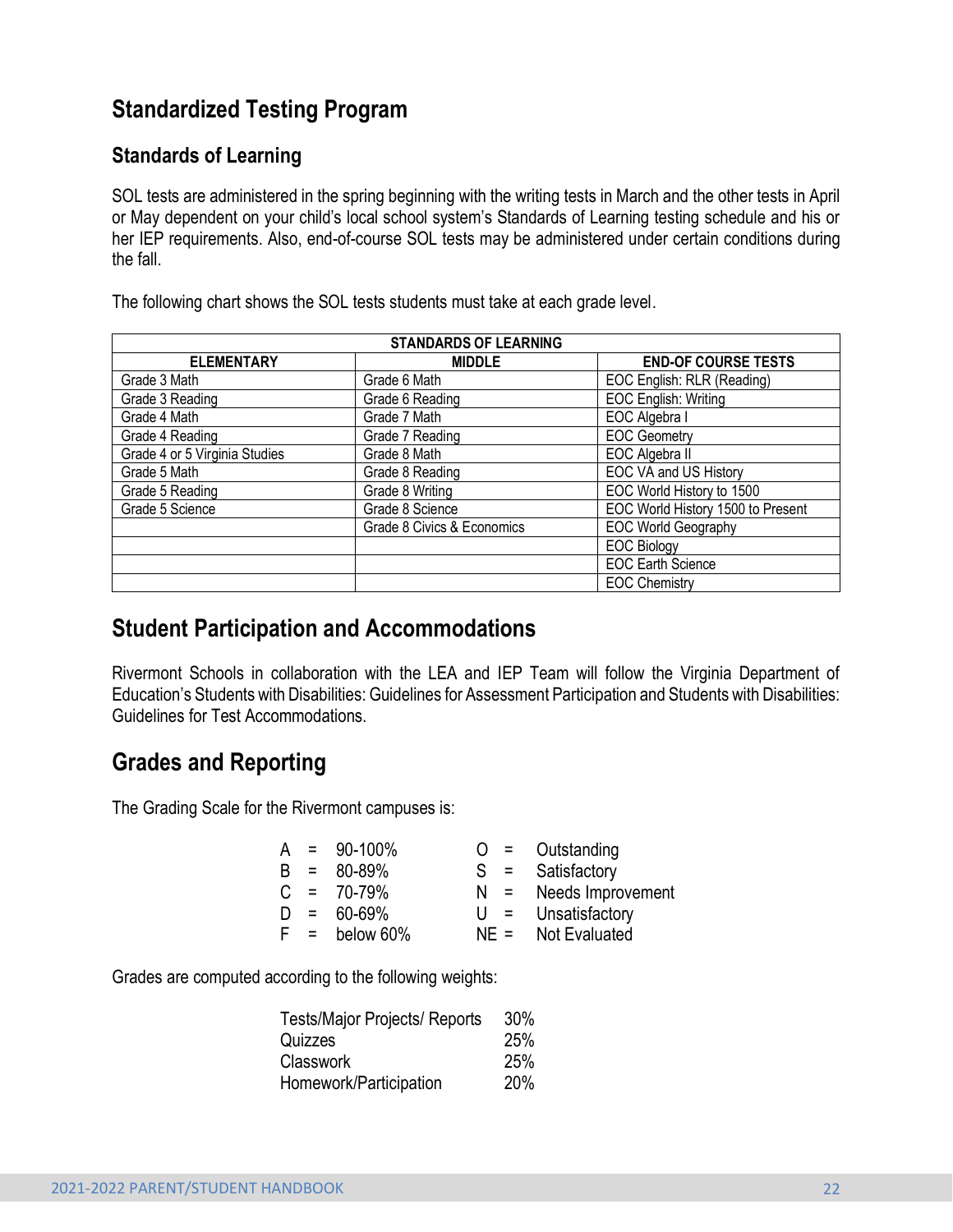Daily reports of academic/behavioral progress are provided to the parents on a regular basis through phone calls and/or written reports. Formal reports on academic and behavioral progress are completed at the end of each nine-week grading period as indicated on the school calendar. At nine-week intervals a copy of the grade report, the IEP progress report and/or Positive Behavior Intervention Plan Progress Report are mailed to the parent and LEA.

#### **Determining Semester Grades:**

Semester grades are to be computed by an average of the two nine-week grades.

#### **Determining End-of-Course Grades:**

End-of-course grades are to be computed by an average of the semester grades.

## **Development and/or Revision of Individualized Education Plan (IEP) and/or Individualized Instruction Plan (IEP)**

Any meetings to develop, review and/or revise the child's IEP may be initiated by the parent, Rivermont School, or the LEA.

If the Rivermont School initiates and conducts these meetings, it shall ensure that the parent(s) and a local school division representative are involved in any decision affecting the child's IEP and agree to any proposed changes in the program before those changes are implemented.

Within 30 days of being parentally placed, Rivermont School will develop an Individualized Instruction Plan (IIP) designed to meet the unique needs of the student without disabilities.

## **IEP Progress Reporting**

The referring Local Educational Agency (LEA) provides an IEP in consultation with Rivermont School staff for their students' initial enrollment. When it is necessary to modify an IEP, recommended changes are initiated in consultation with the LEA. If a student is to continue at the school from one year to the next, the teacher is responsible for developing the IEP in consultation with the parent and the student's LEA for the upcoming year. A copy of the IEP is forwarded to the LEA and parent(s) immediately.

#### Procedure

Each teacher will review all IEP goals and objectives of students assigned to their class. Reviews will occur at 4.5-week intervals. The teacher will record the date of each review on each IEP goals and objectives page, along with progress noted or date mastered, if applicable. It is recommended that IEP goals be revised if there is minimal student progress made after two grading periods.

## **Notification of Rights Regarding Student Scholastic Records**

The Family Educational Rights and Privacy Act (FERPA) affords parents and students over 18 years of age (eligible students) certain rights within respect to the student's scholastic records.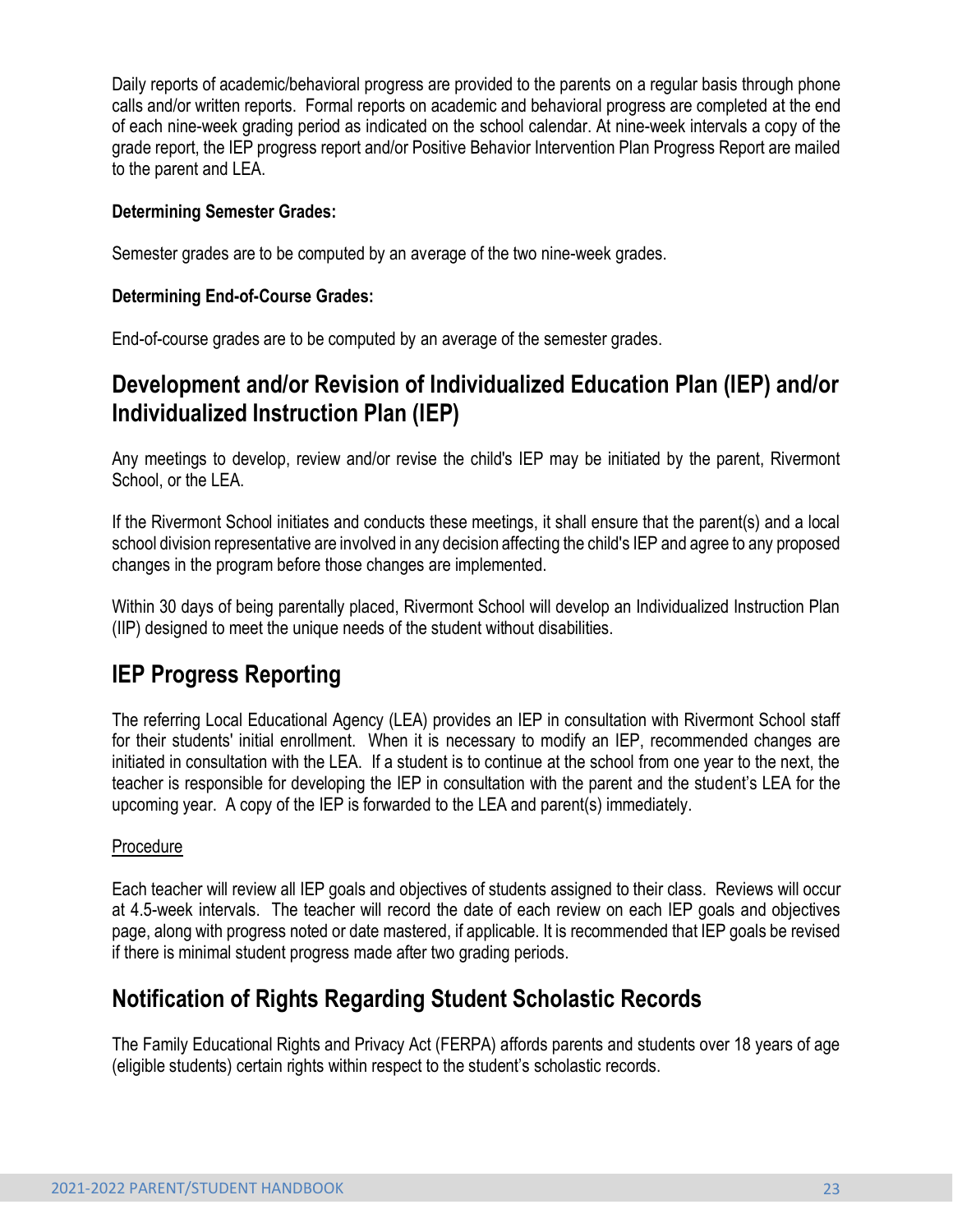# **Confidentiality**

Rivermont School shall protect the confidentiality of all students. No information shall be disclosed to anyone either written or verbally without written parental consent, except in those situations allowed by the Family Educational Rights and Privacy Act (FERPA).

## **Student Administrative Record**

An individual student record is maintained for each student enrolled at Rivermont School. This is a comprehensive record containing all educational information, evaluations, correspondence and other related information about the student.

Student records are to be kept in locked files in the main office. Written consent from the child's parent shall be obtained before disclosure of information from a student's education record to unauthorized parties. Authorized parties shall be limited to school employees, including contracted employees, and representatives of placing school divisions, accrediting agencies, and state licensing agencies who need access to the student's records to carry out their work responsibilities.

#### **A Record of Access form is located inside each Special Education record and will be filled in by each person who reviews the file.**

## **Transfer of Records**

When a privately placed student graduates or leaves school, the student's education record shall be offered to the eligible student or parent. The records of a publicly placed student who graduates or leaves school shall be transferred to the child's home school.

## **Permanent Record of Attendance**

Rivermont Schools shall maintain a permanent record of attendance to include the following:

- 1. Name and address of school;
- 2. Name, address, and birth date of student;
- 3. Name and address of the home school division for publicly placed students;
- 4. Name and address of the parent;
- 5. Student ID number;
- 6. Dates of attendance; and
- 7. Academic transcript.

Destruction of scholastic records is the best protection against improper and unauthorized disclosure; however, the scholastic records may be needed for other purposes. When informing parents or eligible student about their rights, Rivermont School will remind them that scholastic records may be needed for social security benefits or other purposes. If the parents or eligible student request that the information be destroyed, then Rivermont School will retain only that information required under state law and regulations.

Prior to destruction of data, a reasonable effort shall be made by Rivermont School to notify parents or eligible student that they have the right to be provided with a copy of the data.

When a file is destroyed, the facility shall maintain a permanent record of that information required by the regulations of the Virginia Board of Education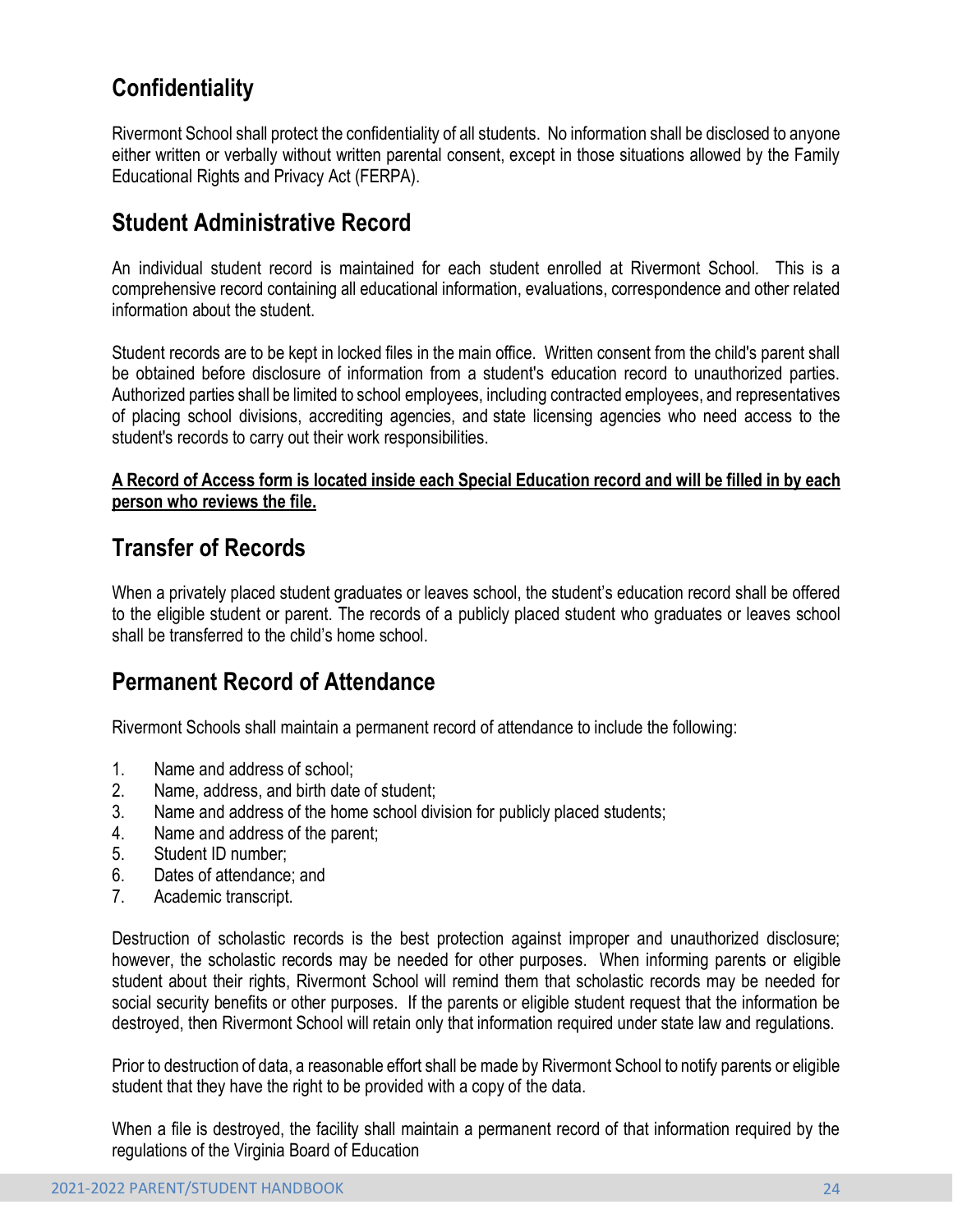In the event the school or campus closes its doors permanently, all education records of privately placed students shall be provided to the parent or student who has reached 18 years of age and all education records of publicly placed students shall be returned to the school division of the parent's residence and acknowledgement of such to the parent and the Department of Education.

# **Parent Inspection of Records**

The parent of a child with a disability, upon request, shall be afforded an opportunity to inspect and review all education records within 5 days after the request has been made. Copies of education records involving the identification, evaluation, or educational placement of a child will be provided upon request at no cost. The parent has a right to have a representative of the parent inspect and review their child's records upon completing a signed release of information form designating such representative. Upon parental request, the principal or designee will be present to explain/interpret the records.

The school may presume that both parents have the authority to inspect and review records relating to his or her child unless the school has been advised that one or both parents do not have the authority under applicable state law governing such matters as guardianship, separation, and divorce.

# **Access to Record of Discharge or Dismissal**

The school shall keep a written record of all counseling discussions and documents pertaining to student discharge or dismissal from school.

The student, parent and local educational agency will be notified regarding discharge or dismissal from school.

# **Attendance Policy**

Good attendance is essential for the success of each student both in school and later in his/her chosen life work. Students who develop patterns of tardiness and absenteeism usually find frustration and failure in the classroom. It is the belief of Rivermont School that behavioral and academic goals cannot be achieved if the student is not in attendance; therefore, the following attendance procedures shall be enforced.

#### Procedure

- 1. Parents/guardians are urged to call the school to report the absence of their children.
- 2. Calls regarding absences are requested as early in the school day as possible, but they will be accepted until the end of the school day.
- 3. If the school has not been given prior notice by phone, the parent or guardian is requested to provide the school with a written explanation regarding their child's absence.
- 4. Absences will be recorded daily.
- 5. Teachers will be informed of calls concerning student absences.
- 6. The school should be notified by the parent/guardian of anticipated absences because of trips or family emergencies, as well as medical and agency appointments.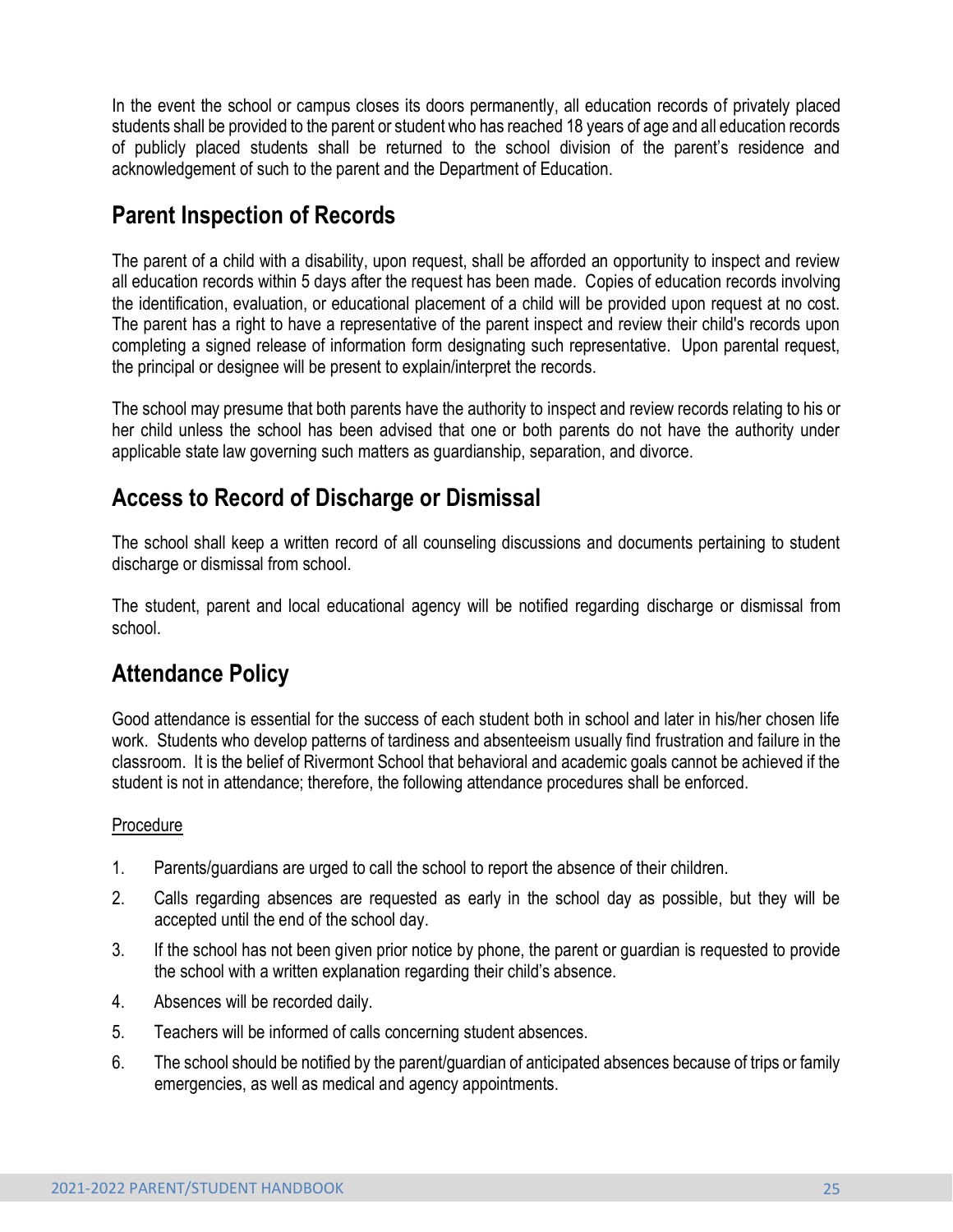- 7. The school shall attempt to investigate unexplained absences through telephone contacts or home visits as soon as possible and advise parents regarding the importance of regular school attendance and the legal implications involved.
- 8. An Absenteeism Notice will be mailed to the parent/guardian after the tenth unexcused absence (may be more frequent due to LEA policy).
- 9. After the fifteenth unexcused absence, an IEP meeting will be held between Rivermont School, the placing school division and the parent/guardian advising them of the Code of Va., 22.1-254 (May be more frequent due to LEA policy).
- 10. Should efforts by Rivermont School and the public-school system fail to solve the problem, legal steps may then be taken by the placing school division.
- 11. Students are expected to make-up all course work by the end of the grading period. Make-up work may be given as homework.

Tardiness to school is considered an absence for the period of time the student is not in class.

- 1. In all cases of tardiness to school or early dismissals, parent/guardian must notify the school stating the reason for the tardiness or early dismissal. Excused unexcused reasons are the same for tardiness and a full day's absence.
- 2. When tardy, the parent/guardian or designee must sign the student in at the school office.
- 3. In case of early dismissal, the parent/guardian or designee must sign the student out at the school office.
- 4. Students who arrive late or leave early are missing instructional time. When possible, appointments need to be scheduled so that they do not conflict with school hours.

## **Absences**

The intent of this attendance policy is to establish an effective and uniform system of school procedures regulating responsibilities under the Compulsory School Attendance Law. Good attendance is essential for the success of each student both in school and later in his/her chosen life work. Students who develop patterns of tardiness and absenteeism usually find frustration and failure in the classroom. It is the belief of Rivermont School that behavioral and academic goals cannot be achieved if the student is not in attendance; therefore, the following attendance procedures shall be enforced.

#### Excused Absences:

- illness or injury of the student (Doctor's note needed within 3 days of the return to school)
- illness in the family household necessitating the presence of the student
- death in the family
- family emergency of an unforeseen nature
- medical appointment (provide note upon return)
- subpoenaed court appearance (provide copy of subpoena or court papers)
- administrator approved absence

To receive consideration for an excused absence, a note of explanation must be provided to the school by the parent/guardian upon return of the student to school. A written note does not necessarily mean the absence is excused.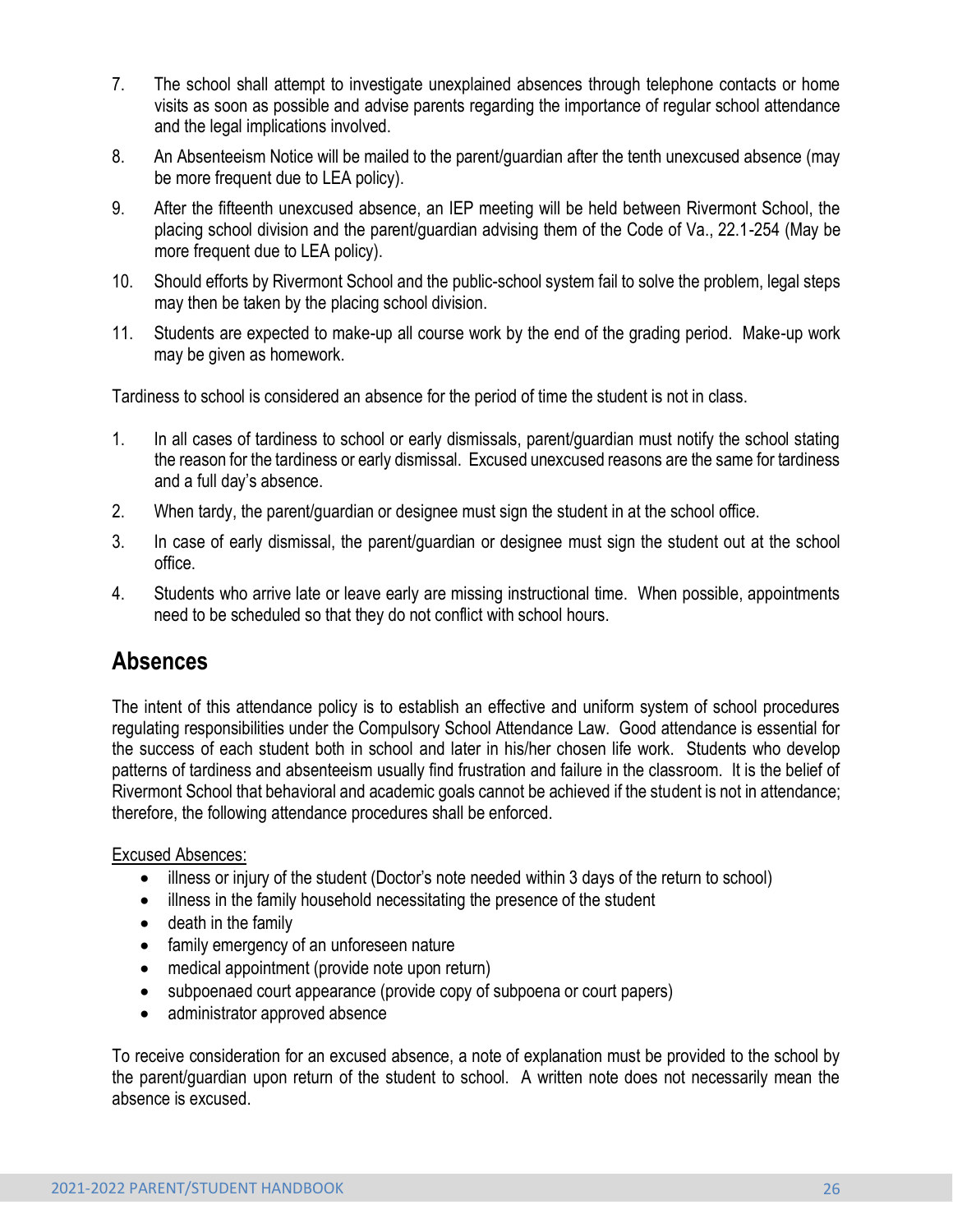Unexcused Absences:

- truancy shall include absence of the student from school without the knowledge and permission of his/her parents or guardians or school authorities; absences of the student which are excessive and/or which interfere with the student's educational program; absence of the student for any reason other than one approved by the principal.
- suspension from school
- organized skip day
- absences not accompanied by a note from the parent/guardian upon the student returning to school
- all absences not covered under excused absences

Students are expected to attend school daily. The school contacts the student's parent/guardian to verify each absence. The school will document all attempts at ascertaining reasons for absences and steps taken to encourage regular attendance.

# **Make-Up of Work and/or Tests**

Students are expected to make-up all course work by the end of the grading period in which the work was assigned. Make-up work may be given as homework. Make-up work is to be completed at a mutually agreed upon time between the student and the teacher.

## **Inclement Weather**

Rivermont Schools will close in accordance with the designated school division of that Rivermont School location.

Local city and county policies may vary, thus if inclement weather begins after a school day has begun, parents should call Rivermont School for report of early dismissal.

# **School Closing**

In the event that school cannot operate on a normal schedule due to non-weather-related conditions (i.e., loss of utilities), parents, students, and LEAs will be notified by school staff.

Parents/guardians should have arrangements in place for their children in case of emergency early dismissals and ensure that emergency contact information is up to date.

## **Transportation**

It is the responsibility of the local school division or the parent to provide transportation for day students.

Rivermont School will transport students with parental permission in vehicles owned or leased by Rivermont and operated by approved school staff for functions other than regularly scheduled transportation by the Local Education Agencies to and from school. Off-ground activities may include trips to the YMCA, local parks, educational field trips, etc. As a result of serious disciplinary action, illness, or injury, students may be transported home or to an agreed upon supervised destination, which may include a hospital emergency room.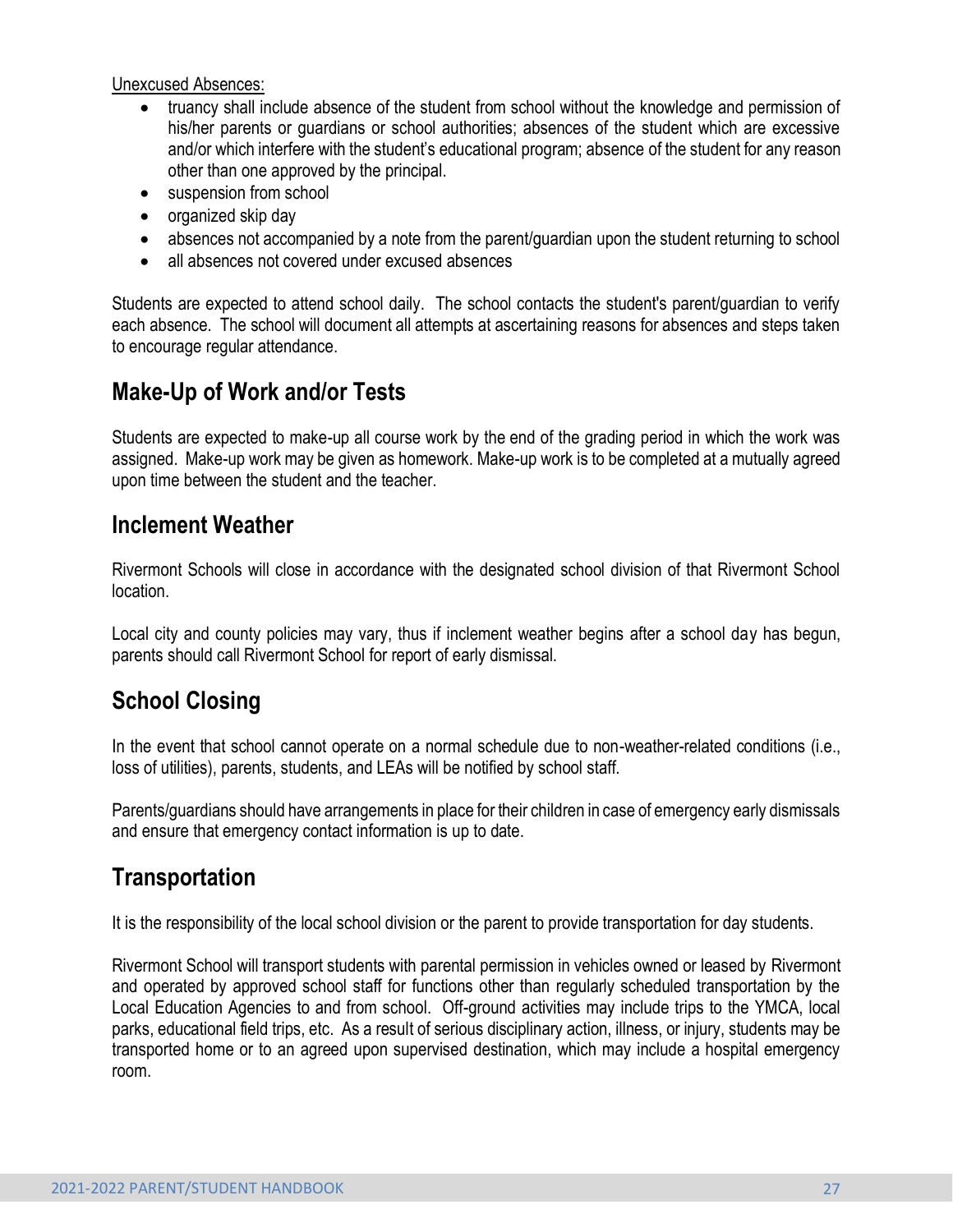Generally, a van or bus will be available to the school for use in transporting students to approved activities. The principal must approve use of the van or bus. It is a privilege for students to receive transportation to and from school-related activities. Students maintain this privilege by acting in a mature and responsible manner and by cooperating with the driver. The foremost concern is the safety of the students.

# **Extracurricular Activities**

Extracurricular activities will be well supervised, organized and scheduled to avoid interrupting the instructional program. Rivermont School will take all necessary precautions and safeguards in order to ensure the safety of student when on field trips, including adventure/wilderness activities and water-related activities.

The following precautions are implemented for field trips to ensure safety for each student and staff member.

- All staff will carry a first aid kit, epi-pen, OSHA kit, and fire extinguisher.
- CPR and first aid certified staff shall accompany students on school sponsored activities.
- Staff will take a copy of the Student Information Form, which contains additional medical information and emergency contact numbers for each student.
- Student medications will be taken on the trip, as appropriate.

# **Dress Code**

Principals shall ensure individuals in school or at events are clothed so as not to violate health or safety concerns and not to be disruptive or distracting to the educational process.

#### Expectations of Appropriate Dress

- 1. Caps, hats and hoods shall not be worn within school buildings.
- 2. Messages on clothing, jewelry and personal belonging shall not relate to tobacco products, drugs, alcohol, sex, vulgarity, or obscenity.
- 3. Messages on clothing, jewelry, and personal belongings shall not reflect adversely upon other persons because of their race, sex, color, creed, national origin, or ancestry.
- 4. Clothing and accessories shall not have symbols and/or be representative or suggestive of gang colors and/or designs.
- 5. Sunglasses shall not be worn inside the building.
- 6. Undergarments shall not be worn as outside apparel and shall not be visible.
- 7. Chains, spikes, and dog collars shall not be worn.
- 8. Bandanas shall not be worn.
- 9. Students shall wear shoes on the premises at all times. Bedroom shoes of any kind, however, are not allowed. Shoes with wheels or retractable wheels, sometimes referred to as "heelies" are not allowed. Steel-toed boots are not allowed.
- 10. Students shall not wear pajama tops or bottoms.
- 11. Clothing shall cover the mid-section and the back of a student at all times, including when the student is standing and/or sitting.
- 12. The length of shorts shall be at least at the area marked by the tip of the student's index finger or midthigh, whichever is longer – along his/her leg when standing.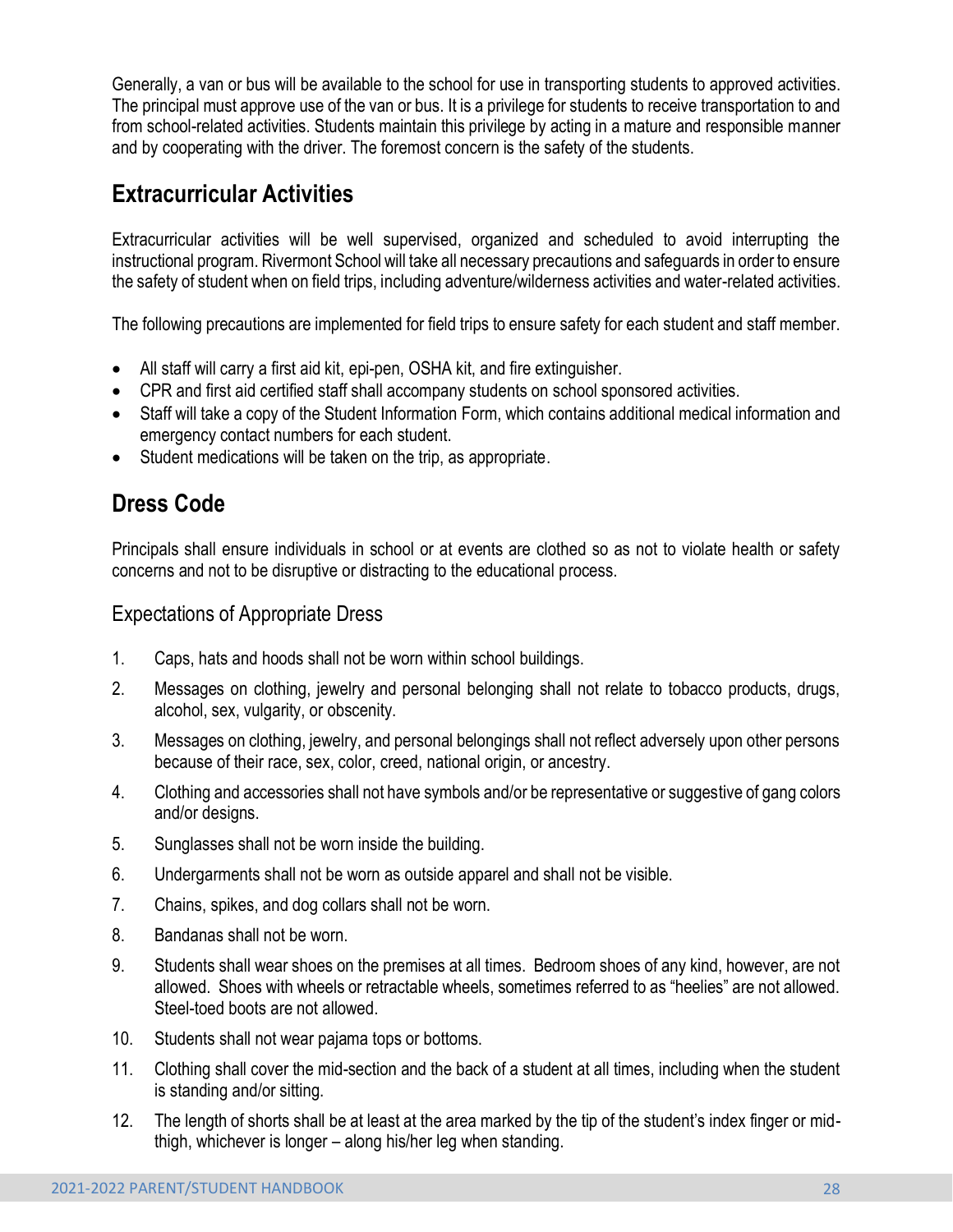- 13. Skirt and dress lengths shall be at least at the top of the knee when the student stands. Leggings may only be worn underneath shorts, skirts, or dresses that meet the shorts, skirt, and dress requirements.
- 14. Splits in skirts, dresses, or shorts shall be below the fingertips.
- 15. Necklines shall be modest, not revealing, and shall not allow cleavage to show. A 3" x 5" index card will be used as a measurement device for student compliance with the neckline requirements. The neckline when measured is from collarbone to the bottom of the index card (three inches).
- 16. Shirts shall have a sleeve extension past the shoulder seam.

#### Violation of the Regulation

Willful violation of the student dress and appearance regulation will be subject to disciplinary action by the school's administrators. These progressive disciplinary actions may include phone calls to parents for the first violation to various in-school actions to suspension from school for continued willful violations.

Ideally, discipline is self-directed and self-controlled. Schools, community, and parents share the responsibility for helping students develop self-discipline. Discipline is necessary to assure an orderly environment in which each person may live and learn to his/her full capabilities in harmony with others.

In order to establish a sound foundation upon which good discipline will be maintained, clearly understood responsibilities must be established and supported by students, parents, teachers and school administrators.

## **Student Responsibilities**

- 1. Attendance in each class is required.
- 2. Students are expected to remain in class for the duration of the period unless excused by the teacher.
- 3. Students are expected to be punctual.
- 4. Bathroom and water needs should be taken care of during break periods or at regular transit times between classes.
- 5. Students may be searched by visual inspection, pat down, or metal detector if there is reasonable cause to suspect weapons, drugs, alcohol, or any other contraband.
- 6. Students may not smoke or chew tobacco products during the school day.
- 7. Students will remain on school grounds until dismissal from school and transportation has arrived.
- 8. Students are expected to be respectful of private and public property. Property damage will be charged to the student responsible.
- 9. Students are expected to respect the personal space of others. Physical contact that is sexual, inappropriate, or unnecessary is not permitted and may result in disciplinary action, expulsion, or legal charges.
- 10. Students enter the school building immediately upon arrival and check in with the teaching staff.
- 11. Electronic devices, such as cell phones, CD players, MP3 players, and portable video game systems are not allowed at school unless permission has granted by school administration.
- 12. Gang activity of any type is strictly prohibited.
- 13. To respect the authority of teachers, principals, and other school staff to enforce Rivermont School policy and school rules regarding student discipline and conduct.
- 14. To abide by rules governing discipline established by the school.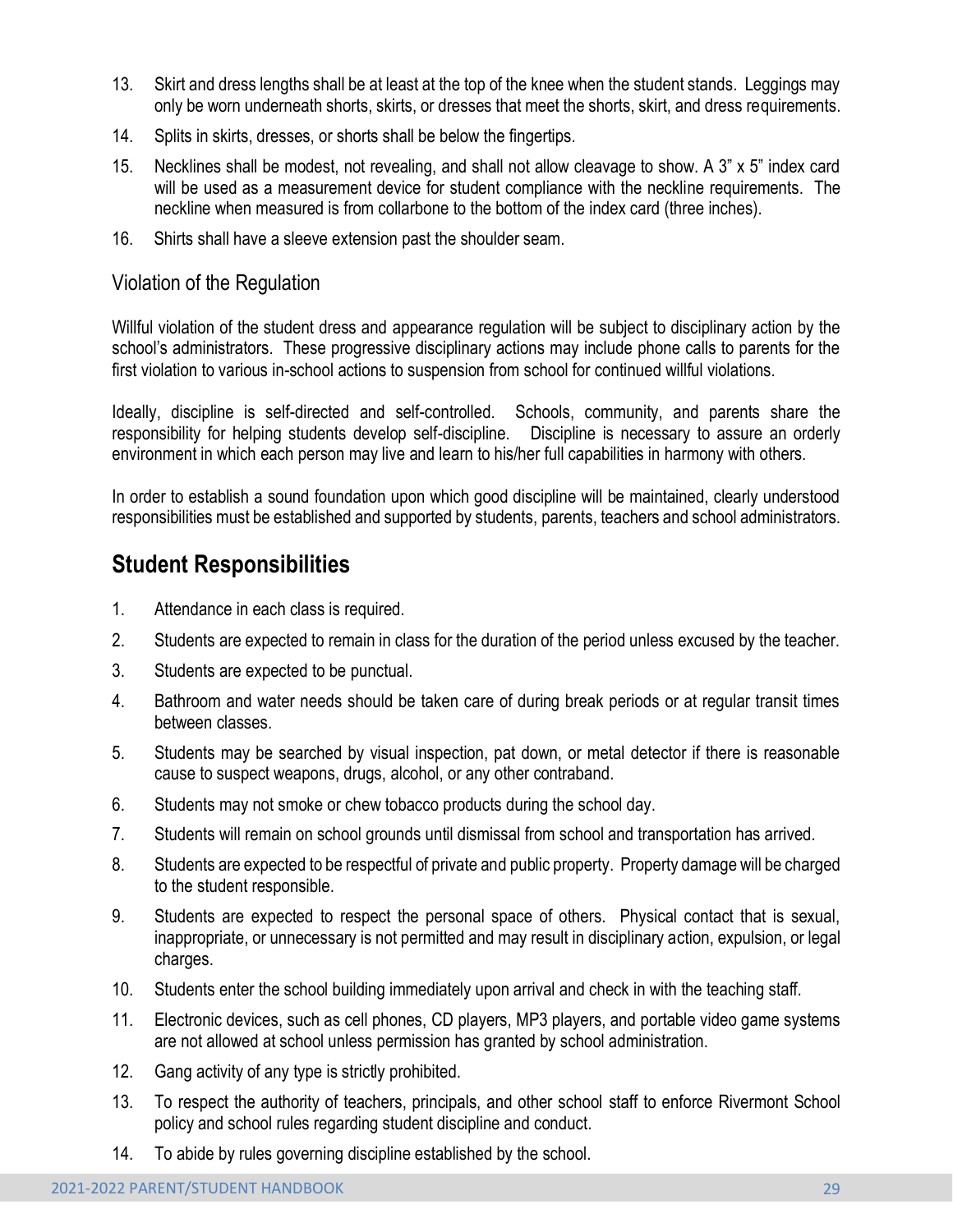- 15. To attend school regularly and punctually.
- 16. To be self-controlled and non-disruptive in classrooms, hallways, study areas, school bus/vehicle, on school property, and at school activities.
- 17. To be clean and dressed in compliance with school rules of sanitation and safety, and in fashion that will not disrupt classroom procedures.
- 18. To be responsible, self-controlled, and considerate in your relationships with other students.
- 19. To strive for mutually respectful relationships with teachers.

# **Standards of Conduct for Transportation**

Students are under the authority of the driver while in the vehicle. The driver is to control student conduct and report behavior problems to the principal. The principal with input from the LEA shall be responsible for all disciplinary action. Failure on the part of any student to follow the rules and regulations dealing with transportation may result in termination of privilege to use transportation in addition to other appropriate disciplinary measures.

The following actions are prohibited:

- Smoking
- Eating in the vehicle
- Use of any type of profanity and/or vulgarity

All students who ride a bus/vehicle are expected to:

- Follow staff directions.
- Remain seated with seat belts on when bus/vehicle is in motion
- Avoid yelling out of the windows, making gestures from windows, writing on windows, or discarding litter or other objects from the windows.
- Avoid yelling, screaming, throwing things, hitting, pushing, shoving, or committing other harmful acts.
- Avoid defacing the bus/vehicle. The student or parent/guardian will be required to pay for willful damage.
- Practice acceptable classroom behavior.
- Keep aisles clear.
- Avoid extending arms, hands, or head from bus/vehicle windows.
- Avoid bringing oversized items, live animals, glass objects or medications on the bus/vehicle.
- Assist the driver in maintaining a clean bus/vehicle.

If at any time the driver of the bus/vehicle feels that actions of the students are inappropriate and/or unsafe, he/she should pull over until the behavior is corrected. If necessary, the trip may be cancelled, and the group returned to the school. Bus/Vehicle privileges may be suspended for those involved.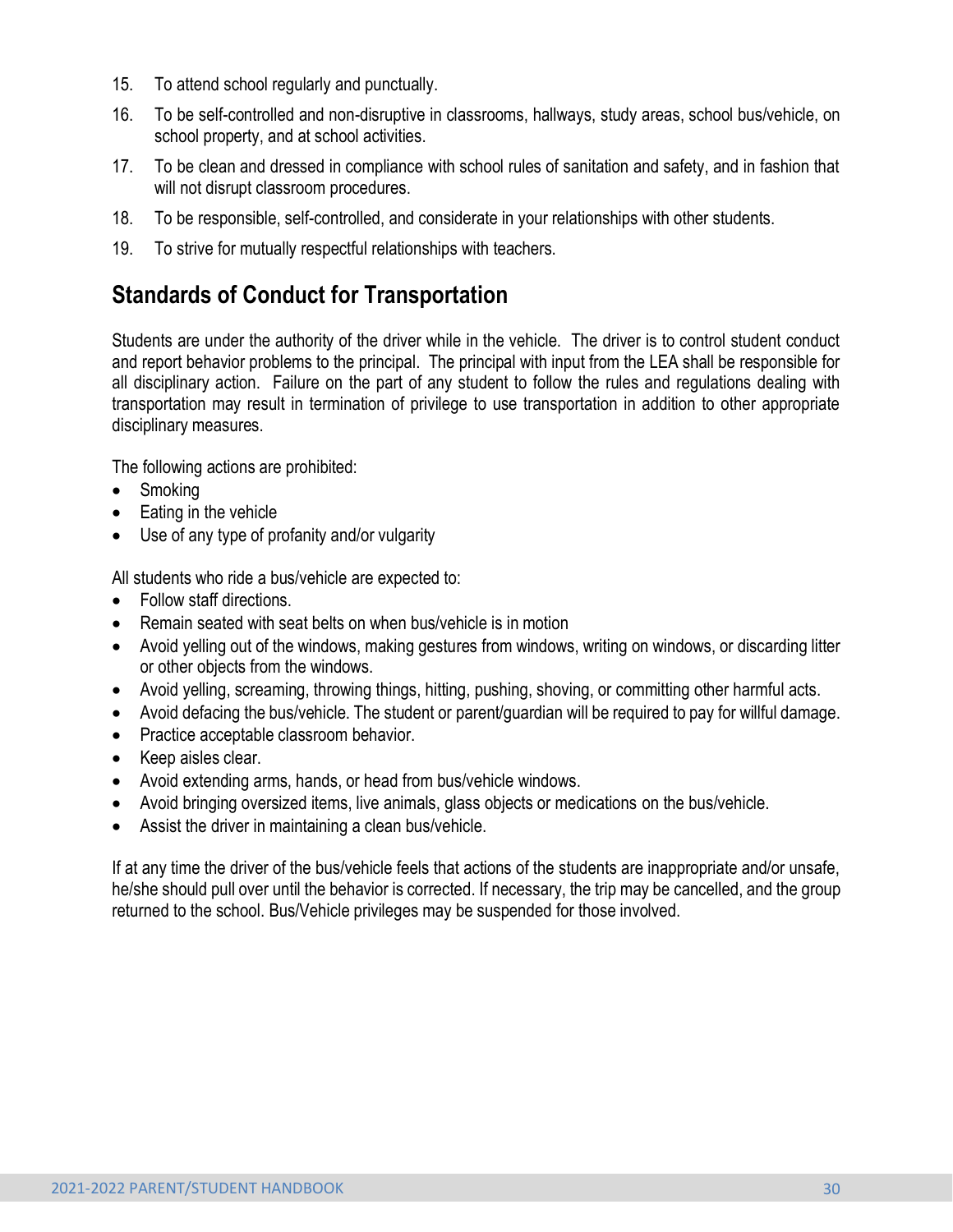## **Drugs, Weapons and Assaults**

Rivermont School is committed to maintaining a safe and chemical-free environment for all students and will provide for a continuum of interventions for those students who need support for compliance with this practice.

With this effort in mind, the following protocol has been established:

#### Drugs

Any student, while on school property, or while engaged in or attending a school activity, and distributing, selling, intending or attempting to sell, manufacture, or give away any of the following will be subject to suspension, administrative review, and possible termination from the school program:

- Alcohol
- Marijuana
- Any illegal drug
- ⎯ Drug paraphernalia
- Psychoactive non prescriptive drugs
- Illegally used prescriptive drugs
- $\overline{\phantom{a}}$  Inhalants (including Vapes and Juls)
- Anabolic steroids
- ⎯ Look alike imitation substances

Where termination is not recommended, participation in a drug counseling program may be required for continuation at Rivermont School.

If a student is suspected of being under the influence during school hours of any type of drug listed above, he/she will be subject to suspension, administrative review, and possible termination from the school program. Where termination is not recommended, drug testing/screening and full participation in a drug rehabilitation program (outpatient) may be required for continuation at Rivermont School.

#### **Weapons**

Any students, while on school property, or while engaged in or attending a school activity, caught with any of the following weapons will be subject to suspension, administrative review, or possible termination from the school program:

- Gun
- ⎯ Objects designed to propel a missile
- $-$  Bowie knives
- Switchblade knives
- Razors
- Slingshots
- Nun chucks
- Chains
- Mace, pepper spray or any other similar propellant
- $-$  Any object used with the intent of threatening or harming any individual

Assaults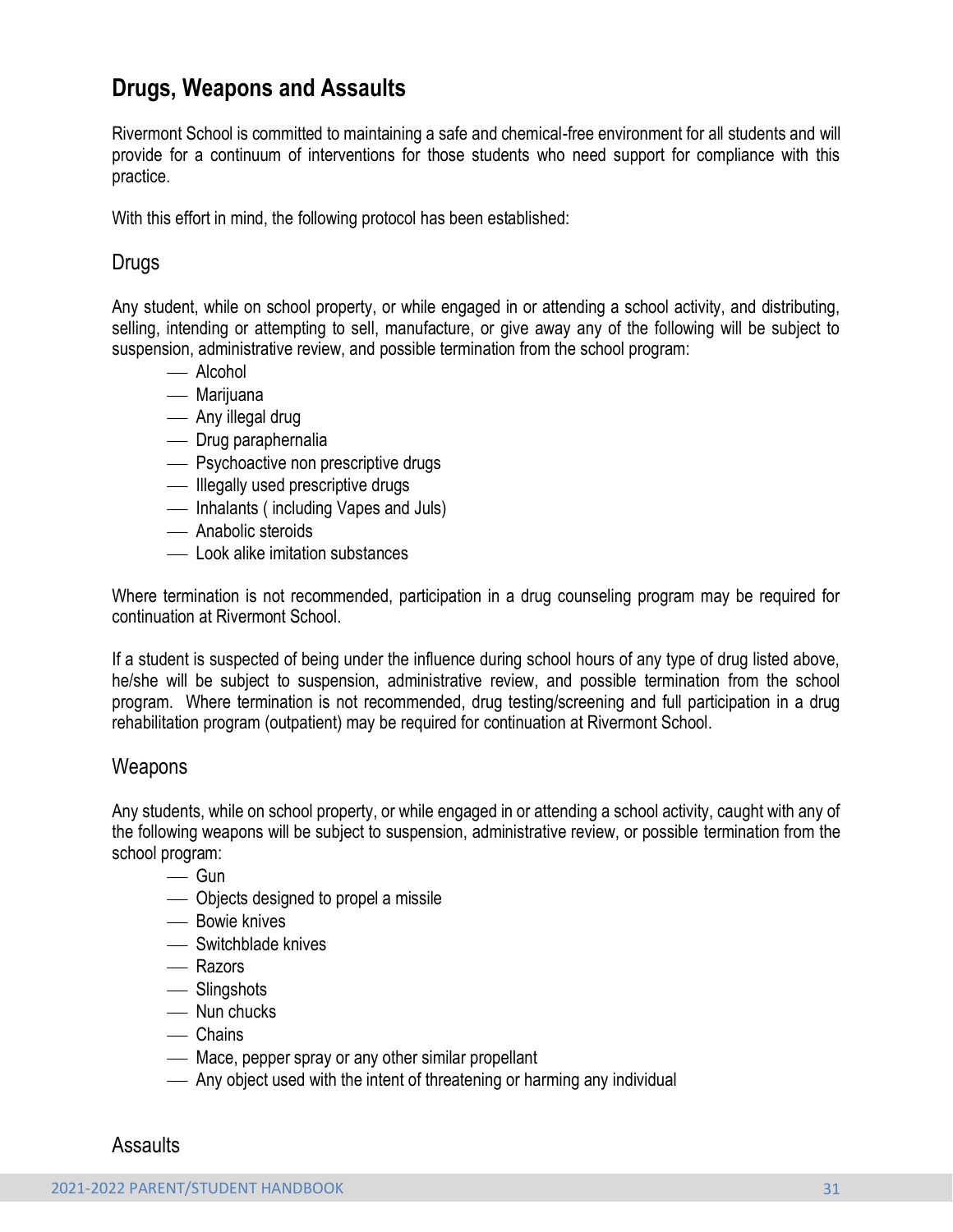Any student involved in any type of physical assault upon another student or staff member, including but not limited to the following will be subject to suspension, administrative review, and possible termination from the school program.

- Physical attacks
- Sexual attacks
- Battery
- Improper touching upon any person

Violations involving alcohol or other drugs, weapons, assault and any other serious infraction will be reported to parents, the appropriate school division, and if deemed in the best interest of the child, the proper juvenile justice authority or police.

# **Gang Activity**

Students are not permitted to participate or promote any type of gang activity. The following activities are expressly prohibited:

- ⎯ wearing, using, distributing, displaying or selling any clothing, jewelry, emblem, badge, symbol or sign that is evidence of membership or affiliation with a gang
- ⎯ committing any act, using any speech, or using non-verbal gestures/handshakes that show membership or affiliation with a gang
- ⎯ using any speech or action to further the interests of any gang, such as solicitation, hazing, intimidation, initiation, or inciting other students to physical violence or threatening other students with physical violence.

Students involved in any of these activities will be subject to disciplinary action, including suspension, administrative review, and possible termination from the school program. Violations of these policies will be reported to the parents, school division representatives, and if deemed in the best interest of the child, the proper juvenile justice authority or police.

# **Bullying or Cyberbullying**

Students, either individually or as part of a group, shall not harass or bully others. The following conduct is illustrative of bullying:

- $\frac{1}{2}$  physical intimidation, taunting, name calling, and insults
- ⎯ comments regarding the race, gender, religion, physical abilities or characteristics of associates of the targeted person
- $\equiv$  falsifying statements about other persons
- use of technology such as e-mail, text messages, or web sites to defame or harm others.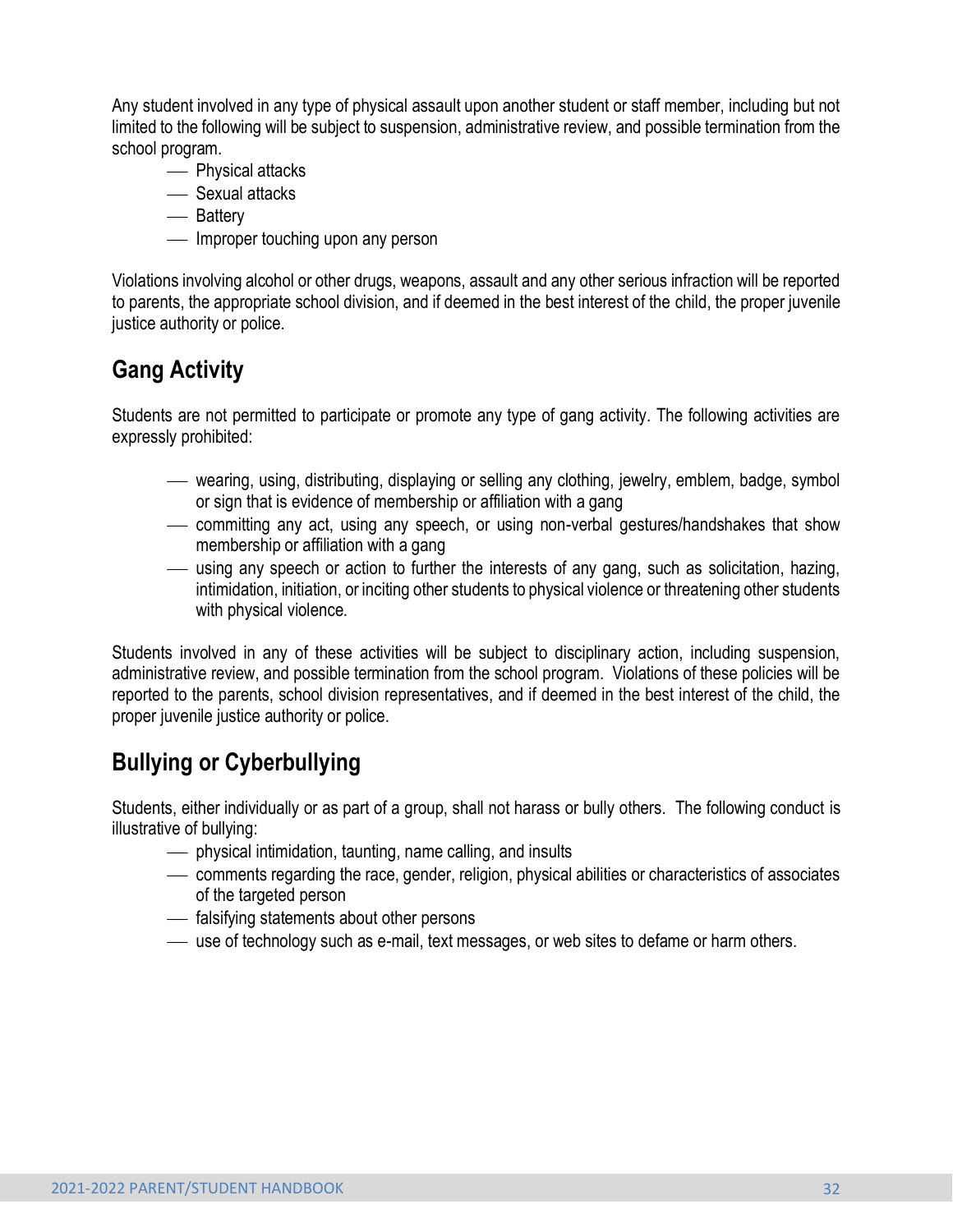# **Sexual Harassment**

Sexual harassment of any kind will not be tolerated in any way and violations will be met with disciplinary action and possible legal action.

- 1. Sexual harassment is defined as any unwelcome sexual advances, requests for sexual favors, or other physical or verbal conduct of a sexual nature when:
	- a. submission to such conduct is made either explicitly a term or condition of a student's education;
	- b. submission to or rejection of such conduct by a student is used as the basis for academic decisions affecting that student; or
	- c. such conduct has the purpose or effect of unreasonably interfering with a student's academic performance or creating an intimidating, hostile, or offensive education environment.
- 2. Examples of sexual harassment include, but are not limited to:
	- a. verbal harassment such as derogatory comments or expressions, slurs, or unwanted sexual advances or invitations;
	- b. visual harassment such as derogatory posters, photography, cartoons, drawings, or gestures;
	- c. physical harassment such as assault, unwanted or offensive touching, blocking normal movement, or interfering with the education environment; or
	- d. retaliation for having reported or threatened to report harassment.
- 3. Whenever possible, a student or staff member who believes that he or she has been subjected to sexual harassment should make it clear to the offender in a firm and direct manner that such behavior is offensive and unwelcome.
- 4. A student alleging sexual harassment may report a complaint to any staff member. A staff member alleging sexual harassment should report the complaint to the administrator/administrative designee.
	- a. If the complaint involves sexual child abuse, the staff member will follow reporting procedures as outlined in the policy for reporting suspected child abuse.
	- b. If the complaint involves only students, the administrator/administrative designee will carry out the investigation and take appropriate action. The administrator/administrative designee will report all pertinent information, including resolution, to their regional vice president/senior vice president.
	- c. If the complaint involves employee and student, the administrator/ administrative designee will notify the Department of Education and Child Protective Services. In addition, if the complaint is against the administrator/administrative designee, the student may bypass that individual and report the incident to any staff member. That staff member will follow up with immediate notification to their regional vice president/senior vice president.
	- d. If the complaint involves only staff members, the administrator/ administrative designee will carry out the investigation and take appropriate action. All pertinent information will be reported to the Director. If the complaint is against the administrator/administrative designee, the employee may bypass that individual and report to their regional vice president/senior vice president.
- 5. A formal complaint should be reported to the administrator/administrative designee as soon as possible after the incident occurs. In situations involving students, the parents of the alleged victim must be notified without mentioning the name of the alleged offender. Investigation of the complaint will be conducted in a timely manner.
	- a. At each level, a written record of any meeting or discussion and actions taken will be maintained.
	- b. All discussions, written communications, records, and proceedings will be held confidential and disclosed only to those with a legitimate need to know.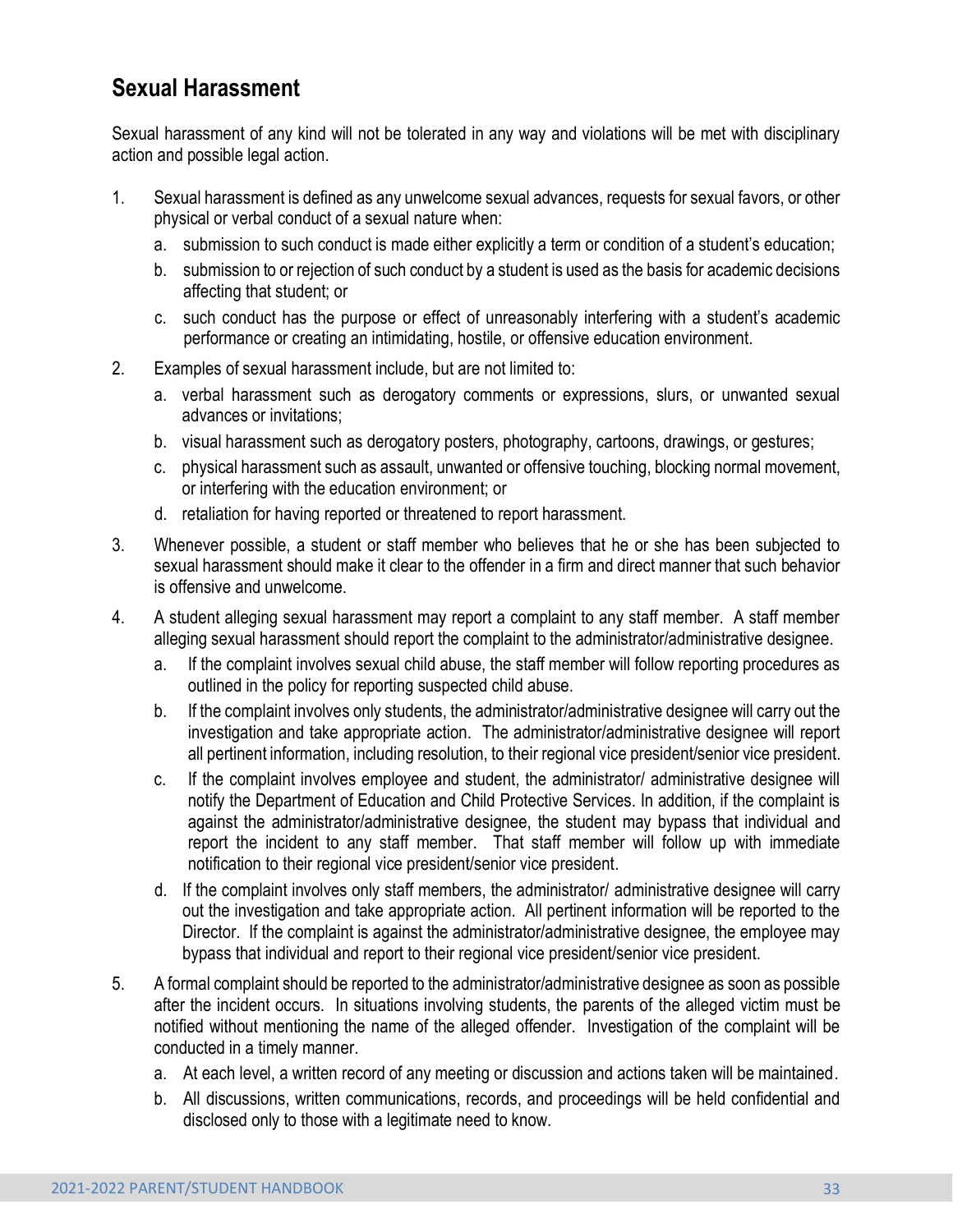- c. Filing of a complaint or otherwise reporting sexual harassment will not reflect upon the student's status nor will it affect the student's future educational program unless it is determined to be a false accusation.
- 6. False Accusation and/or Retaliation.
	- a. The making of a false accusation of sexual harassment is prohibited. A false accusation of sexual harassment is defined as an accusation of sexual harassment made by a student who knows the accusation is false. Any student who intentionally makes a false accusation of sexual harassment will be subject to appropriate disciplinary action, up to and including expulsion from school.
	- b. Retaliation will not be tolerated and may result in disciplinary action up to and including expulsion from school.

Any student or employee who violates this policy will be subject to appropriate actions, which may include counseling, suspension, expulsion (or termination), or legal charges, depending on the severity of the offense.

## **Search and Seizure / Evidence / Contraband**

Personal belongings and/or clothing of students will be searched when deemed administratively necessary. No strip searches will ever occur. A metal detector may be used when there is reason to suspect a student is harboring a weapon or when failure to adequately search a student may result in risk of injury or compromise the safety of other staff and students. Searches are to be conducted with administrative approval only. Strict adherence to components of the search policy is expected and required.

All coats, jackets, book bags, lunch bags, purses and other packages are subject to search at any time.

## **Suspensions and Dismissals**

Suspension or expulsion is the final step in Rivermont Schools' student disciplinary process. A suspension is the denial of access to all facilities and programs of the school during the length of the suspension or expulsion. A short-term suspension is for 1-10 school days.

Students can be excluded from school for serious safety risks, either to themselves or others, or for serious ongoing disruptions to the school program which have not been controllable by any other management technique. Arriving at school under the determined influence of marijuana, alcohol, or other drugs or in possession of drugs/alcohol on school premises may result in suspension, administrative review, and possible termination from the school program.

If it is determined that a student poses a serious threat to the program or is consistently involved in serious problems and is not responding to the program, he/she may be expelled from the program.

Suspension – While Rivermont School utilizes suspensions as a last resort, we view blanket suspension policies within a specialized school setting as potentially exclusionary and of minimal educational value when viewed in the context of an individualized social/emotional treatment plan. However, at times suspensions are a necessary and required strategy to use in response to certain situations.

Expulsion – If a student exhibits behavior that is deemed so severe that it compromises the program and/or the safety of others, the student will be discharged from Rivermont School. In this event, the parent/guardian and LEA will be notified in writing of the reasons for the action and provided suggestions for alternative placement, if known. The student's master file will be forwarded to the appropriate LEA representative, if requested.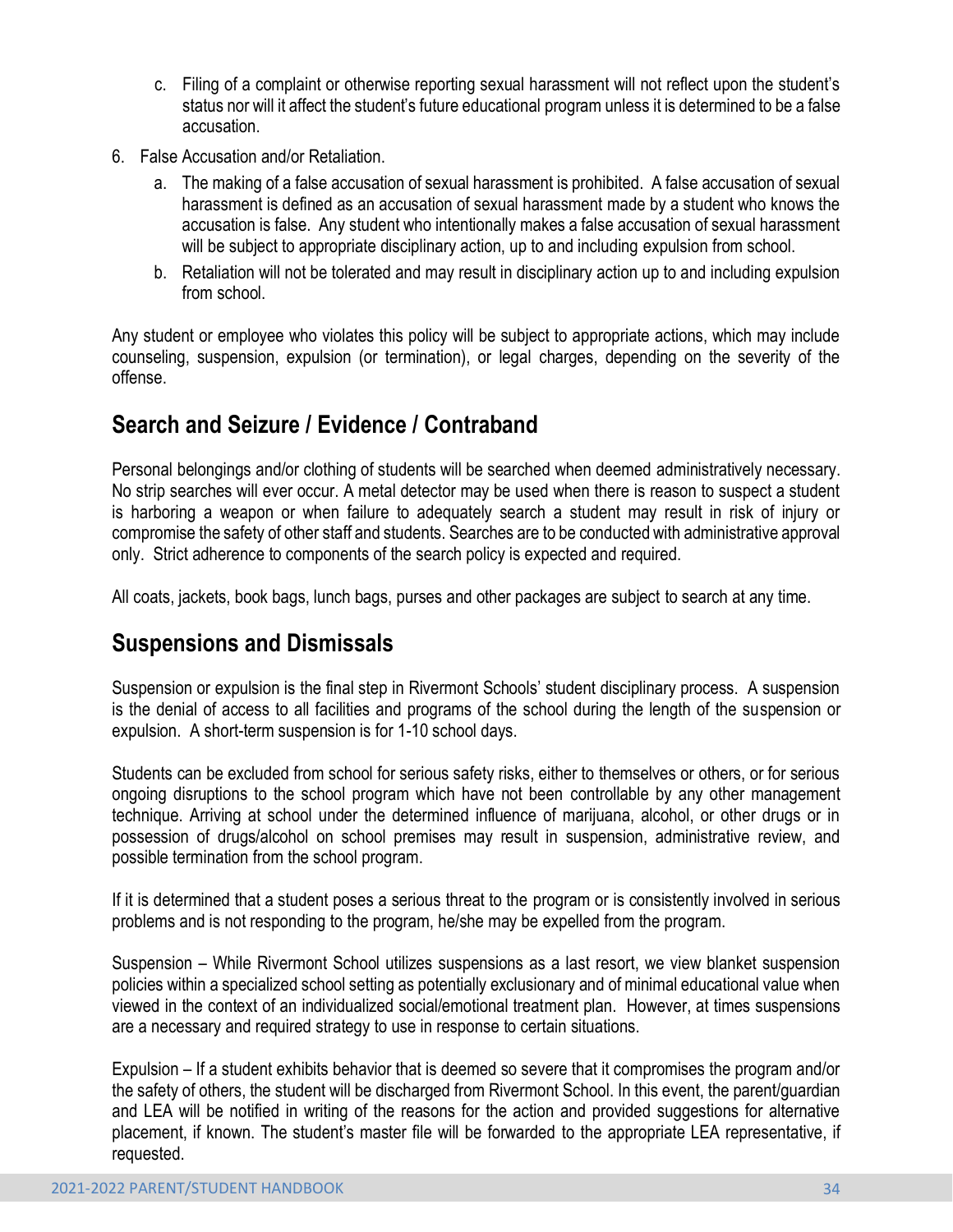# **Offenses and Sanctions**

Rivermont School is committed to maintaining a safe and chemical-free environment for all students and will provide for a continuum of interventions for those students who need support for compliance with this practice. The following offenses and sanctions listed are a *guide*. Each offense is subject to more stringent sanctions at the discretion of administrative review.

#### Contraband

Possessing dangerous or potentially dangerous items prohibited by law or program policy. Contraband includes but is not limited to the following items:

- Firearms or ammunition of any type,
- Explosives or any explosive substance (butane, lighter, matches, etc.),
- **Any** type of knife or unauthorized tools or scissors,
- **Any** item which has been modified for use as a weapon,
- **Any** object used with the intent of threatening or harming **ANY** individual,
- **Any** illegal drug or substance including cigarettes, tobacco, inhalants, alcohol, non-prescriptive or prescriptive drugs.

| <b>SANCTION:</b> |  |
|------------------|--|
|------------------|--|

Maximum: Possible termination from the school program Minimum**:** Up to 5 days suspension/Conference with parent & student; Contact Law Enforcement/Probation Office; Due Process/Appeal/Conference

#### Assault

A one-sided attack on another student or staff member by use of physical contact, violent, long-lasting excessive force, weapons or injurious objects; examples include throwing objects, throwing bodily fluids, spitting or biting another individual, use of objects as weapons, and fighting which requires medical attention.

| <b>SANCTION:</b> | Maximum: | Possible termination from the school program |
|------------------|----------|----------------------------------------------|
|                  | Minimum: | Conference with parent & student;            |
|                  |          | Up to 5 days of suspension;                  |
|                  |          | In School Suspension;                        |
|                  |          | Loss of privileges;                          |
|                  |          | Contact Law Enforcement/Probation Officer;   |
|                  |          | Due Process/Appeal/Conference                |

#### Bullying or Cyberbullying

Students, either individually or as part of a group, shall not harass or bully others.

| <b>SANCTION:</b> | Maximum: | Up to 3 days suspension                    |
|------------------|----------|--------------------------------------------|
|                  | Minimum: | Conference with parent & student;          |
|                  |          | Up to 3 days of suspension;                |
|                  |          | In School Suspension;                      |
|                  |          | Loss of privileges;                        |
|                  |          | Contact Law Enforcement/Probation Officer; |
|                  |          | Due Process/Appeal/Conference              |

#### Sexual Misconduct

Inappropriate body contact to include kissing, public displays of affection, touching or grabbing breasts, buttocks, genitals, legs, thighs, etc., of others or oneself, with or without consent.

| <b>SANCTION:</b> | Maximum: | Possible termination from the school program |
|------------------|----------|----------------------------------------------|
|                  | Minimum: | Conference with parent & student;            |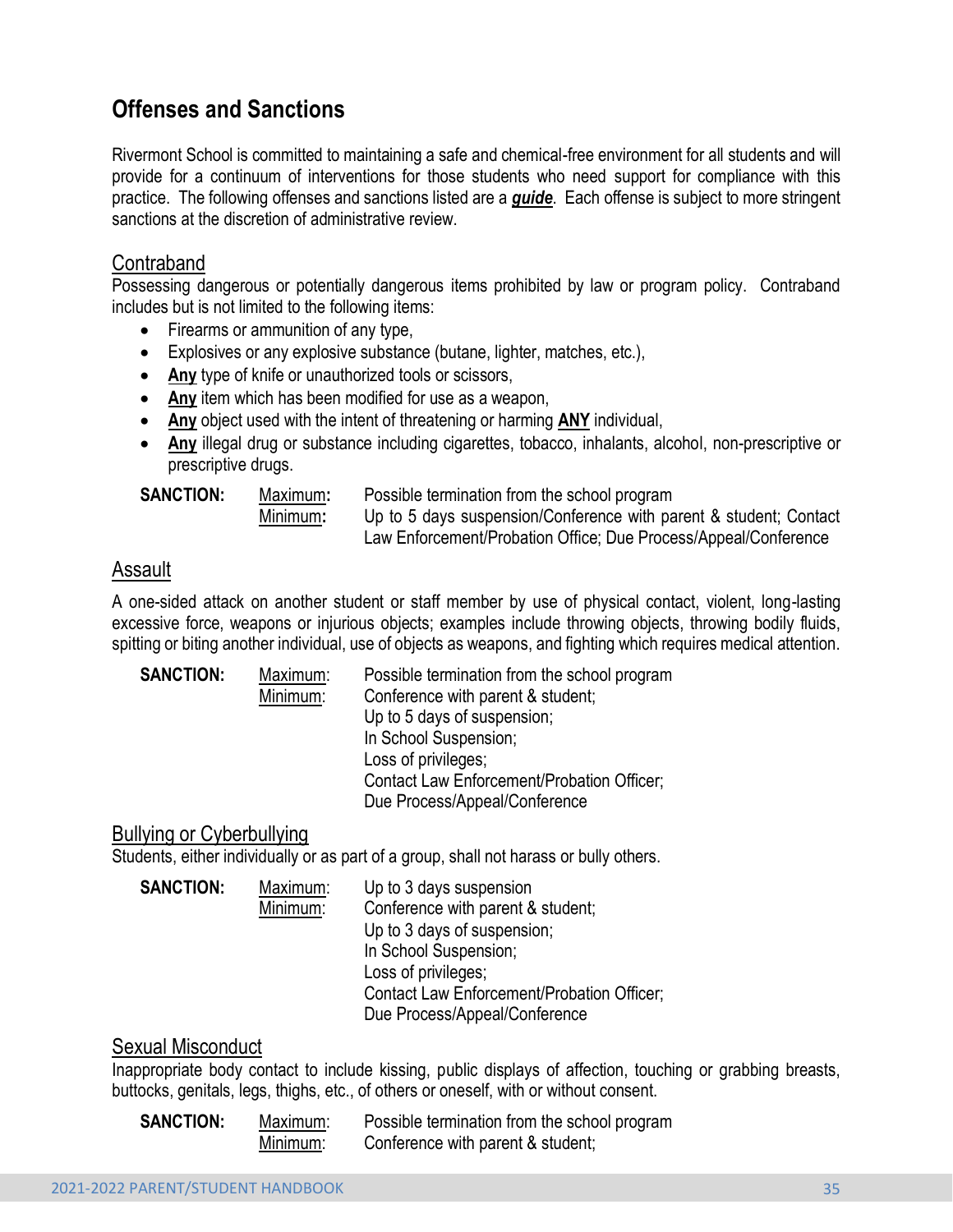#### Up to 3 days Suspension, In School Suspension; Loss of privileges; Contact Law Enforcement/Probation Officer; Due process/Appeal/Conference

#### Obstruction of Staff Action

Initiating or participating in a disturbance which threatens the safety of others or the security of staff; examples include: interference with staff members or their instructions which results in the loss of control towards staff/peers, or escalates a dangerous situation; instigates a fight between two other students; fighting in the classroom, hallway, bathroom or public area.

| <b>SANCTION:</b> | Maximum: | Up to 3 days suspension;                   |
|------------------|----------|--------------------------------------------|
|                  |          | Conference with parent & student           |
|                  | Minimum: | In School Suspension;                      |
|                  |          | Loss of privileges;                        |
|                  |          | Contact Parent/Guardian/Probation Officer; |
|                  |          | Due Process/Appeal/Conference              |

#### Fighting

Swinging, hitting, wrestling, etc. by two or more students is fighting, including additional students who become involved.

| <b>SANCTION:</b> | Maximum: | Up to 3 days of suspension;                |
|------------------|----------|--------------------------------------------|
|                  |          | Conference with parent & student           |
|                  | Minimum: | In School Suspension;                      |
|                  |          | Loss of privileges;                        |
|                  |          | Contact Parent/Guardian/Probation Officer; |
|                  |          | Due Process/Appeal/Conference              |

## AWOL

Leaving the building or the designated area without permission

| <b>SANCTION:</b> | Maximum: | Up to 3 days suspension;                   |
|------------------|----------|--------------------------------------------|
|                  |          | Conference with parent & student           |
|                  | Minimum: | In School Suspension;                      |
|                  |          | Loss of privileges;                        |
|                  |          | Contact Parent/Guardian/Probation Officer; |
|                  |          | Due Process/Appeal/Conference              |

#### **Abetting**

Assisting another student in the classroom in the commission of an offense or violation, but not meeting the criteria for the committed offense.

| <b>SANCTION:</b> | Maximum: | 1 day suspension                           |
|------------------|----------|--------------------------------------------|
|                  | Minimum: | In School Suspension;                      |
|                  |          | Loss of privileges;                        |
|                  |          | Contact Parent/Guardian/Probation Officer; |
|                  |          | Due Process/Appeal/Conference              |

#### Resisting Staff Directives

Physically or verbally resisting or fighting against a staff member's directive.

| <b>SANCTION:</b> | Maximum: | 1 day suspension      |
|------------------|----------|-----------------------|
|                  | Minimum: | In School Suspension; |
|                  |          | Loss of privileges;   |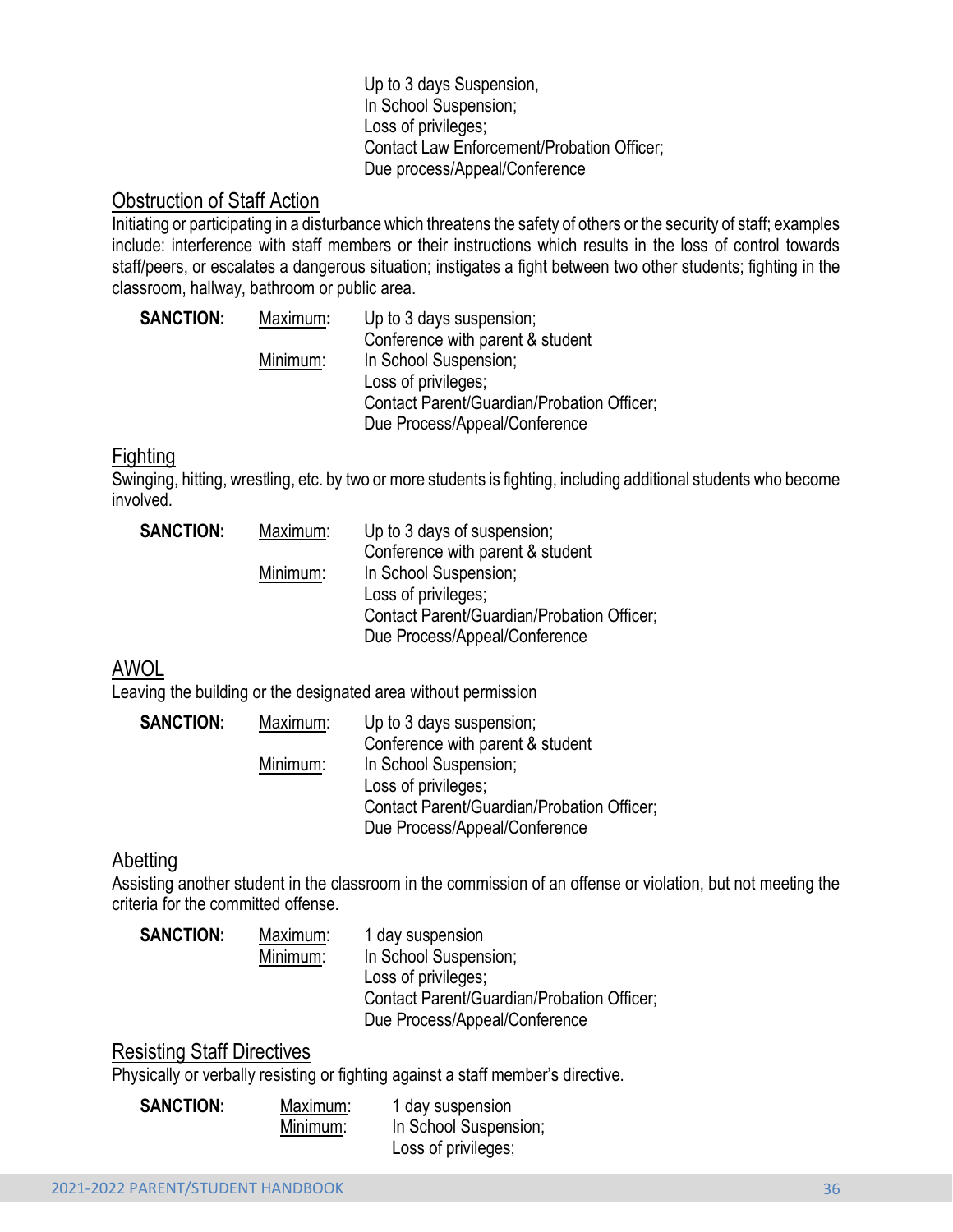#### Contact Parent/Guardian/Probation Officer; Due Process/Appeal/Conference

#### Misrepresenting the Truth/Threats

Lying or falsely accusing another person in an official investigation, including dialing 911, making a bomb threat or setting off the fire alarm.

| <b>SANCTION:</b> | Maximum: | Up to 5 days suspension/Conference with parent & student; Contact<br>Law Enforcement/Probation Office; Due Process/Appeal/Conference |
|------------------|----------|--------------------------------------------------------------------------------------------------------------------------------------|
|                  | Minimum: | In School Suspension;<br>Loss of privileges;<br>Contact Parent/Guardian/Probation Officer;<br>Due Process/Appeal/Conference          |

#### Major Offense Against Property

Destroying or defacing school property.

| <b>SANCTION:</b> | Maximum: | 1 day suspension                           |
|------------------|----------|--------------------------------------------|
|                  | Minimum: | Restitution;                               |
|                  |          | In School Suspension;                      |
|                  |          | Loss of privileges;                        |
|                  |          | Contact Parent/Guardian/Probation Officer; |
|                  |          | Due Process/Appeal/Conference              |

#### Stealing/Possession of Stolen Property

Taking or having in one's possession the property of another without permission.

| Maximum: | 1 day suspension                                                            |
|----------|-----------------------------------------------------------------------------|
| Minimum: | Restitution;                                                                |
|          | In School Suspension;                                                       |
|          | Loss of privileges;                                                         |
|          | Contact Parent/Guardian/Probation Officer;<br>Due Process/Appeal/Conference |
|          |                                                                             |

#### Abusive Language/Obscene Gestures

Verbalizing, writing or gesturing at another person in an insulting or degrading manner. This includes making racist, sexist, or religiously offensive comments.

| <b>SANCTION:</b> | Maximum: | 1 day suspension                           |
|------------------|----------|--------------------------------------------|
|                  | Minimum: | In School Suspension;                      |
|                  |          | Loss of privileges;                        |
|                  |          | Contact Parent/Guardian/Probation Officer; |
|                  |          | Due Process/Appeal/Conference              |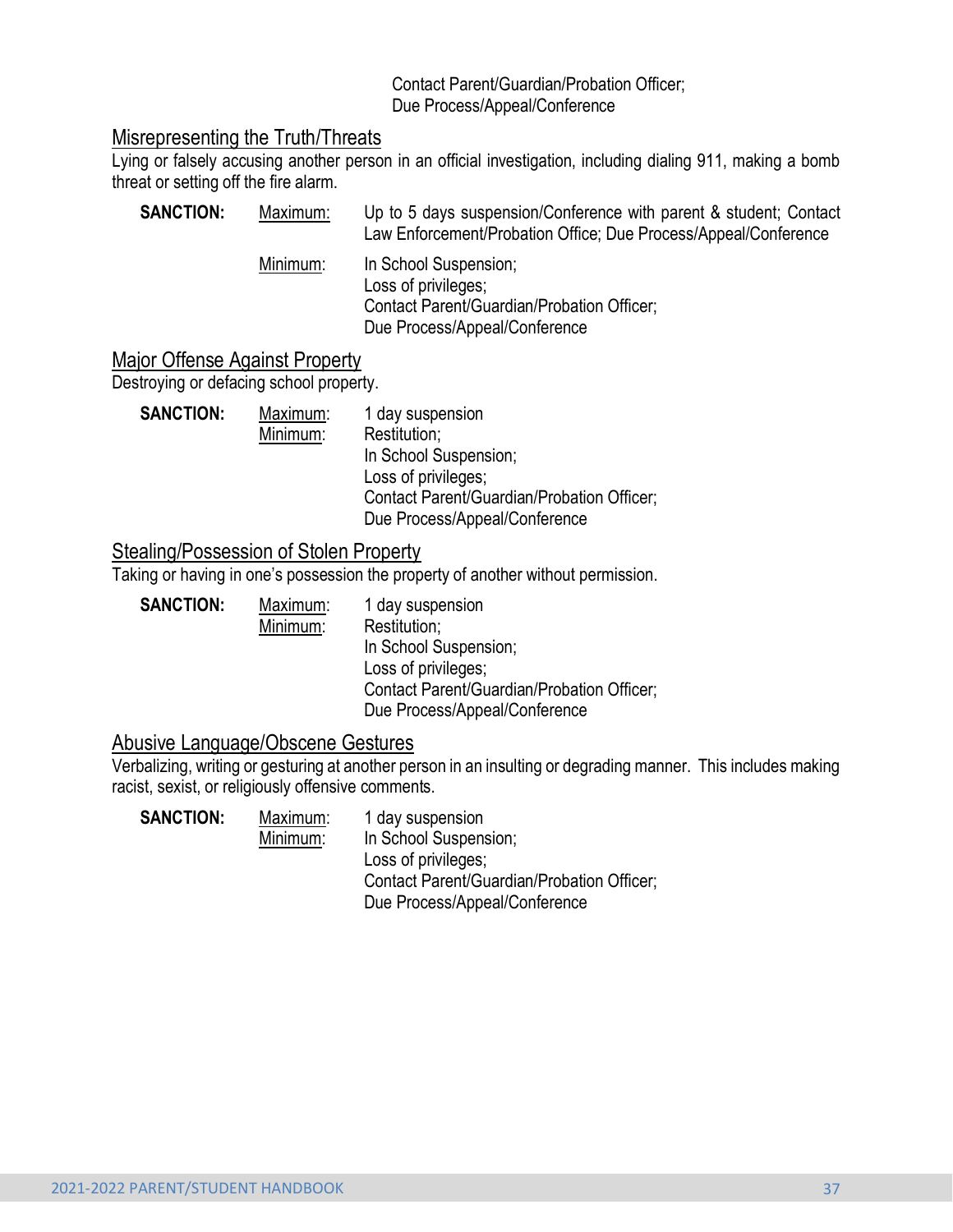#### Throwing Objects

Throwing or slamming objects without harm to another person causing disruption to ongoing activities.

| <b>SANCTION:</b> | Maximum: | 1 day suspension                           |
|------------------|----------|--------------------------------------------|
|                  | Minimum: | In School Suspension;                      |
|                  |          | Loss of privileges;                        |
|                  |          | Contact Parent/Guardian/Probation Officer; |
|                  |          | Due Process/Appeal/Conference              |

#### **Trespassing**

Intentional and wrongful invasion of Rivermont School property.

| <b>SANCTION:</b> | Maximum: | Up to 3 days suspension                    |
|------------------|----------|--------------------------------------------|
|                  |          | Conference with parent & student           |
|                  | Minimum: | In School Suspension;                      |
|                  |          | Loss of privileges;                        |
|                  |          | Contact Parent/Guardian/Probation Officer; |
|                  |          | Due Process/Appeal/Conference              |

#### Inappropriate Transportation Behavior

Not observing established safety conduct while being transported from one location to another.

| <b>SANCTION:</b> | Maximum: | Up to 3 days suspension                    |
|------------------|----------|--------------------------------------------|
|                  |          | Conference with parent & student           |
|                  | Minimum: | In School Suspension;                      |
|                  |          | Loss of privileges;                        |
|                  |          | Contact Parent/Guardian/Probation Officer; |
|                  |          | Due Process/Appeal/Conference              |

#### Electronics

Electronic devices, such as cell phones, CD players, MP3 players, iPods, and portable video game systems are not allowed at school unless permission has been granted by the school administration. If approved, all electronic devices must be turned in to a staff member as you enter the building. Each of these items will be returned to you at the end of the school day. Failure to turn these items in at the beginning of the day will result in confiscation by administration. The items will then only be released to a parent/guardian.

## **Technology**

Students who have read and signed a Computer and Internet User Agreement will be provided supervised access to school computers and the internet to complete academic assignments. This includes computers in the computer lab and classrooms.

- You may only use the computer/Internet to complete work assigned and approved by a staff member. Please note that when you are using a computer, you are responsible for that computer.
- You are responsible for citing sources and giving credit to the authors for material you use during the research process.
- You are expected to honor the legal rights of software produces, network providers, copyright, and license agreements.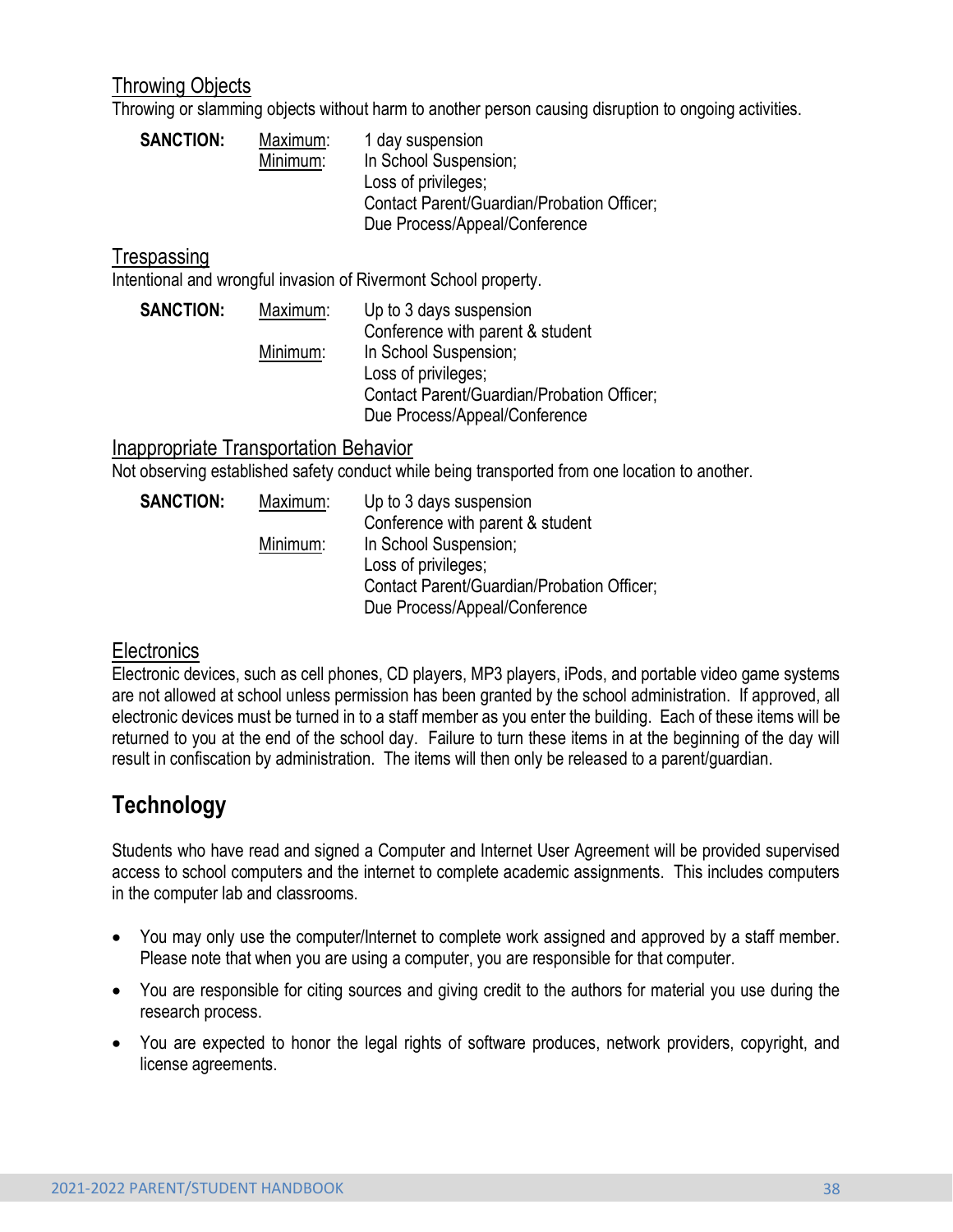# **User Responsibilities**

Access to technology is a privilege, not a right, and with use comes responsibility. The Rivermont School network, including Internet, was established for educational purposes. As a result, users have no personal privacy rights on the network. Files, including e-mail, located on individual computers as well as the network can be reviewed by network and school administrators to ensure that users are using the system appropriately. Users will be held accountable for any damages to the computer/ network as well as any illegal or unethical activity that you conduct while using the computer/Internet.

## **Cancellation of User Privileges**

Any violation of the network responsibilities will result in a cancellation of your computer privileges and may result in disciplinary action. In addition, any student identified as a security risk or having a history of problems with other computer systems may be denied access to the Internet.

## **Mental and Emotional Wellness**

Mental and emotional health problems in students can disrupt their ability to function at home, in school, or in the community. Less serious problems can disrupt relationships, cause problems with physical health and effect school performance. More serious problems can lead to running away and death through suicide or bad life decisions.

**Mental Health** determines how we think of ourselves and interpret what does on in the environment around us. It effects the decisions we make in life, our relationships with others and virtually every other aspect of our lives.

**Emotional Health** is the ability to live life to its fullest, realize one's potential and support others in doing so. It begins with a true understanding of how one feels about oneself, working to change circumstances or conditions that can be changed coping or accepting those that can't be changed.

- The school has a therapeutic team to support students in crisis.
- The school will provide community resources information to parents and students about mental health issues.

## **Required Physical Examinations and Immunizations**

Before a child is enrolled at Rivermont School, a copy of a comprehensive physical exam by a qualified licensed physician and a copy of current immunization records certifying that the child is adequately or age appropriately immunized is needed. (It is recommended that the physical and immunization records be completed within the last three years prior to enrollment.) Admission of students without a physical examination is not allowed!

Physical examination forms are available in your physician's office or a copy may be obtained in the school office.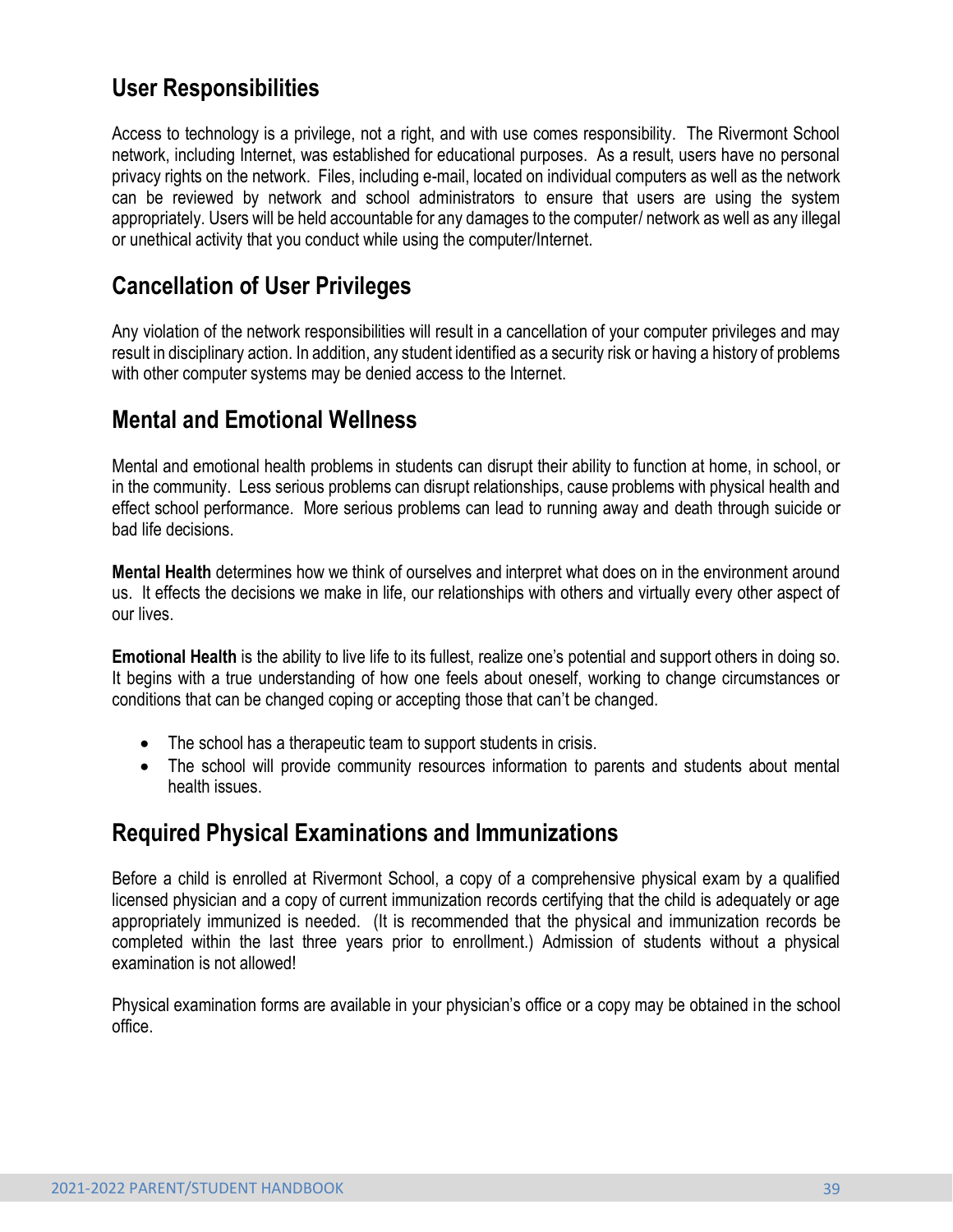Immunization Requirements for Students Entering 7<sup>th</sup> Grade:

Tdap

**Effective July 1, 2010**, a booster dose of Tdap vaccine is required for all children entering the 7<sup>th</sup> grade. This is mandated by the state of Virginia. Students cannot start the  $7<sup>th</sup>$  grade until they have the Tdap booster.

Students registering for 7<sup>th</sup> grade are required to have a Diphtheria, Tetanus, and Pertussis vaccine (Tdap) vaccination prior to orientation. **Parents must bring proof of vaccination to orientation. Students will not be allowed to complete orientation unless they had the vaccination.**

HPV

**Effective July 1, 2021,** A complete series of 2 doses of HPV vaccine is required for students entering the 7th grade. The first dose shall be administered before the child enters the  $7<sup>th</sup>$  grade.

#### Meningococcal Conjugate (MenACWY) Vaccine

**Effective July 1, 2021,** a minimum of 2 doses of MenACWY Vaccine. The first dose should be administered prior to entering 7<sup>th</sup> grade.

The local Virginia Health Department provides the Tdap vaccination and HPV vaccination.

# **Taking Medication at School**

If your child has a chronic health condition (such as asthma, diabetes, seizure disorder, food allergy) Rivermont School requires them to have a Standing Allergy / Special Dietary Need form completed and signed by a physician and a parent.

If your child does not have one of these chronic illnesses but requires medication at school, please complete a Parental Consent and Licensed Prescriber Authorization for Administering Medication form (this requires a physician signature). This form is available at the school.

The information listed on this page serves as a quick reference and guideline for any student who must take medication at school as prescribed by a physician. School policy mandates that any student who must receive medication during the school day have, on file, a completed authorization form signed and dated by the parent and physician to facilitate the safe and effective administration of the medication(s).

The medication administration guidelines for students are as follows:

- A Parental Consent and Licensed Prescriber Authorization for Administering Medication form must be completed, signed and dated by the prescribing physician and the parent. *The completed form should be returned to the school the first day of school before the medication is given.*
- No medication (including over the counter medications) will be administered without a completed physician/ parent authorization form on file.
- All medications (prescribed and over the counter medications) must be brought to school by the parent, given to, and signed in by the school.
- Medications must be in a (sealed) pharmacy medication bottle containing the student's name, name of the medication, dosage, route, and how often the medication is to be given.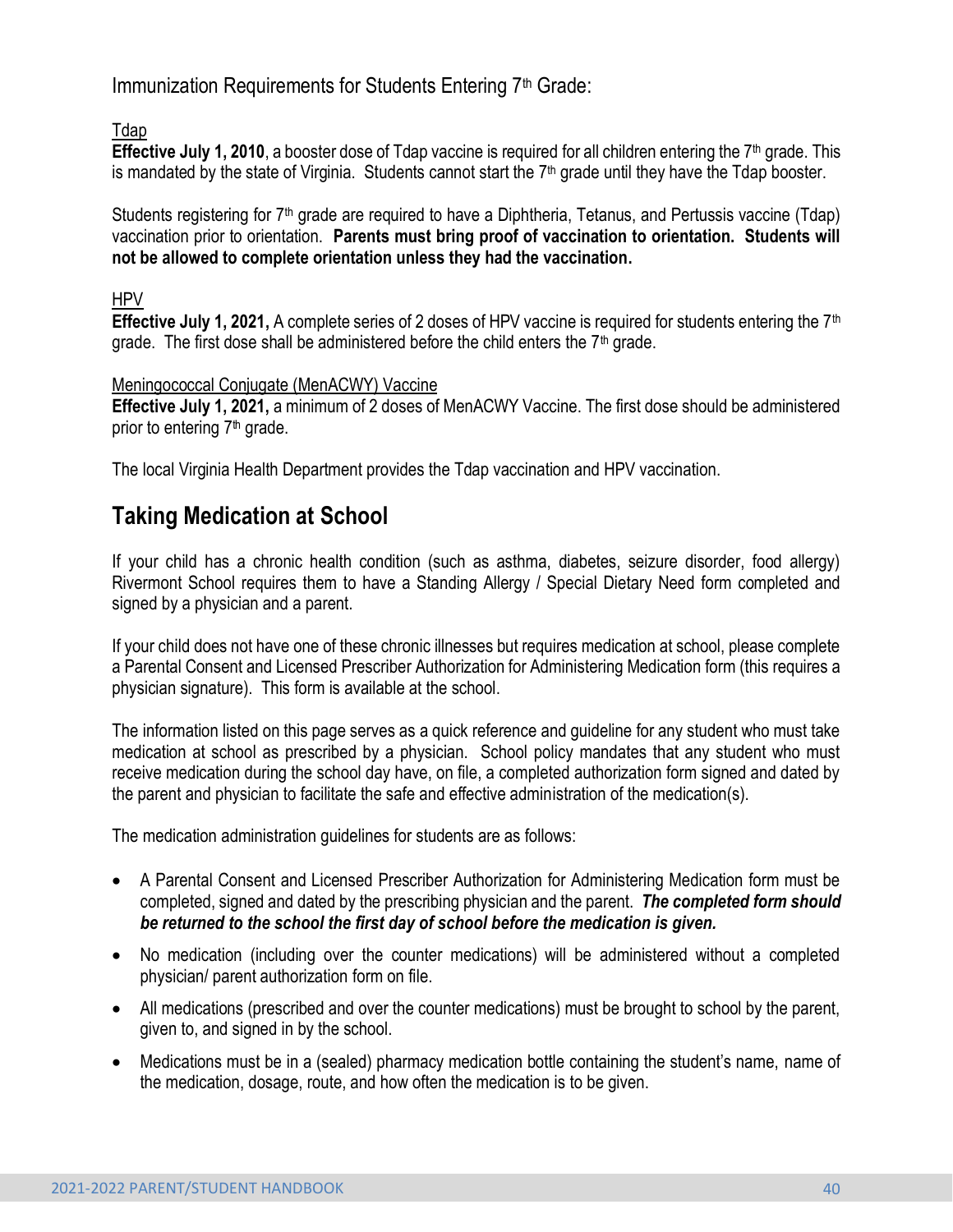- Over the counter medications must be brought in a sealed container. Medications brought to school in baggies, unmarked containers, or in containers prescribed for someone other than the student will not be accepted or given.
- Medications cannot be transported by the student.
- It is most important for parents to communicate any medical condition(s) (i.e., asthma, diabetes, seizures, and allergies) or special medical need(s) regarding their child.
- Medication will be administered by staff trained in an approved Medication Administration curriculum.
- Parents are permitted to come to school to give the recommended dose of medication to their child when there is no written authorization by a physician and/or parent on file.
- It is the responsibility of the parent to bring in more medication when it is needed.
- Parents must pick-up all medications by the last day of school or medications will be destroyed. No medications are kept at school during the summer or until the next school term.

# **Contagious or Infectious Disease**

Students should not be sent to school if they are not well enough to participate in normal school activities or recess. In addition, students should not be sent to school if they currently have, or have had in the prior 24 hours, any of the following symptoms:

- 1. Fever
- 2. Vomiting
- 3. Diarrhea
- 4. Thick yellow or green discharge from the nose or mouth
- 5. Rash or skin eruption anywhere on the body
- 6. Headache (when/if the headache interferes with participating in normal school activities)
- 7. Aches and pains
- 8. Cold or flu symptoms

These symptoms are forerunners of many different diseases and staying at home at the onset may shorten the illness and prevent complications. In the event of a pandemic or other unexpected risk to the staff and students' health, the school will follow CDC recommendations and communicate to students and their families. Parents/guardians should contact the school within one hour of the scheduled start time in the event a student is ill and unable to attend school. Medical information should be reported directly to the School Medication Administration Training for Youth (MATY) Designee and not through third party staff such as transportation drivers, community agencies, etc.

A student who has experienced a communicable disease will be permitted to attend school when they are free of symptoms and has observed the exclusion period.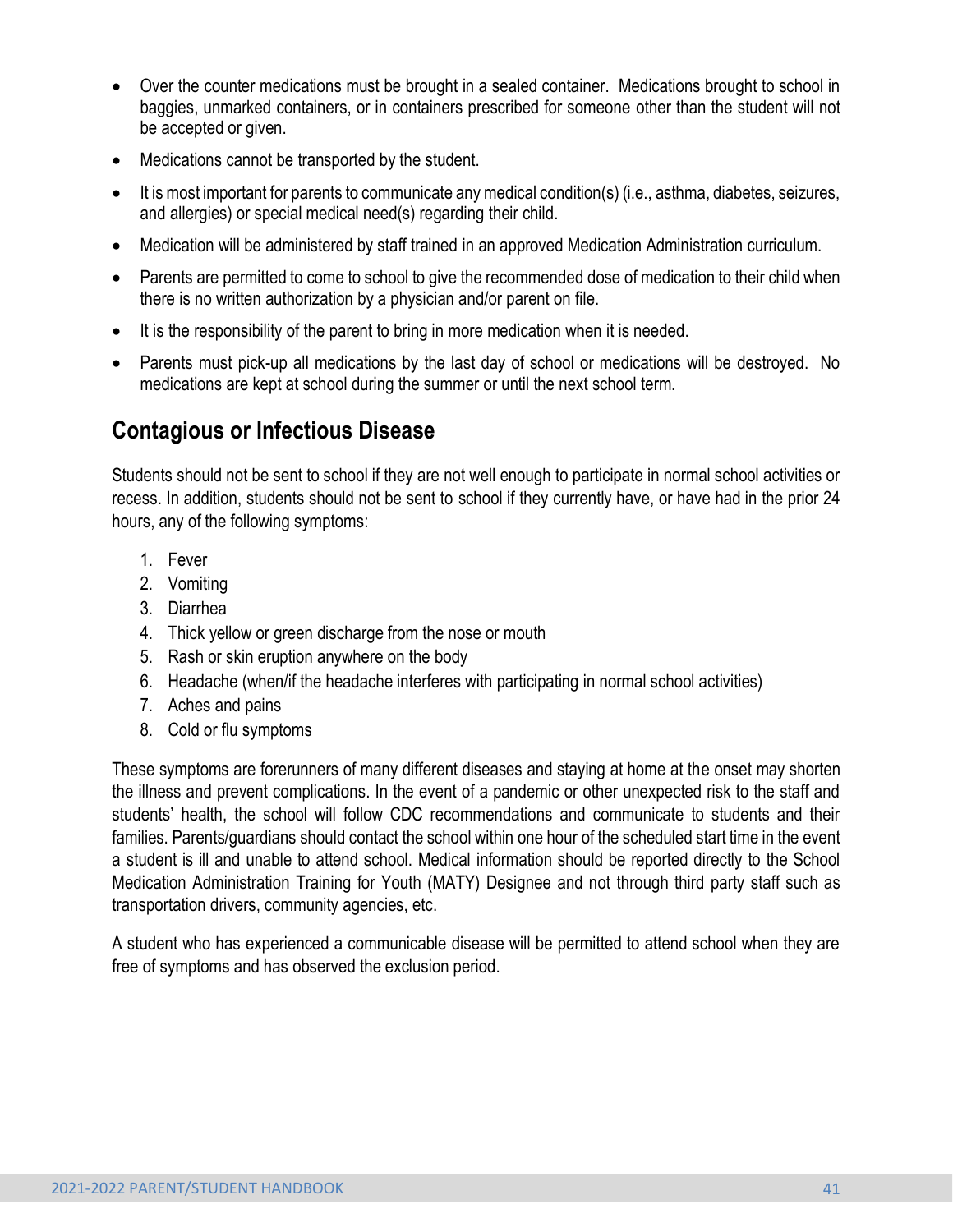In the event that a student has contracted a contagious or infectious disease, the following procedure will be followed:

- Once the student is identified as sick and/or contagious, the parent/guardian will be notified, and the student will be removed from the classroom and placed in a designated sick area until picked up by the parent/guardian.
- The student will receive assignments by mailing items home or through specific arrangements between the school and the parent/legal guardian.
- Students will be allowed to return to school when a doctor approves their attendance in writing.
- If there is a question about a student returning to school after a communicable disease, the principal will make the final decision.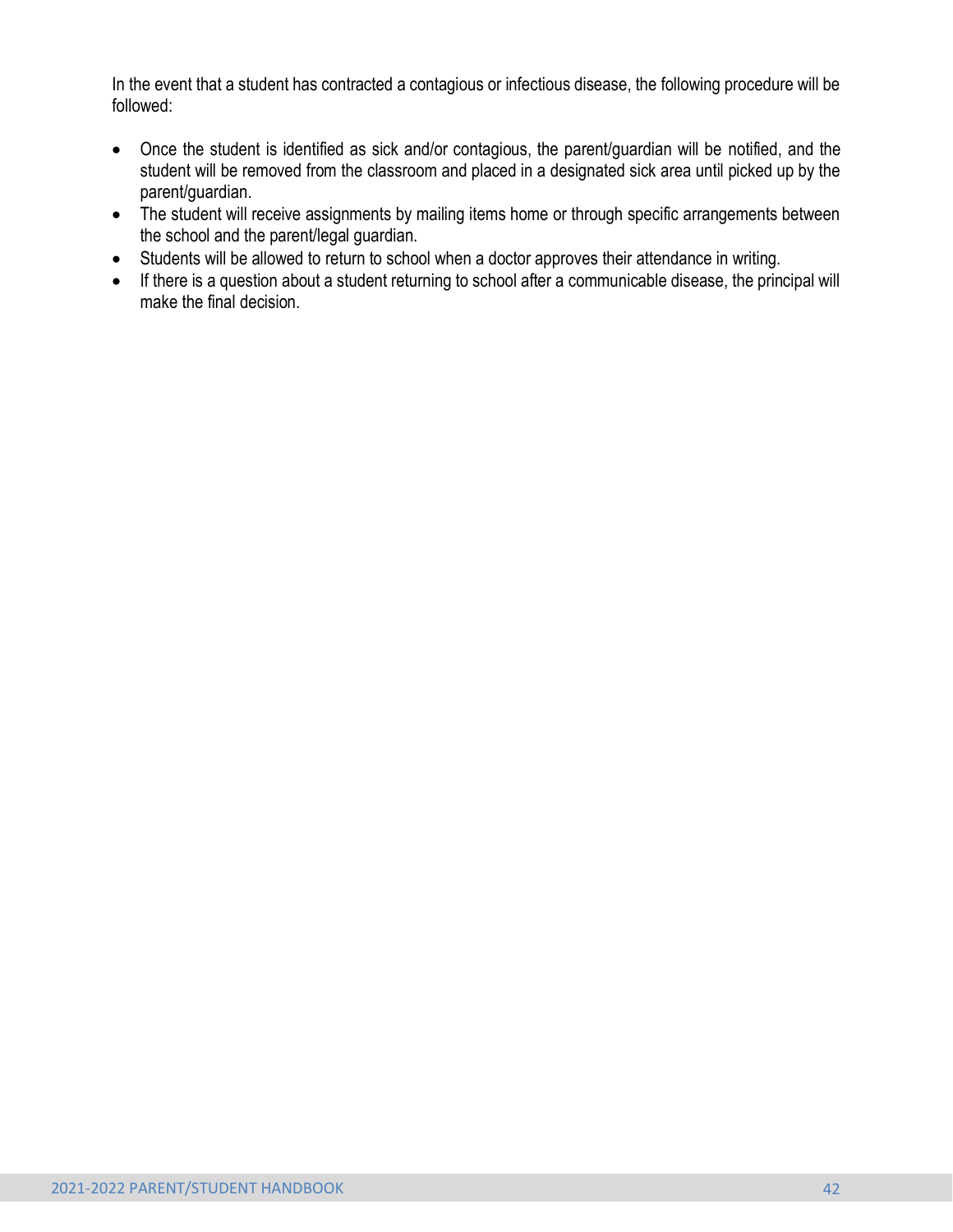# **Lunch / Snack**

School lunches are provided. Any special dietary needs, including allergies, are identified and documented in the student's record. All parents are required to have a physician fill out a Standing Allergy Alert / Special Dietary Needs form during orientation, which is reviewed monthly by the principal or designee. Parents are requested to notify the school of any changes that may occur throughout the year, a new form would be required, and classroom staff would be notified by the principal or designee.

Rivermont School does not have a cafeteria but does provide access to lunches that consists of nutritionally balanced meals, (ii) includes an adequate variety and quantity of food for the age of students, and (iii) meets minimum requirements of the Dietary Guidelines for Americans, U.S. Department of Agriculture and U.S. Department of Health and Human Services.

In addition, students and staff have access to a refrigerator and microwave should they decide to pack a lunch.

All meals are provided in accordance with normal eating schedules.

Parent and community stakeholder involvement are encouraged. Rivermont School believes in the team approach and welcomes the input and participation of anyone interested in the wellbeing and success of our students. Contact the Principal to find out what opportunities are available and how you may become involved.

Anyone needing information may contact the school by calling or stopping by the school office. If a meeting is desired with a staff member(s), the school office will be happy to schedule an appointment. Those interested in visiting our school to learn more about our program should contact the principal to schedule an appointment.

Because of the safety of our students and employees are a top priority, all visitors during regular hours, including parents, must sign in and out at the office.

## **Parent Involvement**

Another integral part of our program involves work with parents. Parents are encouraged to participate in their child's educational program in a variety of ways. Participation in parent support group meetings, coupled with frequent parental/school contact via telephone, in-person conferences and sharing written regularly scheduled reports of student progress encourage home/school cooperation and a team approach toward helping students achieve success.

Parents are encouraged to participate in their child's educational program.

- 1. Parents may set up a conference with his/her teacher by calling the school and arranging a mutual time.
- 2. The school will sponsor a formal parent/teacher conference day at least twice during the academic school year. Written notices will be mailed to the parents no later than two weeks prior to the scheduled conference day.
- 3. Telephone conferences will be arranged upon request of the parent.
- 4. Frequent parent/school communication is encouraged.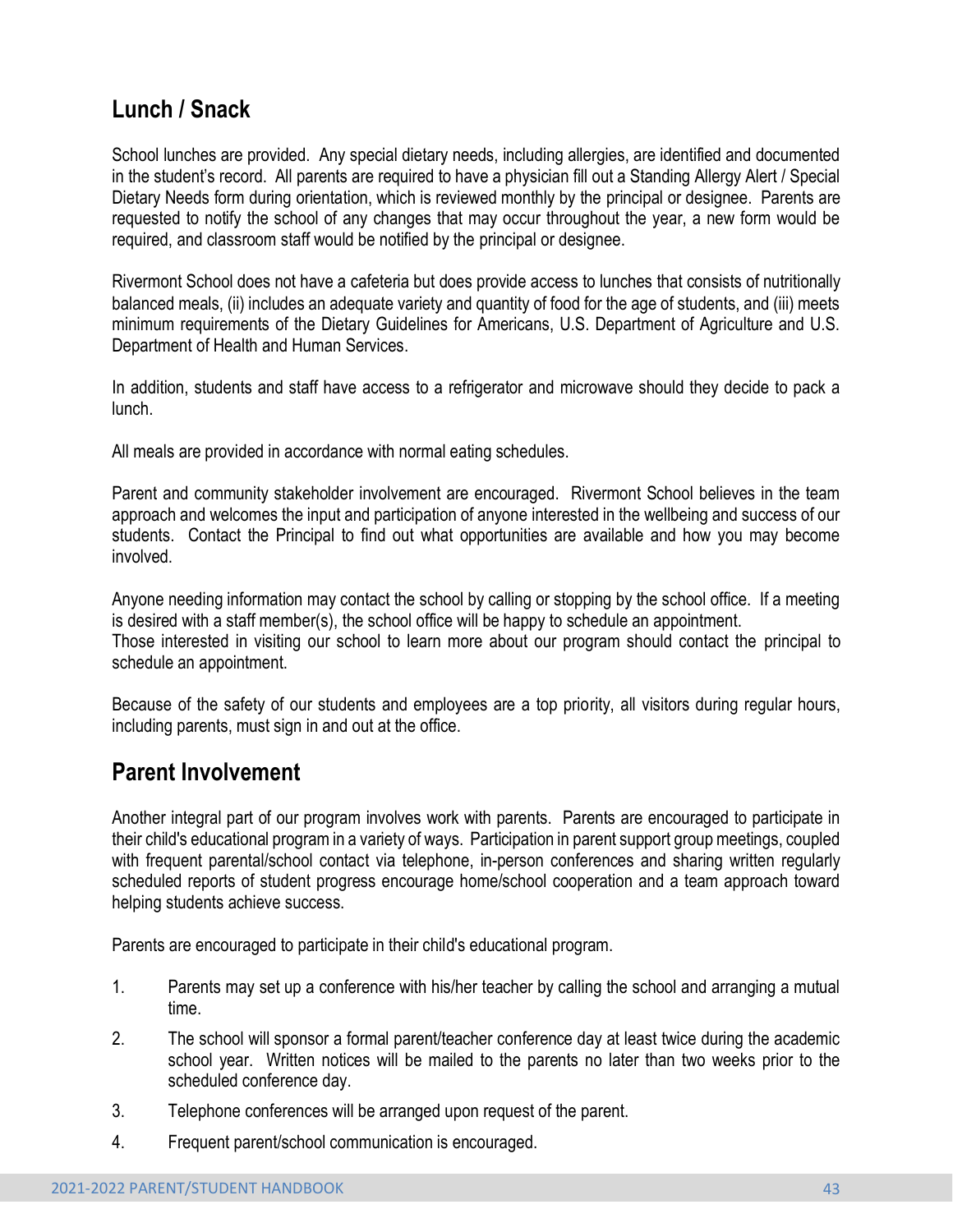- 5. Parents/legal guardians who wish to observe their student during school hours may do so infrequently, with the principal's permission, in a manner that is not disruptive to the learning environment. Administration will determine whether the observation is disruptive.
- 6. All procedural guidelines will be met in compliance with special education regulations.

Communication with Parents Who Maintain Two Households

Upon request, Rivermont Schools will make available to a non-custodial parent any information requested unless otherwise instructed by the court.

# **Community Involvement**

Rivermont School desires to be of service to the entire community. In an effort to do this, we make available our resources such as consultation services, in-service training, and prospective employment pools. We also recognize that community resources can enhance our programs, as well as the educational experiences of our students. Therefore, we make use of all resources made available to our school.

We strive to provide a therapeutic environment in which to learn and develop. Because of the diverse and special needs of our students and their families, we welcome and accept any help/resources that will allow Rivermont School to better serve our clientele.

The following is a description of resources available to Rivermont School:

- Local Businesses job mentorship placements, donations, and social skill activities
- Public Libraries research and information
- YMCAs physical education, recreation, and social skill activities
- Parks physical education, recreation, and science class activities
- Community Service Board referrals for more intensive therapy for students and/or their families
- Sheltered Workshops pre-vocational and supported employment
- Local Colleges ropes course, library services, recreation facilities, student teachers, exploratory career and technical education and adaptive physical education clinics
- Collateral Service Providers mentors, in-home counselors, therapists.

# **Student Work-Study or On-The-Job Training**

When Rivermont School places students on work-study, on-the-job training or other employment, the school administration will ensure that the placement complies with applicable laws governing the employment of children. These work assignments or employment, including rates of pay, shall be approved by the school administrator with the consent of the parent.

# **Procedures for Resolving Institutional Complaints**

Rivermont Schools is committed to assuring that all complaints/concerns are addressed and resolved to the satisfaction of all stakeholders.

Rivermont Schools, in accordance with Federal law, does not discriminate on the basis of race, color, religion, national origin, sex, age, sexual orientation, genetic information, or disability.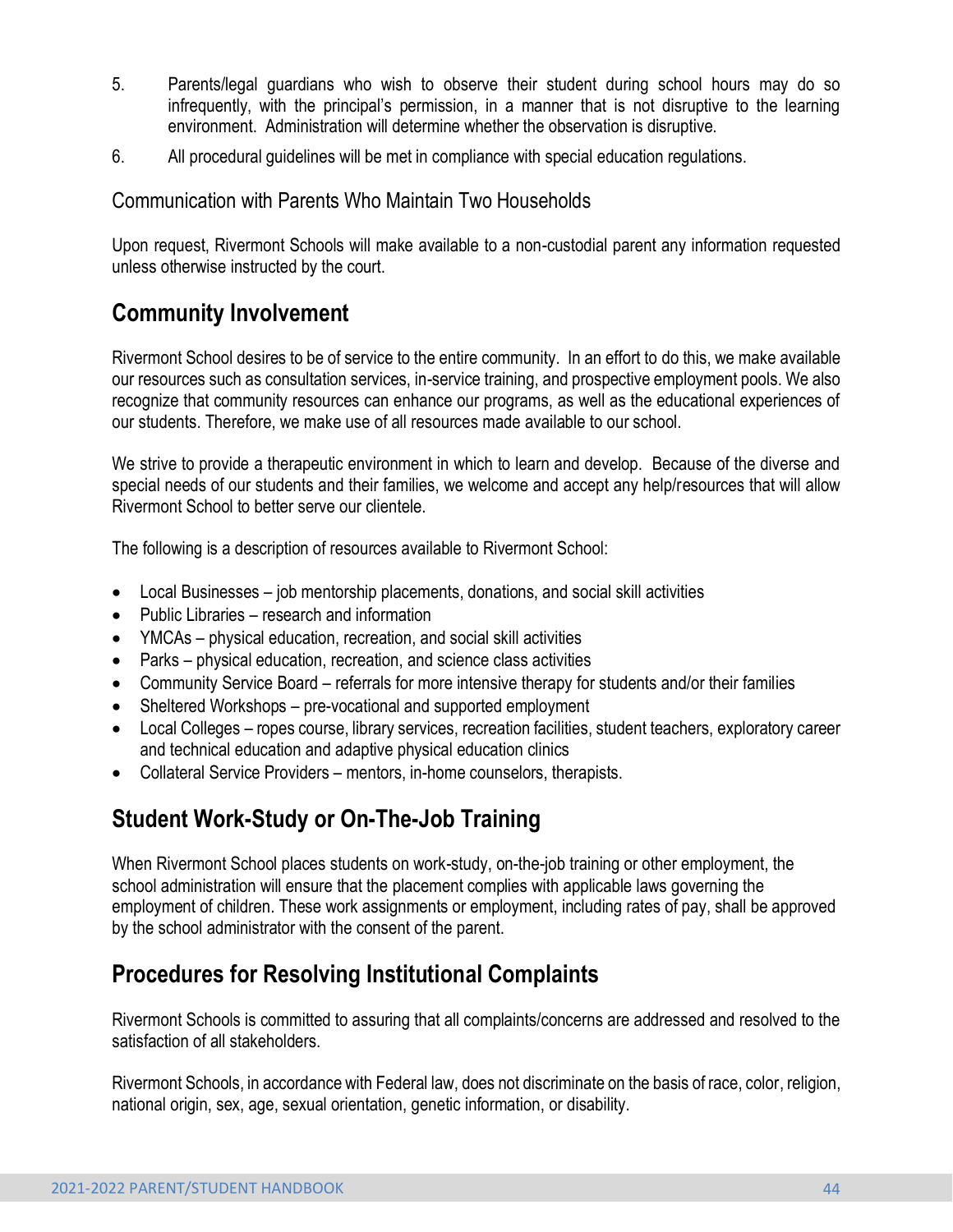Any student, parent/guardian, and/or placing agency with a complaint regarding this institution are encouraged to contact the school and schedule a meeting to discuss the issue with school administration.

If the issue is not resolved at the school level, the student, parent/guardian and/or placing agency are encouraged to contact the Regional Vice/Senior Vice President of Rivermont Schools and schedule a meeting to discuss the complaint.

If the issue is not able to be resolved at the institutional level, the student, parent/guardian and/or placing agency may submit their complaint to:

Office of Private Day Schools for Students with Disabilities Virginia Department of Education P.O. Box 2120 Richmond, Virginia 23218-2120

All complaints submitted to Virginia's Department of Education must be in writing and should include adequate documentation to support the student's claims. Such documentation should include specific names, dates, incidents and copies of letters or other documents provided to the student by the school. Students may request a complaint form from the Department or submit the complaint in letterform.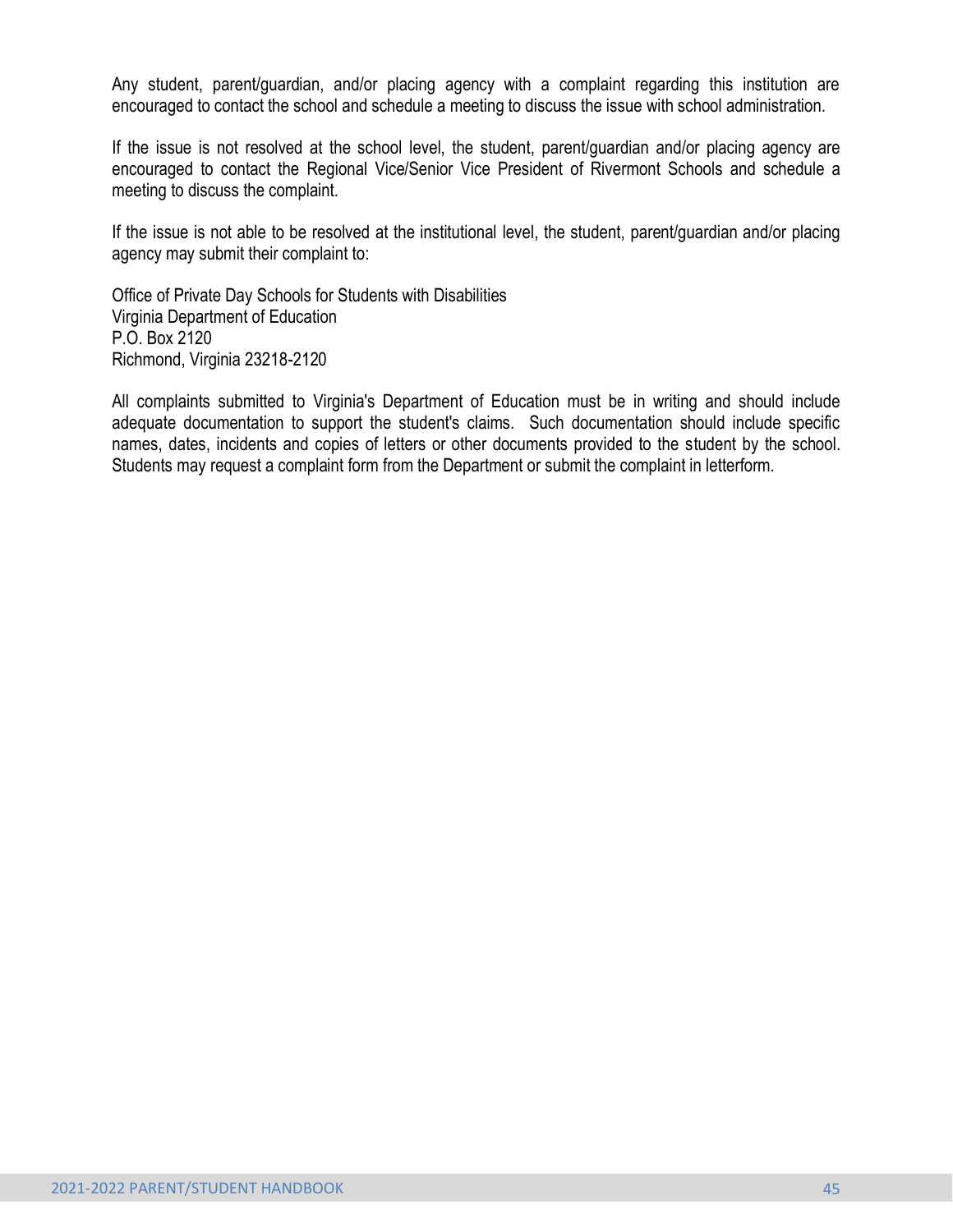# **Emergency Preparedness Plan**

The Rivermont School Emergency Preparedness Plan describes how the program provides an educational setting that is free of hazards and that reduces the risk of injuries. This plan also describes the appropriate procedures to be followed by staff, students, and the community organizations in order to effectively respond to any emergency situations that may occur at any Rivermont School campus. Students and staff will go over and practice the plan during the first weeks of school. This is an outline of the Rivermont School Emergency Preparedness Plan. In the event that the Emergency Preparedness Plan was put into action, parents, LEAs, appropriate officials, and the Department of Education will be notified by Rivermont School staff under the direction of the principal and/or designee.

# **Building Evacuation Procedure**

Emergency evacuations will be initiated by staff for any reason that would make the building unsafe, or if a situation poses a threat to the health and welfare of students, staff and visitors.

The all-clear is an announcement from an administrator or designee.

- 1. Students shall leave their rooms in single file, staying to the right side of the passageway and, at a brisk walk, leave the building using the designated exit. Under no circumstances shall students go get their personal belongings prior to exiting the building.
- 2. Students are expected to remain together as a group and refrain from talking.
- 3. Students shall walk to the designated assembly point (specific to your school) unless otherwise directed by staff.
- 4. Students are to remain in the designated area until given the all-clear signal. Students shall re-enter the building in an orderly manner by the route used while evacuating the building unless otherwise directed by staff.

# **Off-Site Evacuation**

If an off-site evacuation is necessary, students will follow the building evacuation procedure, be loaded into school buses, cars and any other available means of transportation and moved from a dangerous area to an area of lesser danger. Students will stay together and remain calm. Parents/guardians will be notified of the situation and the location of the safe site.

## **Lockdown**

Lockdown is initiated to isolate students from danger when there is a crisis inside the building and movement within the school might put them in jeopardy. Lockdown is used to prevent intruders from entering occupied areas of the building. The concept of lockdown is a "no one in, no one out" scenario. During lockdown, all exterior doors are locked, everyone is to gather in a corner of the classroom away from the doors and windows. Students are to remain quiet until the lockdown is cleared by administration or the designee.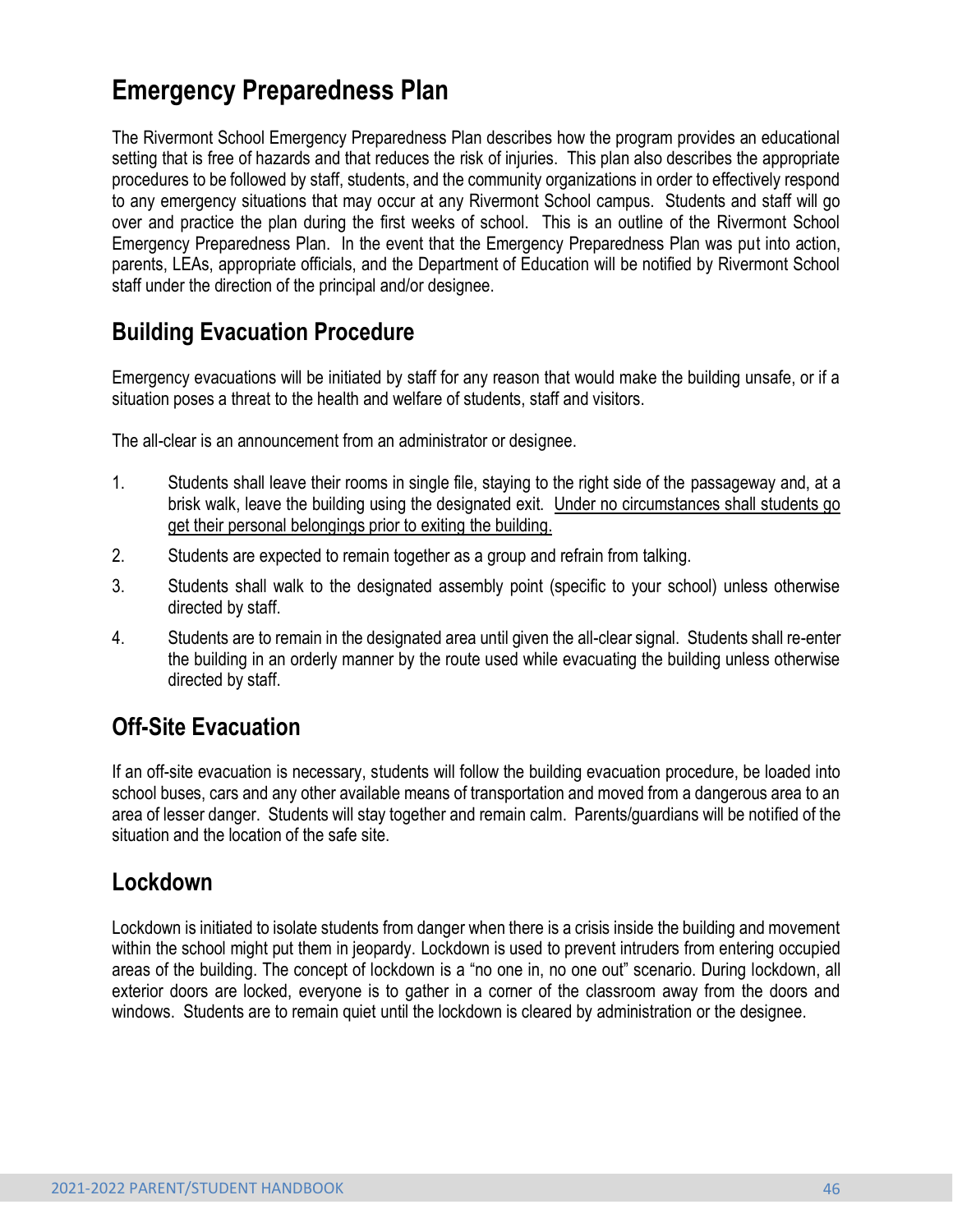# **Shelter In Place**

Shelter in place is a short-term measure implemented when there is a need to isolate students and staff from the outdoor environment to prevent exposure to airborne contaminants. Students will remain in the classroom away from doors and windows, remain calm and follow all staff directions. If students are in the hallway or outside, immediately go to the nearest classroom.

## **Fire**

Notify a staff member immediately if a fire or smoke indicating a fire is discovered. Always respond to the sounding of the alarm by following the fire/evacuation procedure. State law mandates that schools hold regularly scheduled fire/evacuation drills. Students who refuse to participate in or disrupt a fire/evacuation drill are subject to disciplinary action. Students setting fires, setting off fire alarms or discharging fire extinguishers will be dealt with severely as these are violations of state law.

## **Natural Disasters**

#### **Tornado / Severe Weather**

Staff will provide detailed instructions to students in the event of severe weather or tornado watch or warning. Students should move quietly and quickly into the hallways or designated safe areas. Students and staff will review the "drop and tuck" command. Be prepared to duck under a table if told to do so by a staff member. Remain in the hallway or designated safe area and follow all staff directions until you are informed that the emergency situation is over.

#### **Flood**

Flooding could threaten the safety of students and staff whenever storm water or other sources of water threaten to inundate school grounds or buildings. Staff will provide detailed instructions in the event of a flood. If evacuation of the building is necessary, the evacuation procedures will be followed.

#### **Hurricane**

In the event of an approaching hurricane, the principal and/or designee will monitor the situation and determine if it is safe for school to remain open. If it is not safe, the principal and/or designee will notify the LEAs, transportation, and parents/guardians of the school closing. The principal and/or designee will monitor the situation and determine when it is safe for the students to return to school.

#### **Earthquake**

Earthquakes strike without warning. In the event of an earthquake and students are inside the building, it is important to quickly move away from windows, free-standing partitions and shelves and take the best available cover under a sturdy desk or table, in a doorway or against an inside wall and "drop and tuck". After shaking stops, inform staff of any injuries to yourself or others. Follow further direction from staff and evacuate the building following the evacuation procedure.

In the event of an earthquake and students are outside, move away from buildings, trees, overhead wires, and poles. Drop to knees, clasp both hands behind neck, bury face in arms, make body as small as possible, close eyes, and cover ears with forearms. If notebooks or jackets are handy, hold over head for added protection. After shaking stops, inform staff of any injuries to yourself or others. Follow further direction from staff.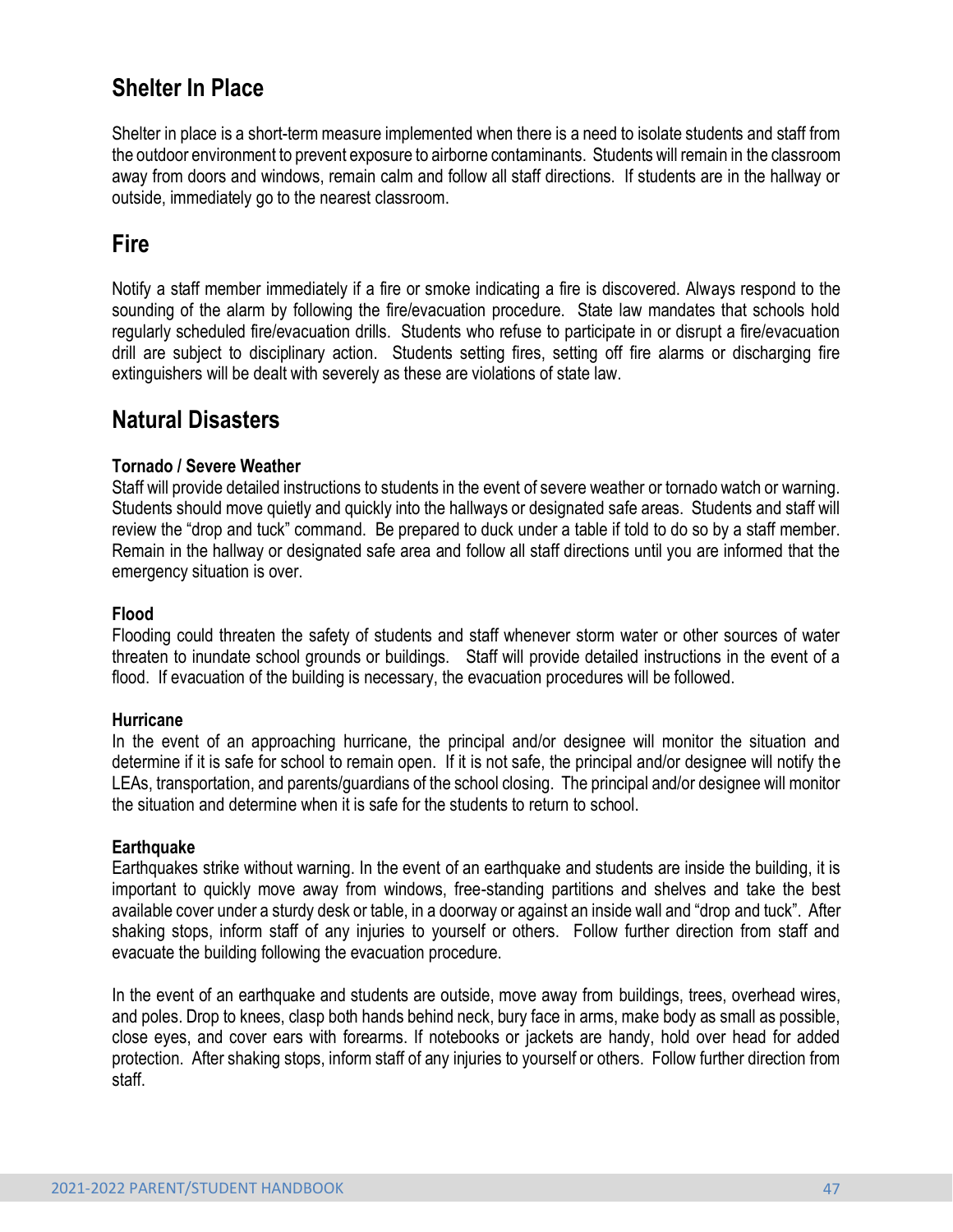## **Power Outages / Loss of Utilities**

In the case of power outages, students are to remain calm, in their designated study space. Students in other areas of the school should remain where they are at the time of the power outage (students in the bathroom should exit the bathroom and enter the nearest classroom). Students are to remain quiet and follow all staff directions.

In the case of other loss of utilities, students are to remain calm, in their designated study space. Students are to remain quiet and follow all staff directions.

In the event that school needs to be closed, the principal and/or designee will contact the LEAs, transportation, and parents/guardians.

## **Student Leaving Grounds Without Permission / Missing Student**

If students notice that another student is missing or it is believed that another student has left school grounds or staff supervision during a school-sponsored activity away from school, notify a staff member immediately. After a reasonable amount of time has been spent searching for the student, the school administrator will notify the (local) police department and the student's parent(s)/guardian(s). Parents/Guardians are to contact the school immediately should they locate their child.

## **Contagious or Infectious Disease**

In the event that a student has contracted a contagious or infectious disease and has been identified as sick and/or contagious, the parent/guardian will be notified, and the student will be removed from the classroom and placed in a designated sick area until picked up by the parent/guardian. Students will be allowed to return to school when a doctor approves their attendance in writing.

## **Medical Emergency / Severe Injuries**

In a medical emergency, seconds count. Notify staff immediately if you or someone else appears in need of medical assistance. Do not move the person. Students are to await further direction from staff.

# **Field Trip Safety**

Rivermont School will take all necessary precautions in order to ensure the safety of students when on field trips such as, ensuring students will wear seatbelts, having a first aid kit on hand, taking student medical information and emergency contact numbers with them, and calling 911 and the principal in the event of an emergency.

## **Auto Accident**

In the case of an accident while being transported to or from a school-sponsored activity, students are required to follow all staff directions. Should students need to be evacuated from the vehicle, they are to remain in the designated evacuation spot until transportation arrives to bring them back to the school. Notify staff immediately if you or someone else appears in need of medical assistance. Authorities are to be called to report the accident.

## **Intruder / Workplace Violence**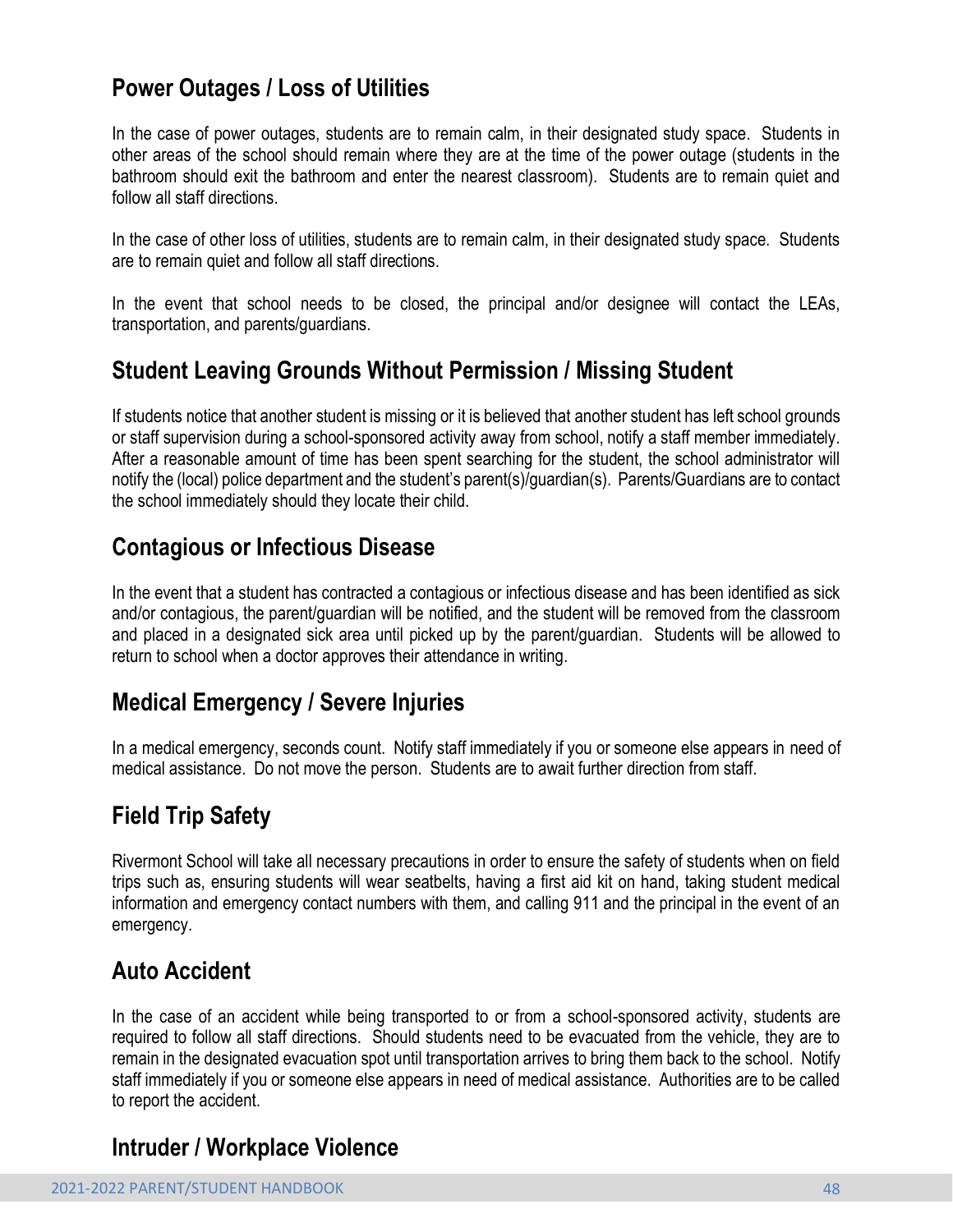This is when a crisis occurs inside the building and movement within the school might escalate the situation and/or put students in jeopardy. If appropriate, lockdown procedures will be followed. Students should remain calm and follow all staff directions.

## **Physical / Verbal Altercations**

Fighting is very dangerous to the well-being of students and is disruptive to the orderly functioning of the school. Therefore, students involved in this type of activity face suspension from school.

If a student feels at risk for becoming involved in a physical or verbal altercation, immediately request intervention assistance from a classroom staff member.

Students encouraging or assisting in the fight will be considered guilty of involvement and dealt with accordingly. Follow all staff directions, including moving to another part of the school. Staff have been trained in handling this type of emergency. As needed, the police will be called for assistance in resolving serious conflicts.

# **Civil Disturbance / Riot**

A civil disturbance is an unauthorized assemblage on the school grounds. Students will remain in the classroom away from windows, "drop and tuck" on the floor, remain calm and follow all staff directions.

# **Hostage Situation**

A hostage situation is defined as one in which a person(s) is forced to stay in one location by one or more individuals. At these times, it is imperative that students listen to and obey all staff directions, including maintaining silence and evacuating the building if able. If staff and students are unable to exit the building, lockdown will be announced, and everyone is to gather in a corner of the classroom away from the doors and windows. Students are to remain quiet until the lockdown is cleared by administration or the designee.

# **Shooting**

Bringing a gun to school or threatening to shoot someone is a serious, criminal offense. Immediately inform a staff member if someone brings a gun or threatens to shoot someone at school.

If a gunshot is heard or someone is seen with a gun, students will gather in a corner of the classroom out of sight of doors and windows, while staff locks the door and turns off the lights. If a student is in a hallway, run inside the nearest classroom. It is imperative that students stay calm, obey all staff directions, including maintaining silence and evacuating the building if able.

## **Bomb Threats**

Threatening to bomb a school is a serious, criminal offense. Immediately inform a staff member if someone threatens to bomb or "blow up" the building, or a school or staff vehicle. Always respond to the sounding of the alarm by following the fire/evacuation procedure.

# **Terrorism**